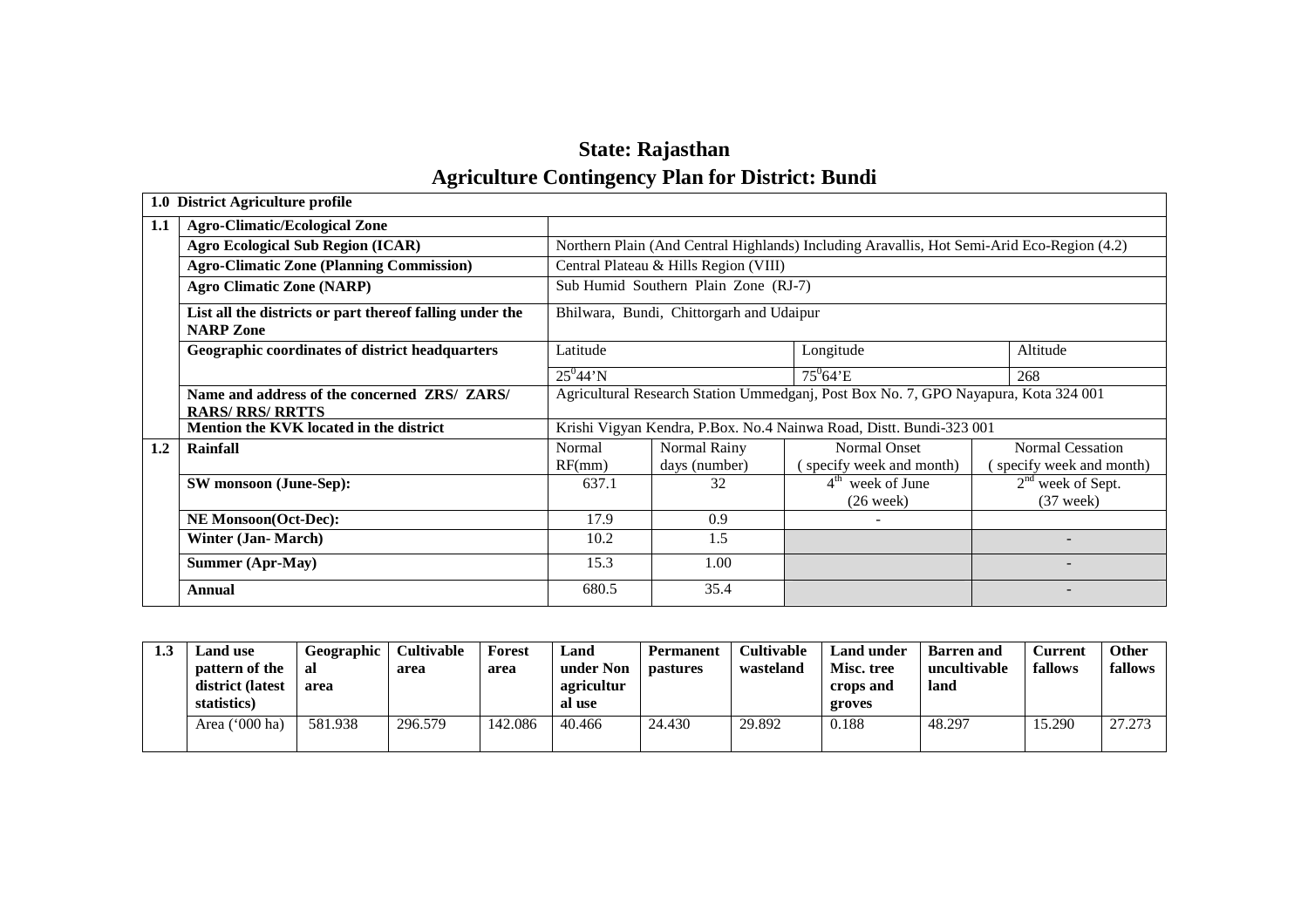| 1.4 | Major Soils (common names like red sandy loam | Area $(900 \text{ ha})$ | Percent $(\% )$ of total |
|-----|-----------------------------------------------|-------------------------|--------------------------|
|     | deep soils (etc.,) $*$                        |                         |                          |
|     | Deep brown loamy                              | 137.16                  | 23.57                    |
|     | Deep brown clayey                             | 88.74                   | 15.25                    |
|     | Medium brown loamy                            | 87.93                   | 15.11                    |
|     | Shallow yellowish brown gravelly loam         | 82.86                   | 14.24                    |
|     | Deep black clayey                             | 50.10                   | 8.61                     |
|     | Red gravelly loam hilly soil                  | 93.17                   | 16.01                    |

\* mention colour, depth and texture (heavy, light, sady, loamy, clayey etc) and give vernacular name, if any, in brackets

| -- | <b>Agricultural land use</b> | Area $(900)$ ha) | Cropping intensity $\%$ |
|----|------------------------------|------------------|-------------------------|
|    | Net sown area                | 254.016          | 159                     |
|    | Area sown more than once     | 149.22           |                         |
|    | Gross cropped area           | 403.236          |                         |

| 1.6 | <b>Irrigation</b>                       | Area ('000 ha)  |                           |                                           |  |  |  |
|-----|-----------------------------------------|-----------------|---------------------------|-------------------------------------------|--|--|--|
|     | Net irrigated area                      | 200.727         |                           |                                           |  |  |  |
|     | Gross irrigated area                    | 264.603         |                           |                                           |  |  |  |
|     | Rainfed area                            | 138.633         |                           |                                           |  |  |  |
|     | <b>Sources of Irrigation</b>            | Number          | Area ('000 ha)            | Percentage of total irrigated area        |  |  |  |
|     | Canals                                  |                 | 160.041                   | 60.48                                     |  |  |  |
|     | <b>Tanks</b>                            | 1801            | 2.148                     | 0.81                                      |  |  |  |
|     | Open wells                              | 59003           | 66.816                    | 25.25                                     |  |  |  |
|     | Bore wells                              | 18232           | 21.532                    | 8.14                                      |  |  |  |
|     | Lift irrigation schemes                 |                 |                           |                                           |  |  |  |
|     | Micro-irrigation                        |                 |                           | ۰                                         |  |  |  |
|     | Other sources (check dam & anicuts)     |                 | 14.066                    | 5.32                                      |  |  |  |
|     | <b>Total Irrigated Area</b>             |                 | 264.603                   | 100                                       |  |  |  |
|     | Pump sets                               | 58200           |                           |                                           |  |  |  |
|     | No. of Tractors                         | 7240            |                           |                                           |  |  |  |
|     | Groundwater availability and use* (Data | No. of blocks/  | $(\%)$ area               | Quality of water (specify the problem     |  |  |  |
|     | source: State/Central Ground water      | Tehsils         |                           | such as high levels of arsenic, fluoride, |  |  |  |
|     | <b>Department /Board)</b>               |                 |                           | saline etc)                               |  |  |  |
|     | Over exploited                          | Information not | Information not available |                                           |  |  |  |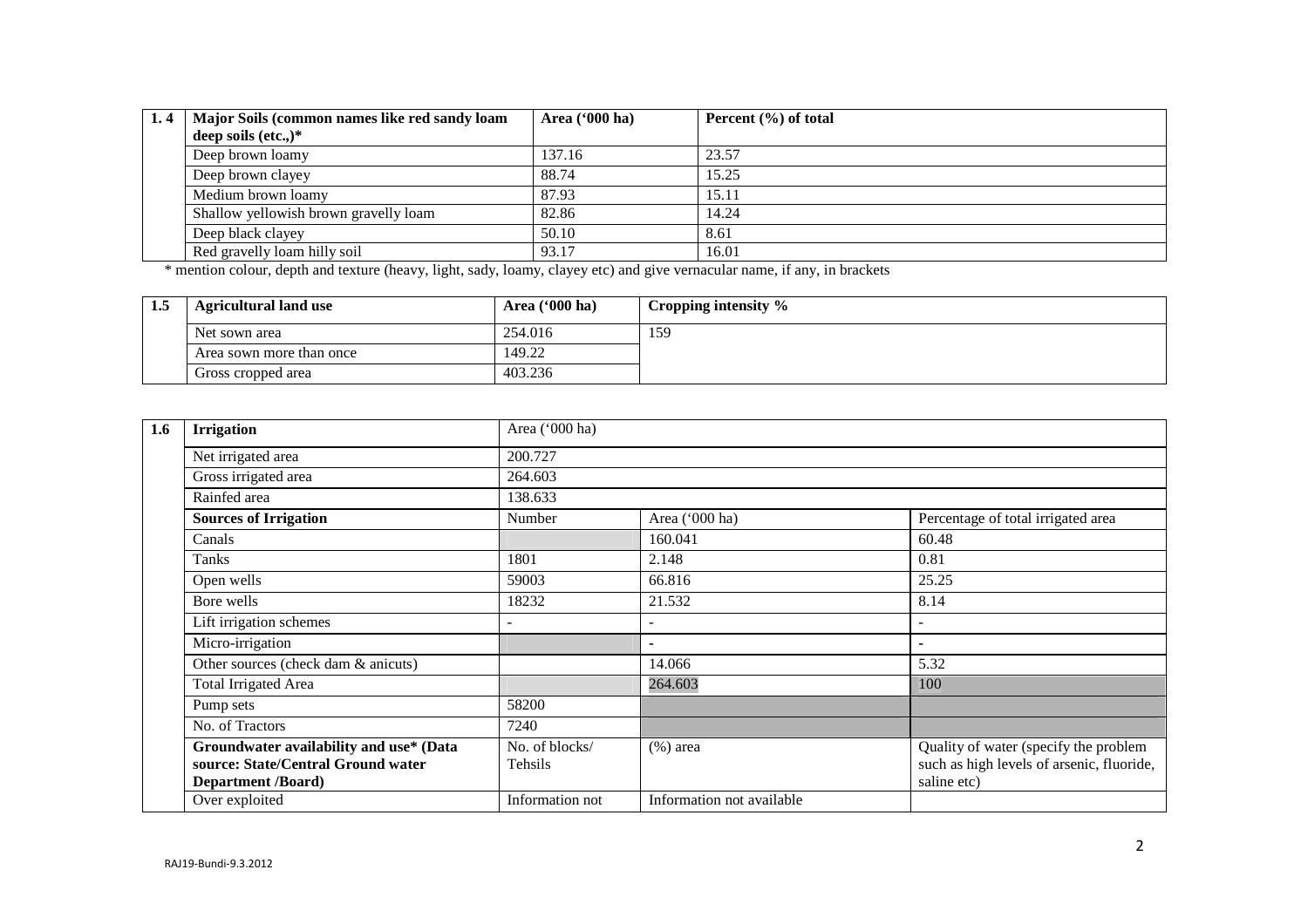|                                                                                                       | available |  |  |  |  |  |  |
|-------------------------------------------------------------------------------------------------------|-----------|--|--|--|--|--|--|
| Critical                                                                                              |           |  |  |  |  |  |  |
| Semi-critical                                                                                         |           |  |  |  |  |  |  |
| Safe                                                                                                  |           |  |  |  |  |  |  |
| Wastewater availability and use                                                                       |           |  |  |  |  |  |  |
| Ground water quality                                                                                  |           |  |  |  |  |  |  |
| *over-exploited: groundwater utilization > 100%; critical: 90-100%; semi-critical: 70-90%; safe: <70% |           |  |  |  |  |  |  |

## **1.7 Area under major field crops & horticulture (year 2008-09).**

| 1.7 | Major field crops cultivated |                  | Area ('000 ha)  |                              |                  |                          |                          |                          |                    |
|-----|------------------------------|------------------|-----------------|------------------------------|------------------|--------------------------|--------------------------|--------------------------|--------------------|
|     |                              |                  | <b>Kharif</b>   |                              | Rabi             |                          |                          |                          |                    |
|     |                              | <b>Irrigated</b> | <b>Rainfed</b>  | <b>Total</b>                 | <b>Irrigated</b> | <b>Rainfed</b>           | <b>Total</b>             | <b>Summer</b>            | <b>Grand</b> total |
|     | Soybean                      | 23.782           | 52.706          | 76.488                       |                  | $\overline{\phantom{0}}$ |                          |                          | 76.488             |
|     | Maize                        | .971             | 30.726          | 32.697                       |                  | $\overline{\phantom{0}}$ | $\overline{\phantom{0}}$ | -                        | 32.697             |
|     | Paddy                        | 24.506           |                 | 24.506                       |                  |                          |                          |                          | 24.506             |
|     | Wheat                        |                  |                 | $\qquad \qquad \blacksquare$ | 117.708          | 0.101                    | 117.809                  |                          | 117.809            |
|     | Rapeseed & Mustard           | -                | -               | -                            | 68.729           | 15.556                   | 84.285                   |                          | 84.285             |
|     | Gram                         | -                | $\qquad \qquad$ | $\overline{\phantom{0}}$     | 2.376            | 2.646                    | 5.022                    | -                        | 5.022              |
|     | Coriander                    |                  | -               | -                            | 4.267            |                          | 4.267                    | $\overline{\phantom{0}}$ | 4.267              |

| <b>Horticulture crops - Fruits</b> |              | Area ('000 ha)   |                          |
|------------------------------------|--------------|------------------|--------------------------|
|                                    | <b>Total</b> | <b>Irrigated</b> | <b>Rainfed</b>           |
| Guava                              | 0.348        | 0.348            | $\overline{\phantom{a}}$ |
| Aonla                              | 0.300        | 0.300            |                          |
| Lime                               | 0.098        | 0.098            | $\overline{\phantom{0}}$ |
| Horticulture crops - Vegetables    |              |                  | <b>Rainfed</b>           |
| Okra                               | 0.334        | 0.334            | $\overline{\phantom{0}}$ |
| Cucurbits                          | 0.200        | 0.200            |                          |
| Potato                             | 0.192        | 0.192            |                          |
| Tomato                             | 0.177        | 0.177            |                          |
| Cabbage and cauliflower            | 0.173        | 0.173            |                          |
| Chillies                           | 0.150        | 0.150            | $\overline{\phantom{0}}$ |
| <b>Brinjal</b>                     | 0.140        | 0.140            |                          |
| Pea                                | 0.120        | 0.120            |                          |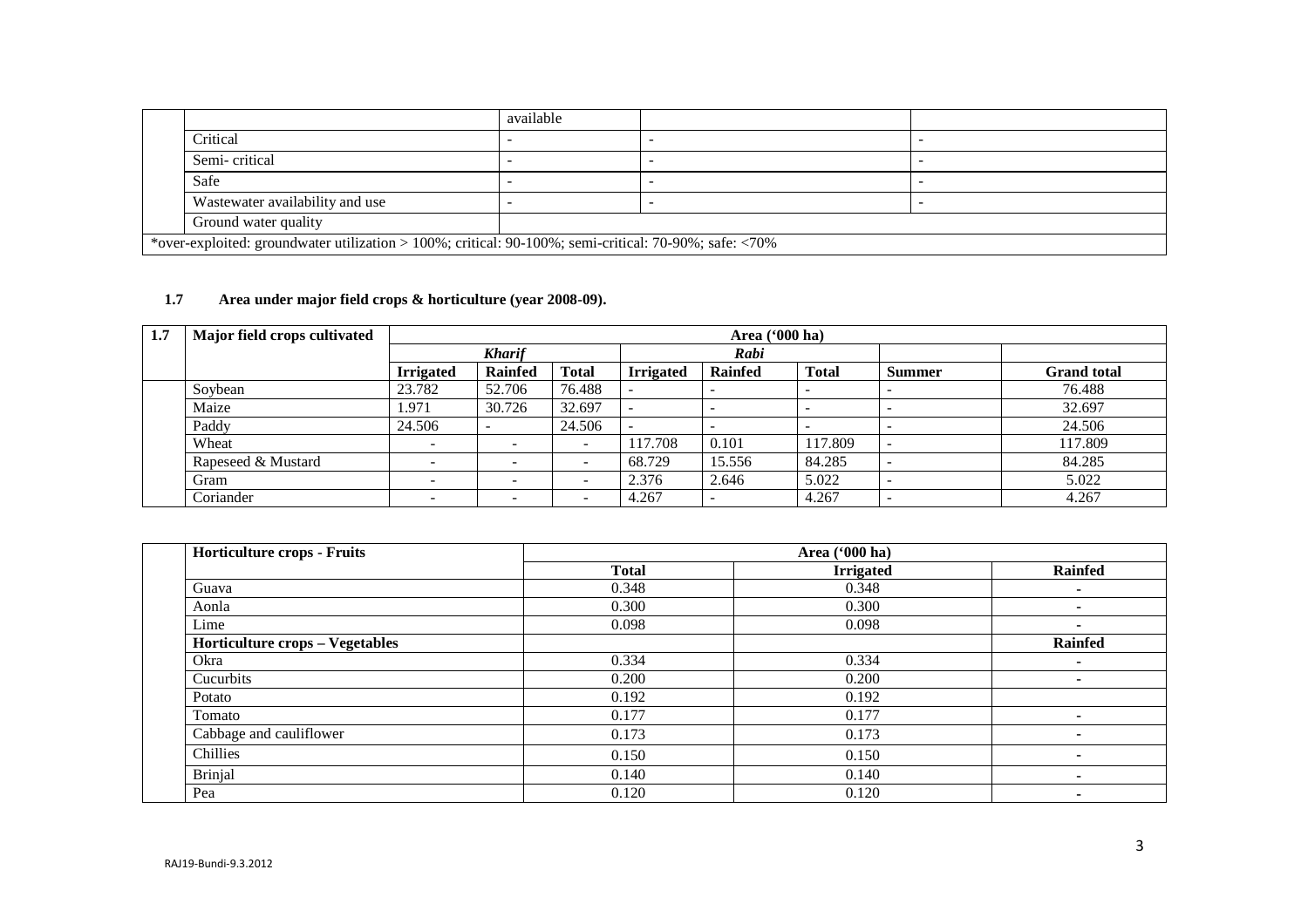| 0.583        | 0.583            |                |
|--------------|------------------|----------------|
| <b>Total</b> | <b>Irrigated</b> | <b>Rainfed</b> |
| 0.044        | 0.044            |                |
| 0.037        | 0.037            |                |
| <b>Total</b> | <b>Irrigated</b> | <b>Rainfed</b> |
| 1.181        | 1.181            |                |
| 1.086        | 1.086            |                |
| 0.099        | 0.099            |                |
| 2366         | 2366             |                |
| 24.43        | 24.43            |                |
|              |                  |                |

| 1.8 | Livestock                                      | <b>Male</b> ('000)       | Female ('000) | <b>Total</b> ('000)       |
|-----|------------------------------------------------|--------------------------|---------------|---------------------------|
|     | Non descriptive Cattle (local low yielding)    | Not available            |               | 260.832                   |
|     | Crossbred cattle                               | $\overline{\phantom{a}}$ |               | $\overline{\phantom{a}}$  |
|     | Non descriptive Buffaloes (local low yielding) |                          |               | $\overline{\phantom{a}}$  |
|     | <b>Graded Buffaloes</b>                        |                          |               | 244.901                   |
|     | Goat                                           |                          |               | 66.921                    |
|     | Sheep                                          |                          | -             | 308.107                   |
|     | Others (Camel, Pig, Yak etc.)                  | -                        | -             | 15.405                    |
|     | Commercial dairy farms (Number)                |                          |               | 0.006                     |
| 1.9 | <b>Poultry</b>                                 | No. of farms             |               | Total No. of birds ('000) |
|     | Commercial                                     |                          |               | 42.470                    |
|     | Backyard                                       |                          |               | $\overline{\phantom{0}}$  |

| 1.10 | <b>Fisheries</b>              |                                                                   |                          |                          |                                              |                                                        |                   |  |  |  |
|------|-------------------------------|-------------------------------------------------------------------|--------------------------|--------------------------|----------------------------------------------|--------------------------------------------------------|-------------------|--|--|--|
|      | A. Capture                    |                                                                   |                          |                          |                                              |                                                        |                   |  |  |  |
|      | i) Marine (Data Source:       | No. of<br><b>Nets</b><br><b>Storage facilites</b><br><b>Boats</b> |                          |                          |                                              |                                                        |                   |  |  |  |
|      | <b>Fisheries Department</b> ) | fishermen                                                         | <b>Mechanized</b>        | Non-mechanized           | <b>Mechanized (Trawl</b><br>nets, Gill nets) | Non-mechanized<br>(Shore Seines,<br>Stake & trap nets) | (Ice plants etc.) |  |  |  |
|      |                               |                                                                   | $\overline{\phantom{0}}$ |                          |                                              |                                                        |                   |  |  |  |
|      | ii) Inland (Data Source:      |                                                                   | No. Farmer owned ponds   | <b>No. of Reservoirs</b> |                                              | No. of village tanks                                   |                   |  |  |  |
|      | <b>Fisheries Department)</b>  |                                                                   | NIL                      |                          | 8 (1970)                                     | 85 (490)                                               |                   |  |  |  |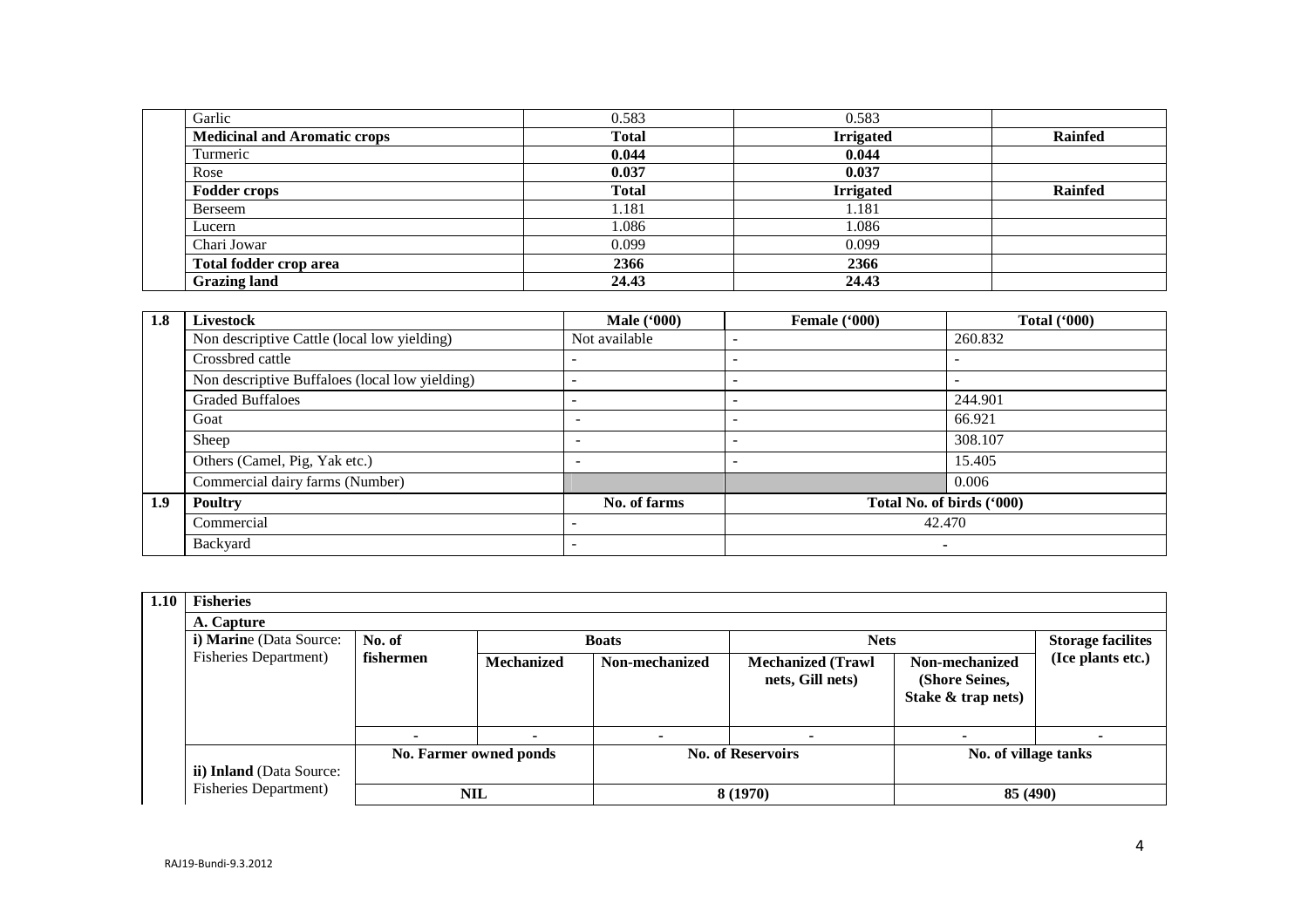| <b>B.</b> Culture                       |                        |                                  |                               |  |  |  |  |  |
|-----------------------------------------|------------------------|----------------------------------|-------------------------------|--|--|--|--|--|
|                                         | Water Spread Area (ha) | Yield (t/ha)                     | <b>Production</b> ('000 tons) |  |  |  |  |  |
| i) Brackish water (Data Source: MPEDA/  |                        |                                  |                               |  |  |  |  |  |
| <b>Fisheries Department</b> )           |                        |                                  |                               |  |  |  |  |  |
| ii) Fresh water (Data Source: Fisheries | 1403                   | Village pond 1500 to 2000 kg./ha | 1.090                         |  |  |  |  |  |
| Department)                             |                        | Lakes $50-150$ kg./ha            |                               |  |  |  |  |  |
| Others                                  |                        |                                  |                               |  |  |  |  |  |

# **1.11 Production and Productivity of major crops** (2004-2008)

| 1.11 | Name of crop                                                              | <b>Kharif</b>            |                          | Rabi                     |                          | <b>Summer</b>            |                         | <b>Total</b>          |                         | <b>Crop</b>                                      |
|------|---------------------------------------------------------------------------|--------------------------|--------------------------|--------------------------|--------------------------|--------------------------|-------------------------|-----------------------|-------------------------|--------------------------------------------------|
|      |                                                                           | Production<br>(000 t)    | Productivity<br>(kg/ha)  | Production<br>(5000 t)   | Productivity<br>(kg/ha)  | Production<br>(000 t)    | Productivity<br>(kg/ha) | Production<br>(000 t) | Productivity<br>(kg/ha) | residue<br><b>as</b><br>fodder<br>(000)<br>tons) |
|      | Major Field crops (Crops to be identified based on total acreage)         |                          |                          |                          |                          |                          |                         |                       |                         |                                                  |
|      | Soybean                                                                   | 81.356                   | 1372                     | ۰.                       | $\blacksquare$           | $\blacksquare$           | ۰.                      | 81.356                | 1372                    | $\blacksquare$                                   |
|      | Maize                                                                     | 58.266                   | 1680                     | $\overline{\phantom{a}}$ | $\sim$                   | $\overline{\phantom{a}}$ | ۰                       | 58.266                | 1680                    | $\overline{\phantom{a}}$                         |
|      | Paddy                                                                     | 28.262                   | 2903                     | $\overline{\phantom{a}}$ | $\overline{\phantom{a}}$ | $\overline{\phantom{a}}$ | ۰                       | 28.262                | 2903                    | $\overline{\phantom{a}}$                         |
|      | Wheat                                                                     | $\overline{\phantom{a}}$ | $\overline{\phantom{a}}$ | 336.332                  | 3231                     | $\overline{\phantom{0}}$ |                         | 336.332               | 3231                    | $\overline{\phantom{a}}$                         |
|      | Mustard                                                                   | $\sim$                   | $\overline{\phantom{a}}$ | 131.128                  | 1318                     | $\blacksquare$           | ۰                       | 131.128               | 1318                    | $\overline{\phantom{a}}$                         |
|      | Gram                                                                      | $\overline{\phantom{0}}$ |                          | 8.153                    | 1026                     | $\overline{a}$           | ۰                       | 8.153                 | 1026                    | $\overline{\phantom{a}}$                         |
|      | Coriander                                                                 | $\overline{\phantom{0}}$ |                          | 4.136                    | 1144                     | $\overline{\phantom{a}}$ | ۰                       | 4.136                 | 1144                    | $\overline{\phantom{a}}$                         |
|      | Major Horticultural crops (Crops to be identified based on total acreage) |                          |                          |                          |                          |                          |                         |                       |                         |                                                  |
|      | Okra                                                                      | 2.849                    | 8530                     |                          | $\sim$                   | $\blacksquare$           | $\blacksquare$          | 2.849                 | 8530                    | $\overline{\phantom{a}}$                         |
|      | Tomato                                                                    | 2.212                    | 12500                    |                          |                          | $\overline{\phantom{0}}$ |                         | 2.212                 | 12500                   | $\overline{\phantom{a}}$                         |
|      | Potato                                                                    |                          |                          | 7.680                    | 40000                    | $\blacksquare$           |                         | 7.680                 | 40000                   | $\overline{\phantom{a}}$                         |
|      | Guava                                                                     | 8.367                    | 24000                    |                          |                          | $\overline{a}$           |                         | 8.367                 | 24000                   | $\overline{\phantom{a}}$                         |
|      | Pea                                                                       | $\overline{\phantom{a}}$ |                          | 9.072                    | 7560                     | $\blacksquare$           |                         | 9.072                 | 7560                    | $\overline{\phantom{a}}$                         |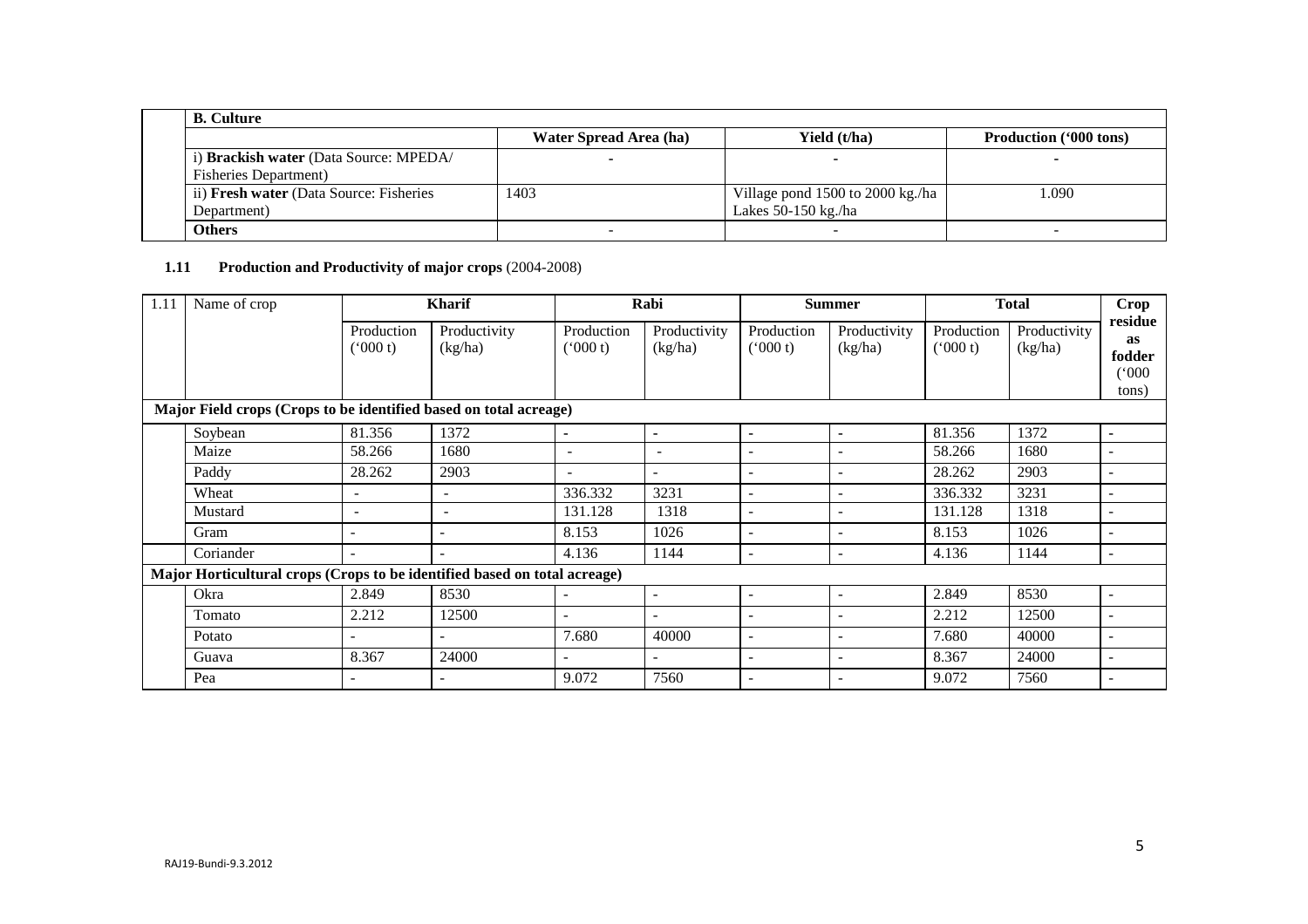| 1.12 | Sowing window for 5<br>major field crops<br>(start and end of normal<br>sowing period) | Soybean               | Maize                 | Wheat                   | Mustard                 | Coriander                                   |
|------|----------------------------------------------------------------------------------------|-----------------------|-----------------------|-------------------------|-------------------------|---------------------------------------------|
|      | Kharif-Rainfed                                                                         | $4th$ week of June to | $4th$ week of June to |                         |                         |                                             |
|      |                                                                                        | $2nd$ week of July    | $2nd$ week of July    |                         |                         |                                             |
|      | Kharif-Irrigated                                                                       | $4th$ week of June to | $3rd$ week of June to |                         |                         |                                             |
|      |                                                                                        | $2nd$ week of July    | $1st$ week of July    |                         |                         |                                             |
|      | Rabi-Rainfed                                                                           |                       |                       | $4th$ week of Oct. to   | $4th$ week of Sept.     | $2nd$ week of Oct. to $2nd$                 |
|      |                                                                                        |                       |                       | $2nd$ week of Nov.      | to $2nd$ week of Oct.   | week of Nov.                                |
|      | Rabi-Irrigated                                                                         |                       |                       | $1-3^{rd}$ week of Nov. | $1st - 4th$ wk. of Oct. | $2nd$ week of Oct. to $2nd$<br>week of Nov. |

| 1.13 | What is the major contingency the district is prone to? | Regular                  | Occasional               | <b>None</b> |
|------|---------------------------------------------------------|--------------------------|--------------------------|-------------|
|      | Drought                                                 | $\sim$                   |                          |             |
|      | Flood                                                   | -                        |                          |             |
|      | Cyclone                                                 |                          |                          |             |
|      | Hail storm                                              | -                        | $\overline{\phantom{0}}$ |             |
|      | Heat wave                                               |                          | $\overline{\phantom{0}}$ |             |
|      | Cold wave                                               |                          |                          |             |
|      | Frost                                                   |                          |                          |             |
|      | Sea water intrusion                                     | $\overline{\phantom{0}}$ | $\overline{\phantom{0}}$ |             |
|      | Pests and disease outbreak                              |                          |                          |             |
|      | Others                                                  | $\overline{\phantom{0}}$ | -                        |             |

| 1.14 | Include Digital maps of<br>the district for | Location map of district within State as Annexure | Enclosed: Yes |
|------|---------------------------------------------|---------------------------------------------------|---------------|
|      |                                             | Mean annual rainfall as Annexure 2                | Enclosed: Yes |
|      |                                             | Soil map as Annexure 3                            | Enclosed: Yes |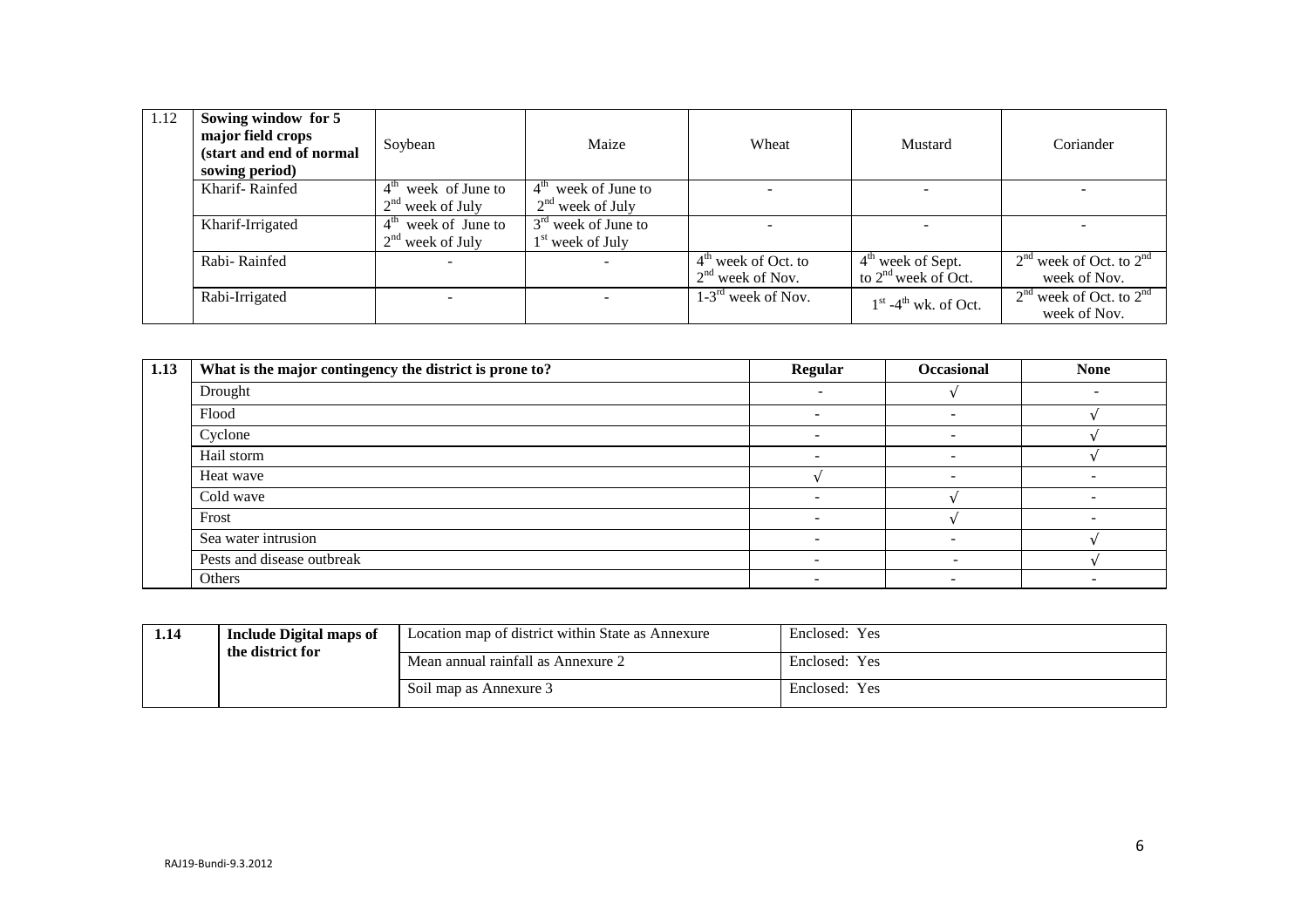

**Annexure 1**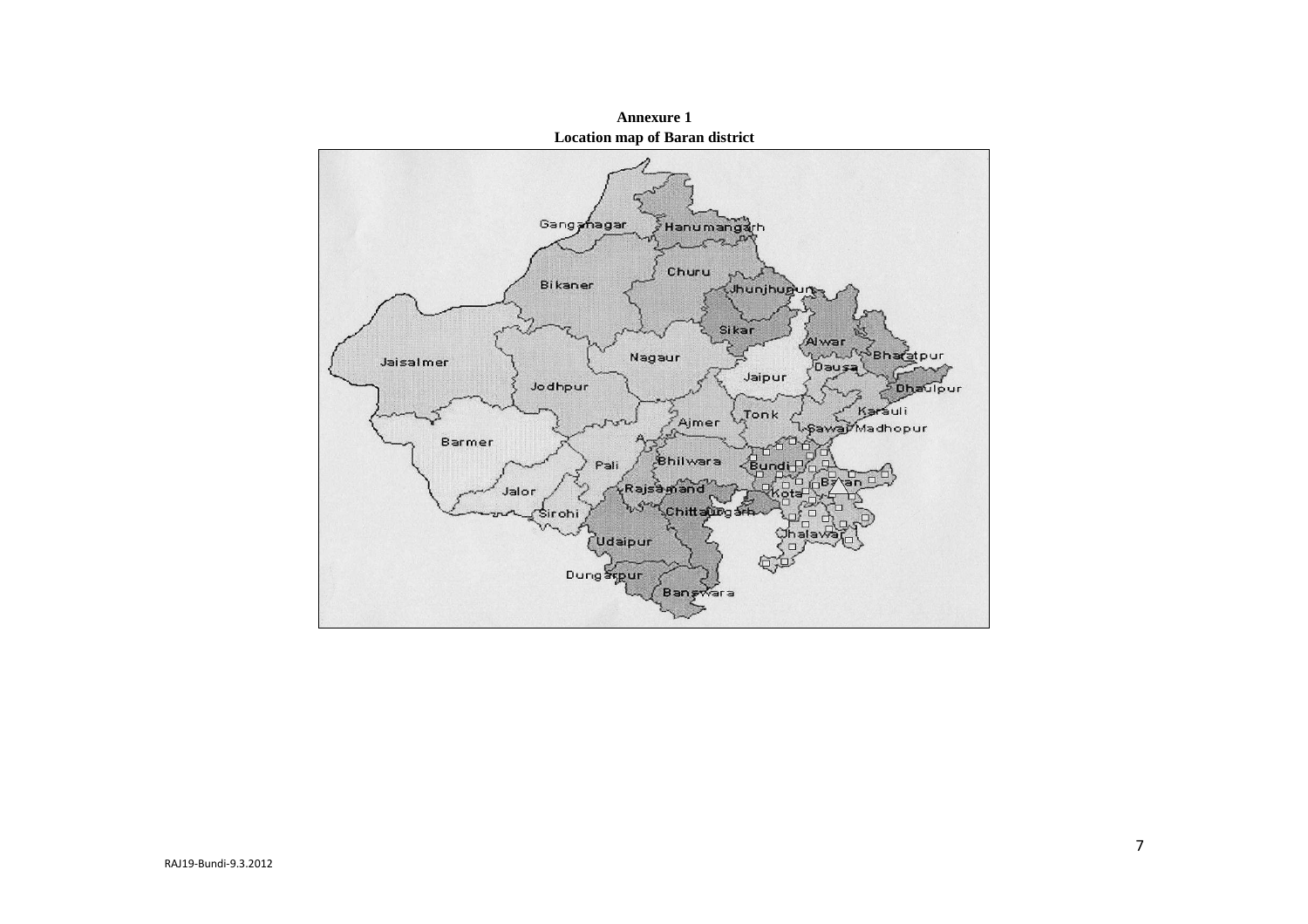

**Annexure 2 Mean monthly rainfall graph of Bundi district**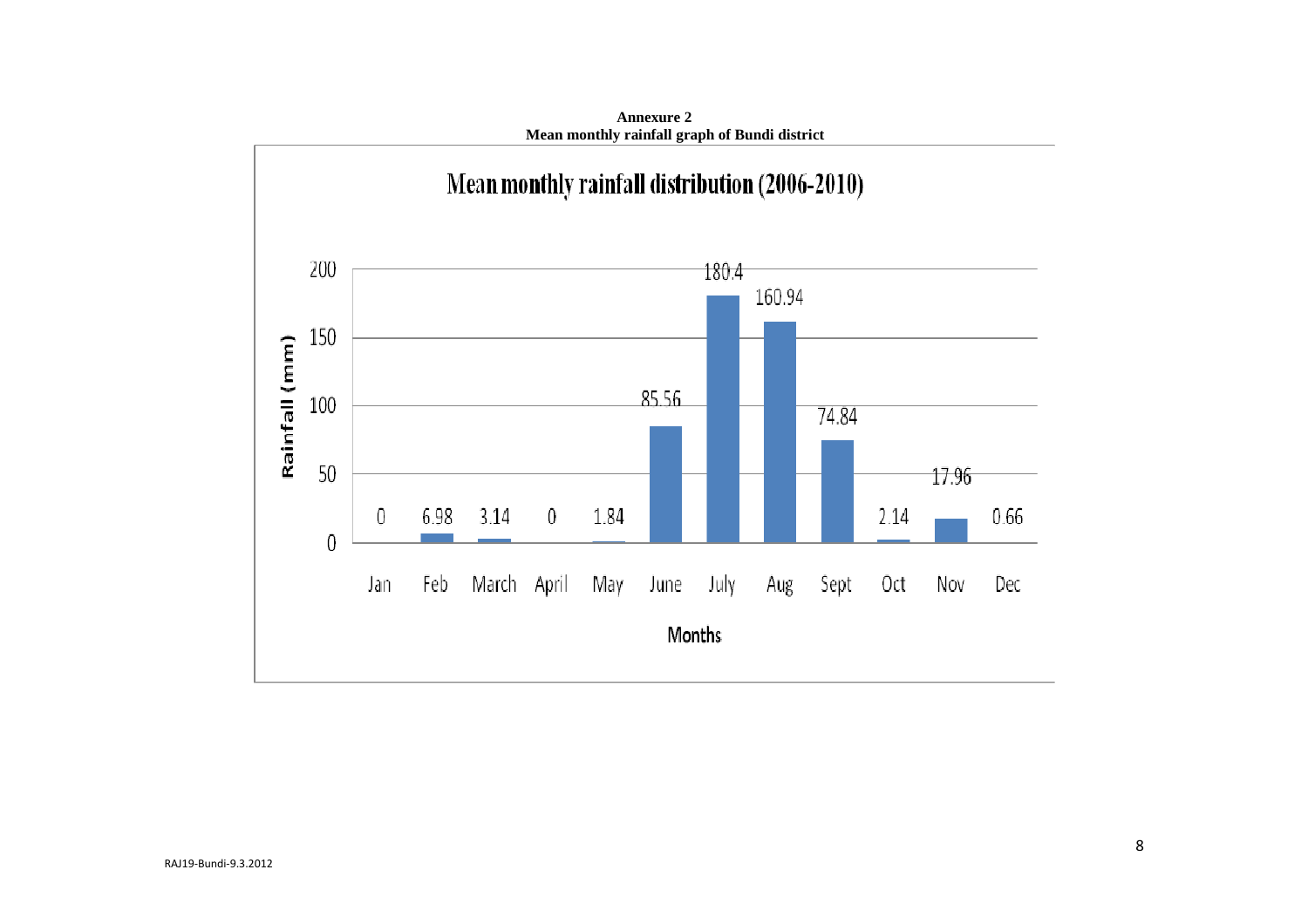



Source: NBSS&LUP, Regional Centre, Udaipur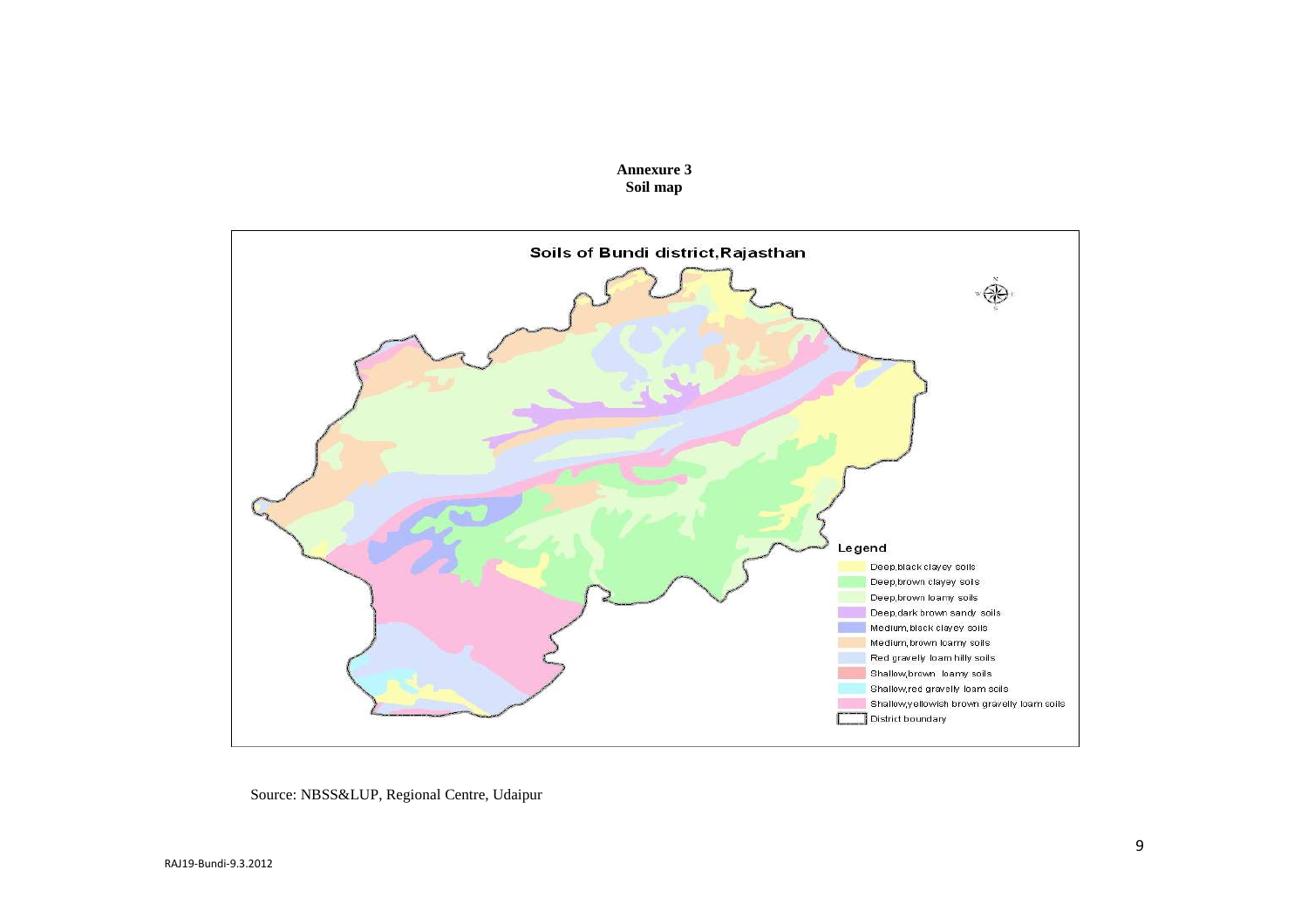# **2.0 Strategies for weather related contingencies**

**2.1 Drought** 

**2.1.1 Rainfed situation (kharif)** 

| <b>Condition</b>                                  |                                                |                                                                      | <b>Suggested Contingency measures</b>                                                         |                                                               |                                                                        |
|---------------------------------------------------|------------------------------------------------|----------------------------------------------------------------------|-----------------------------------------------------------------------------------------------|---------------------------------------------------------------|------------------------------------------------------------------------|
| <b>Early season</b><br>drought (delayed<br>onset) | <b>Major Farming</b><br>situation <sup>a</sup> | <b>Normal Crop / Cropping</b><br>system <sup>b</sup>                 | Change in crop / cropping<br>system <sup>c</sup> including variety                            | Agronomic measures <sup>d</sup>                               | <b>Remarks</b> on<br>Implementation <sup>e</sup>                       |
| Delay by 2 weeks<br>(July $2^{nd}$ week)          | Deep brown loamy                               | Soybean (JS 335, NRC-37,<br>MACS-450, JS 93-05, Pratap<br>Soya-1,    | Soybean (JS 93-05, JS 95-60,<br>Pratap Soya-1, Pratap soya-2,<br>Pratap Raj-24                | • Intercropping of soybean<br>$+$ maize (4:2)                 | • Link RSSC/NSC/<br>other agencies for<br>good quality seed            |
|                                                   |                                                | Maize (Navjyot, Pratap hybrid<br>Makka-1, Pratap Makka-3,<br>PEHM 2, | Maize (Pratap hybrid Makka-<br>1, Pratap Makka-3, Pratap<br>Makka-5, PEHM 2, Mahi<br>Kanchan) | Intercropping of soybean<br>$+$ maize $(4:2)$<br>• Dry Sowing | • Link NFSM, and<br>other agencies to<br>procure seeding<br>equipments |
|                                                   |                                                | Urdbean (Krishna, T-9, PU-19)                                        | Urdbean (Krishna, T-9, PU-19,<br>KU 96-3)                                                     | $\overline{\phantom{a}}$                                      |                                                                        |
|                                                   |                                                | Mungbean K 851, ML-267                                               | Mungbean K 851, ML-267                                                                        |                                                               |                                                                        |
|                                                   |                                                | Sesamum (TC25, Pratap, RT-<br>103, RT 46, RT 123, )                  | Sesamum (TC25, Pratap, RT-<br>103, RT 46, RT 123, RT 125,<br>RT-127)                          |                                                               |                                                                        |

| <b>Condition</b>                               |                                                |                                                                      | <b>Suggested Contingency</b><br>measures                                                      |                                                             |                                                                                  |
|------------------------------------------------|------------------------------------------------|----------------------------------------------------------------------|-----------------------------------------------------------------------------------------------|-------------------------------------------------------------|----------------------------------------------------------------------------------|
| <b>Early season drought</b><br>(delayed onset) | <b>Major Farming</b><br>situation <sup>a</sup> | <b>Normal Crop / Cropping</b><br>system <sup>b</sup>                 | Change in crop / cropping<br>system <sup>c</sup> including variety                            | Agronomic measures <sup>o</sup>                             | <b>Remarks</b> on<br>Implementation <sup>e</sup>                                 |
| Delay by 2 weeks<br>(July $2^{nd}$ week)       | Deep brown clayey                              | Soybean (JS 335, NRC-<br>37, MACS-450, JS 93-05,<br>Pratap Soya-1,   | Soybean (JS 93-05, JS 95-60,<br>Pratap Soya-1, Pratap soya-2,<br>Pratap Raj-24                | • Intercropping of soybean<br>$+$ maize (4:2)               | • Link RSSC/NSC/<br>other agencies for<br>good quality seed<br>• Availability of |
|                                                |                                                | Maize (Navjyot, Pratap<br>hybrid Makka-1, Pratap<br>Makka-3, PEHM 2, | Maize (Pratap hybrid Makka-<br>1, Pratap Makka-3, Pratap<br>Makka-5, PEHM 2, Mahi<br>Kanchan) | Intercropping of soybean<br>$+$ maize (4:2)<br>• Dry Sowing | seed drill for inter<br>cropping can be<br>procured from<br>other schemes of     |
|                                                |                                                | Urdbean (Krishna, T-9,<br>$PU-19$<br>Mungbean K 851, ML 267          | Urdbean (Krishna, T-9, PU-<br>19. KU 96-3)<br>Mungbean K 851, ML 267                          |                                                             | farm machinery                                                                   |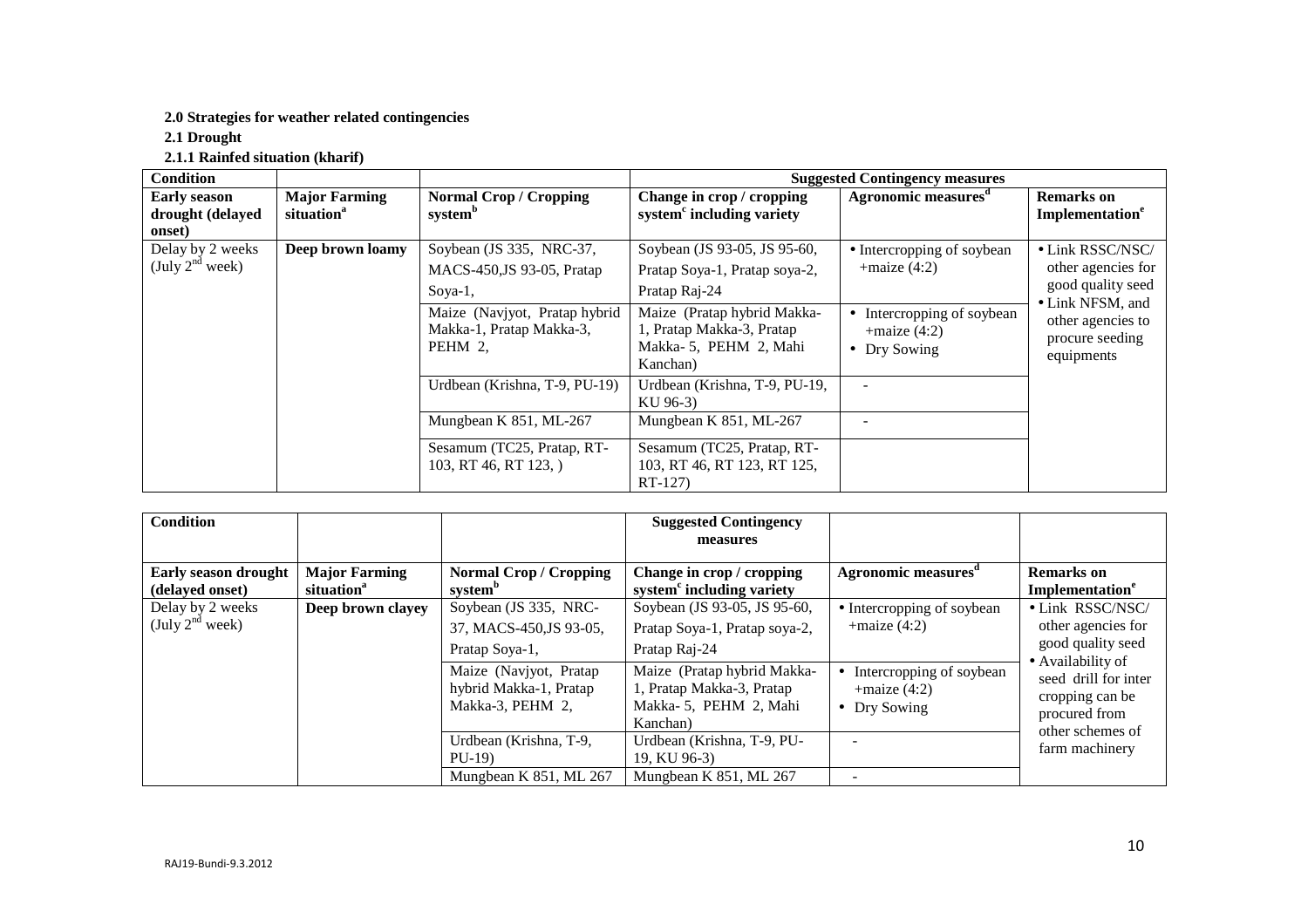|                                          |                              | Sesamum (TC25, Pratap,<br>RT-103, RT 46, RT 123, )                   | Sesamum (TC25, Pratap, RT-<br>103, RT 46, RT 123, RT 125,<br>$RT-127$                         |                                                               |
|------------------------------------------|------------------------------|----------------------------------------------------------------------|-----------------------------------------------------------------------------------------------|---------------------------------------------------------------|
| Delay by 2 weeks<br>(July $2^{nd}$ week) | <b>Medium brown</b><br>loamy | Soybean (JS 335, NRC-<br>37, MACS-450, JS 93-05,<br>Pratap Soya-1,   | Soybean (JS 93-05, JS 95-60,<br>Pratap Soya-1, Pratap soya-2,<br>Pratap Raj-24                | • Intercropping of soybean<br>$+$ maize (4:2)                 |
|                                          |                              | Maize (Navjyot, Pratap<br>hybrid Makka-1, Pratap<br>Makka-3, PEHM 2, | Maize (Pratap hybrid Makka-<br>1, Pratap Makka-3, Pratap<br>Makka-5, PEHM 2, Mahi<br>Kanchan) | Intercropping of soybean<br>$+$ maize $(4:2)$<br>• Dry Sowing |
|                                          |                              | Urdbean (Krishna, T-9,<br>$PU-19$                                    | Urdbean (Krishna, T-9, PU-<br>19, KU 96-3)                                                    |                                                               |
|                                          |                              | Mungbean K 851, ML-267                                               | Mungbean K 851, ML-267                                                                        |                                                               |
|                                          |                              | Sesamum (TC25, Pratap,<br>RT-103, RT 46, RT 123, )                   | Sesamum (TC25, Pratap, RT-<br>103, RT 46, RT 123, RT 125,<br>$RT-127$                         |                                                               |

| Delay by 2 weeks<br>(July $2^{nd}$ week) | Shallow yellowish<br>brown gravelly<br>loam | Maize (Navjyot, Pratap<br>hybrid Makka-1, Pratap<br>Makka-3, PEHM 2,     | Maize (Pratap hybrid Makka-1,<br>Pratap Makka-3, PEHM 2)<br><sub>or</sub><br>Soybean (JS 93-05, JS 95-60) | $\bullet$ Intercropping of<br>$maize +$<br>soybean/cowpea<br>(2:4)<br>• Dry Sowing of<br>maize |
|------------------------------------------|---------------------------------------------|--------------------------------------------------------------------------|-----------------------------------------------------------------------------------------------------------|------------------------------------------------------------------------------------------------|
|                                          |                                             | Urdbean (Krishna, T-9,<br>$PU-19$                                        | Urdbean (Krishna, T-9, PU-19,<br>KU 96-3)                                                                 |                                                                                                |
|                                          |                                             | Mungbean K 851<br>Sesamum (TC25, Pratap,<br>RT-103, RT 46, RT 123, )     | Mungbean $(K 851)$<br>Sesamum (TC25, Pratap,,RT 46,<br>RT 123, RT 125, RT-127)                            |                                                                                                |
|                                          | Deep black clayey                           | Soybean (JS 335, PK-472,<br>NRC-37, MACS-450,JS<br>93-05, Pratap Soya-1, | Soybean (JS 93-05, JS 95-60,<br>Pratap Soya-1, Pratap soya-2,<br>Pratap Raj-24                            | $\bullet$ Intercropping of<br>soybean +maize<br>(4:2)                                          |
|                                          |                                             | Maize (Navjyot, Pratap<br>hybrid Makka-1, Pratap<br>Makka-3, PEHM 2,     | Maize (Pratap hybrid Makka-1,<br>Pratap Makka-3, Pratap Makka-<br>5, PEHM 2, Mahi Kanchan)                | • Intercropping of<br>soybean +maize<br>(4:2)                                                  |
|                                          |                                             | Urdbean (Krishna, T-9,                                                   | Urdbean (Krishna, T-9, PU-19,                                                                             | • Dry Sowing                                                                                   |
|                                          |                                             | $PU-19$                                                                  | KU 96-3)                                                                                                  |                                                                                                |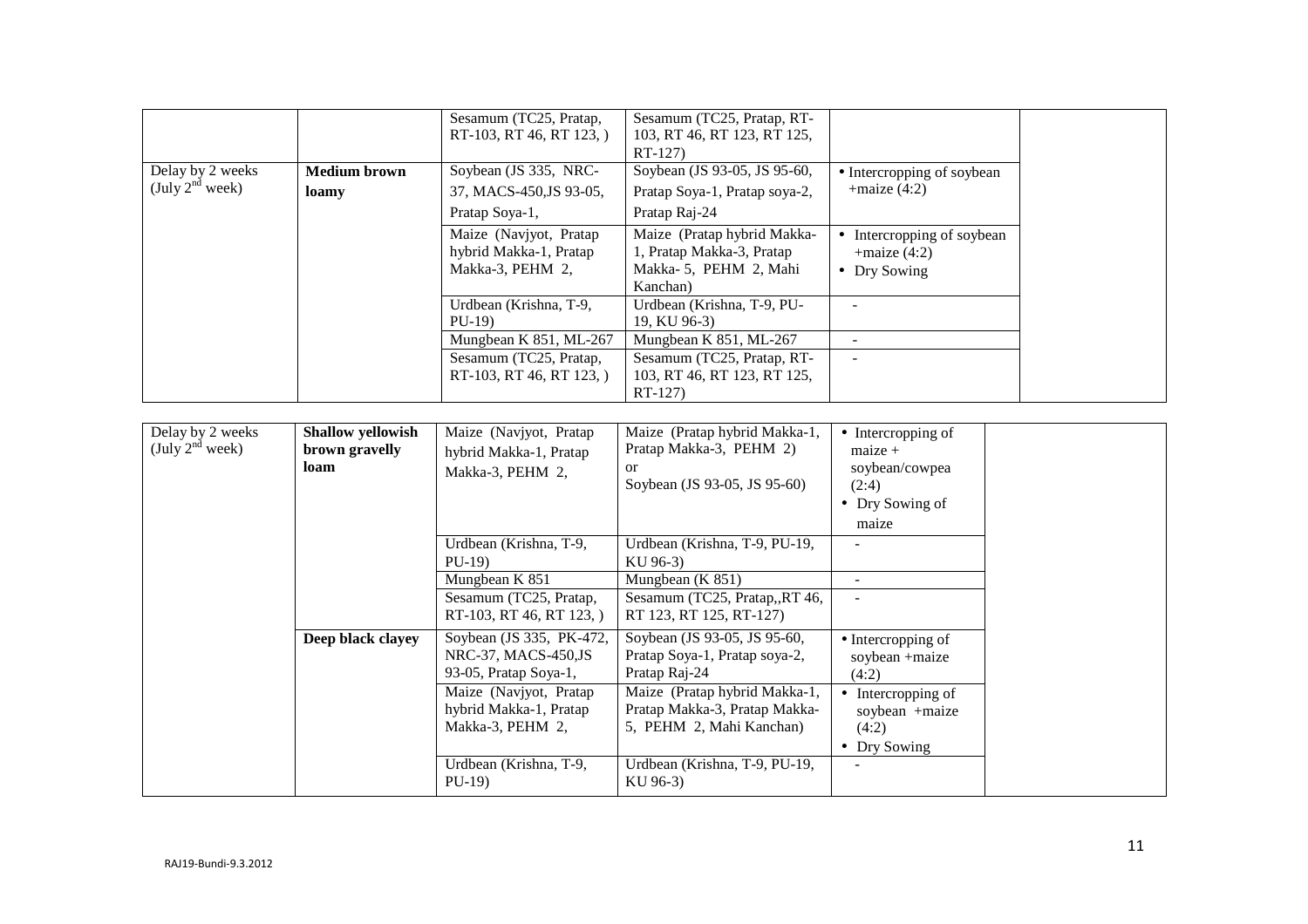|  | Mungbean K 851         | Mungbean $(K 851)$         |  |
|--|------------------------|----------------------------|--|
|  |                        |                            |  |
|  | Sesamum (TC25, Pratap, | Sesamum (Pratap, RT 46, RT |  |
|  | RT-103, RT 46, RT 123, | $125, RT-127)$             |  |
|  | RT 125, RT -127)       |                            |  |

| <b>Condition</b>            |                              |                                                           | <b>Suggested Contingency measures</b>                                                                                  |                                                              |                                           |  |  |
|-----------------------------|------------------------------|-----------------------------------------------------------|------------------------------------------------------------------------------------------------------------------------|--------------------------------------------------------------|-------------------------------------------|--|--|
| <b>Early season</b>         | <b>Major Farming</b>         | <b>Normal Crop/cropping</b>                               | Change in crop/cropping system <sup>c</sup>                                                                            | Agronomic                                                    | <b>Remarks</b> on                         |  |  |
| drought (delayed<br>onset)  | situation <sup>a</sup>       | system <sup>b</sup>                                       |                                                                                                                        | measures <sup>d</sup>                                        | Implementation <sup>e</sup>               |  |  |
| Delay by 4 weeks            | Deep brown<br>loamy          | Soybean (JS 335, JS 93-05,<br>Pratap Soya-1)              | Soybean (JS 93-05, JS 95-60)<br>Or                                                                                     | Use of 10-15%<br>$\bullet$<br>higher seed rate               | • Link RSSC/NSC for<br>seed supply and    |  |  |
| (July $4^{\text{th}}$ week) |                              |                                                           | Urdbean (T-9, PU-19, KU-96-3)<br><b>Or</b>                                                                             | in soybean                                                   | • NREGA, RKVY for<br>Construction of Farm |  |  |
|                             |                              |                                                           | Sesamum (TC-25, RT-46, RT-123,<br>RT-125)                                                                              |                                                              | pond                                      |  |  |
|                             |                              | Urdbean (Krishna, T-9, PU-19)                             | Urdbean (Krishna, T-9, PU-19, KU<br>$96-3)$                                                                            |                                                              |                                           |  |  |
|                             |                              | Mungbean K 851, ML-267                                    | Mungbean K 851, ML-267                                                                                                 | $\mathbf{r}$                                                 |                                           |  |  |
|                             |                              | Sesamum (TC25, Pratap, RT-<br>103, RT 46, RT 123, RT 125) | Sesamum (RT 46, RT 123, RT 125,<br>RT 127)                                                                             | $\blacksquare$                                               |                                           |  |  |
|                             | Deep brown<br>clayey         | Soybean (JS 335, JS 93-05,<br>Pratap Soya-1)              | Soybean (JS 93-05, JS 95-60)<br>Or<br>Urdbean (T-9, PU-19, KU-96-3)<br>0r<br>Sesamum (TC-25, RT-46, RT-123,<br>RT-125) | Use of 10-15%<br>$\bullet$<br>higher seed rate<br>in soybean |                                           |  |  |
|                             |                              | Urdbean (Krishna, T-9, PU-19)                             | Urdbean (Krishna, T-9, PU-19, KU<br>$96-3)$                                                                            |                                                              |                                           |  |  |
|                             |                              | Mungbean K 851, ML-267                                    | Mungbean K 851, ML-267                                                                                                 | $\mathbf{r}$                                                 |                                           |  |  |
|                             |                              | Sesamum (TC25, Pratap, RT-<br>103, RT 46, RT 123, RT 125) | Sesamum (RT 46, RT 123, RT 125,<br>RT 127)                                                                             |                                                              |                                           |  |  |
|                             | <b>Medium</b> brown<br>loamy | Soybean (JS 335, JS 93-05,<br>Pratap Soya-1)              | Soybean (JS 93-05, JS 95-60)<br>Or Urdbean (T-9, PU-19, KU-96-3)<br>Or Sesamum (TC-25, RT-46, RT-<br>123, RT-125)      | Use of 10-15%<br>$\bullet$<br>higher seed rate<br>in soybean |                                           |  |  |
|                             |                              | Urdbean (Krishna, T-9, PU-19)                             | Urdbean (Krishna, T-9, PU-19, KU<br>$96-3)$                                                                            | $\blacksquare$                                               |                                           |  |  |
|                             |                              | Mungbean K 851, ML-267                                    | Mungbean K 851, ML-267                                                                                                 |                                                              |                                           |  |  |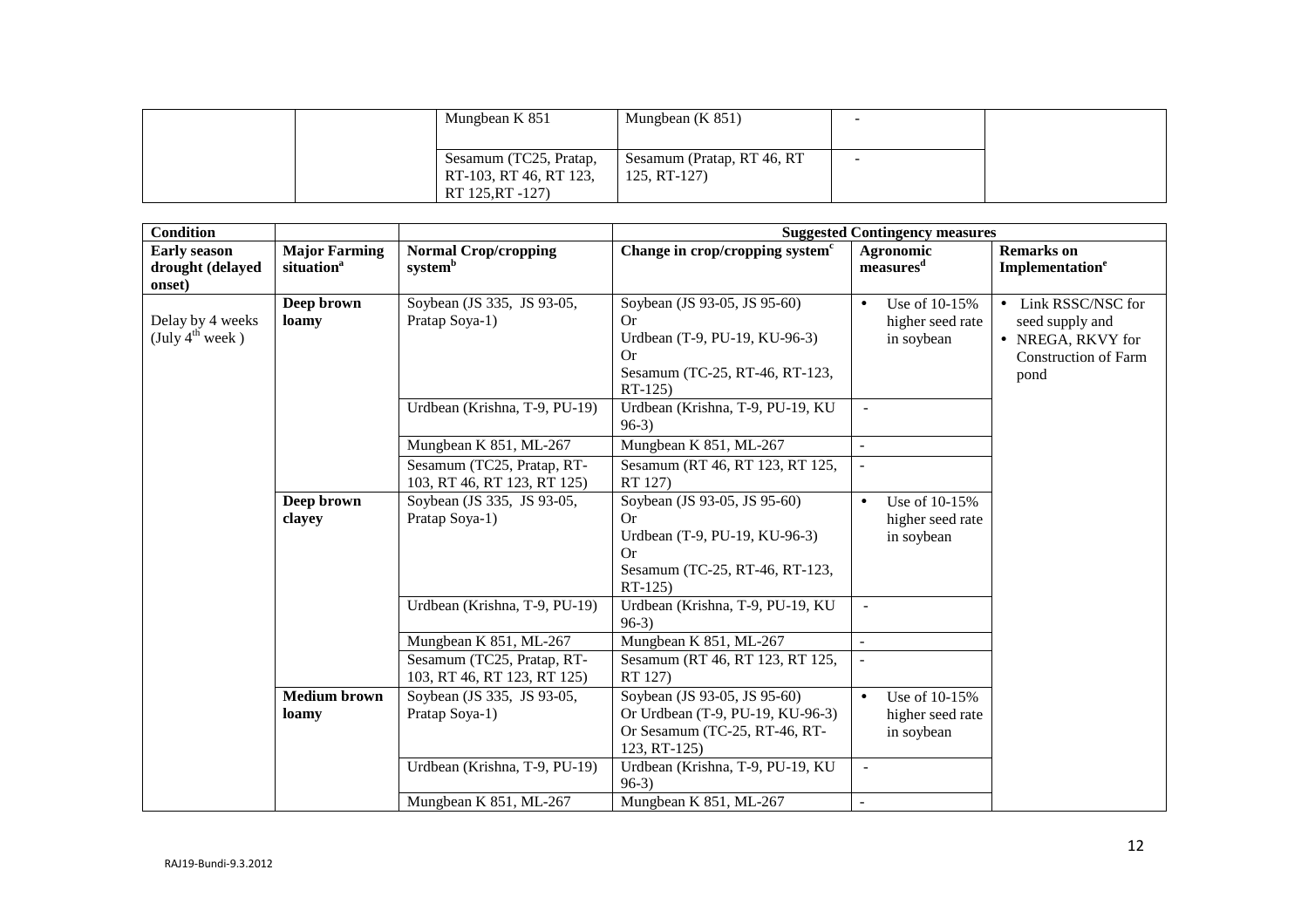|                                                    | Sesamum (TC25, Pratap, RT-<br>103, RT 46, RT 123, RT 125) | Sesamum (RT 46, RT 123, RT 125,<br>RT 127)                       |                          |                                                   |
|----------------------------------------------------|-----------------------------------------------------------|------------------------------------------------------------------|--------------------------|---------------------------------------------------|
| <b>Shallow</b><br>yellowish brown<br>gravelly loam | Urdbean (Krishna, T-9, PU-19,)                            | Urdbean (T-9, PU-19, KU-96-3)                                    | $\bullet$                | Use of $10-15%$<br>higher seed rate<br>in soybean |
|                                                    | Mungbean K 851, ML-267                                    | Mungbean K 851, ML-267                                           |                          |                                                   |
|                                                    | Sesamum (TC25, Pratap, RT-<br>103, RT 46, RT 123, RT 125) | Sesamum (TC-25, RT-103, RT 46,<br>RT 123, RT 125, RT 127)        | $\overline{\phantom{0}}$ |                                                   |
| Deep black<br>clayey                               | Soybean (JS 335)                                          | Soybean (JS 93-05, JS 95-60)<br>Or Urdbean (T-9, PU-19, KU-96-3) | $\bullet$                | Use of $10-15%$<br>higher seed rate<br>in soybean |
|                                                    | Urdbean (Krishna, T-9, PU-19,<br>KU 96-3)                 | Urdbean (Krishna, T-9, PU-19, KU<br>$96-3)$                      | $\overline{\phantom{a}}$ |                                                   |
|                                                    | Mungbean K 851, ML-267                                    | Mungbean K 851, ML-267                                           | $\overline{\phantom{0}}$ |                                                   |
|                                                    | Sesamum (TC25, Pratap, RT-<br>103, RT 46, RT 123, RT 125) | Sesamum (TC-25, RT-103, RT 46,<br>RT 123, RT 125)                |                          |                                                   |

| <b>Condition</b>                                  |                                                |                                                       | <b>Suggested Contingency measures</b>                                                                                                                                                                               |                                                                                   |                                                                                                  |  |  |
|---------------------------------------------------|------------------------------------------------|-------------------------------------------------------|---------------------------------------------------------------------------------------------------------------------------------------------------------------------------------------------------------------------|-----------------------------------------------------------------------------------|--------------------------------------------------------------------------------------------------|--|--|
| <b>Early season</b><br>drought (delayed<br>onset) | <b>Major Farming</b><br>situation <sup>a</sup> | <b>Normal</b><br>Crop/cropping<br>system <sup>b</sup> | Change in crop/cropping system <sup>c</sup>                                                                                                                                                                         | Agronomic measures <sup>d</sup>                                                   | <b>Remarks</b> on<br>Implementation <sup>e</sup>                                                 |  |  |
| Delay by 6 weeks<br>(Aug 2 <sup>nd</sup> week)    | Deep brown<br>loamy                            | Fallow-Mustard                                        | Sorghum Fodder (Raj Chari-1, Raj Chari-2,<br>Pratap Chari-1080, SSG-59-3)- Fallow<br>or Mungbean (K-851, RMG-62) - Fallow<br>or Fallow - Toria/Taramira/ Mustard/ Gram/<br>Coriander /linseed on conserved moisture | • Use of bakkhar for<br>field moisture<br>conservation<br>$\bullet$ Field bunding | • Link RSSC/NSC for<br>seed supply and<br>NREGA, RKVY for<br><b>Construction of Farm</b><br>pond |  |  |
|                                                   | Deep brown<br>clayey                           | Fallow-Mustard                                        | Sorghum Fodder (Raj Chari-1, Raj Chari-2,<br>Pratap Chari-1080, SSG-59-3)<br>or Mungbean (K-851, RMG-62)<br>or Fallow – Toria/Taramira/ Mustard/ Gram/<br>Coriander on conserved moisture                           | • Use of bakkhar for<br>field moisture<br>conservation<br>$\bullet$ Field bunding |                                                                                                  |  |  |
|                                                   | Medium brown<br>loamy                          | Fallow-Mustard                                        | Sorghum Fodder (Raj Chari-1, Raj Chari-2,<br>Pratap Chari-1080, SSG-59-3)- Fallow<br>or Mungbean (K-851, RMG-62) - Fallow<br>or Fallow – Toria/Taramira/ Mustard/ Gram/<br>Coriander/linseed on conserved moisture  | • Use of bakkhar for<br>field moisture<br>conservation<br>• Field bunding         |                                                                                                  |  |  |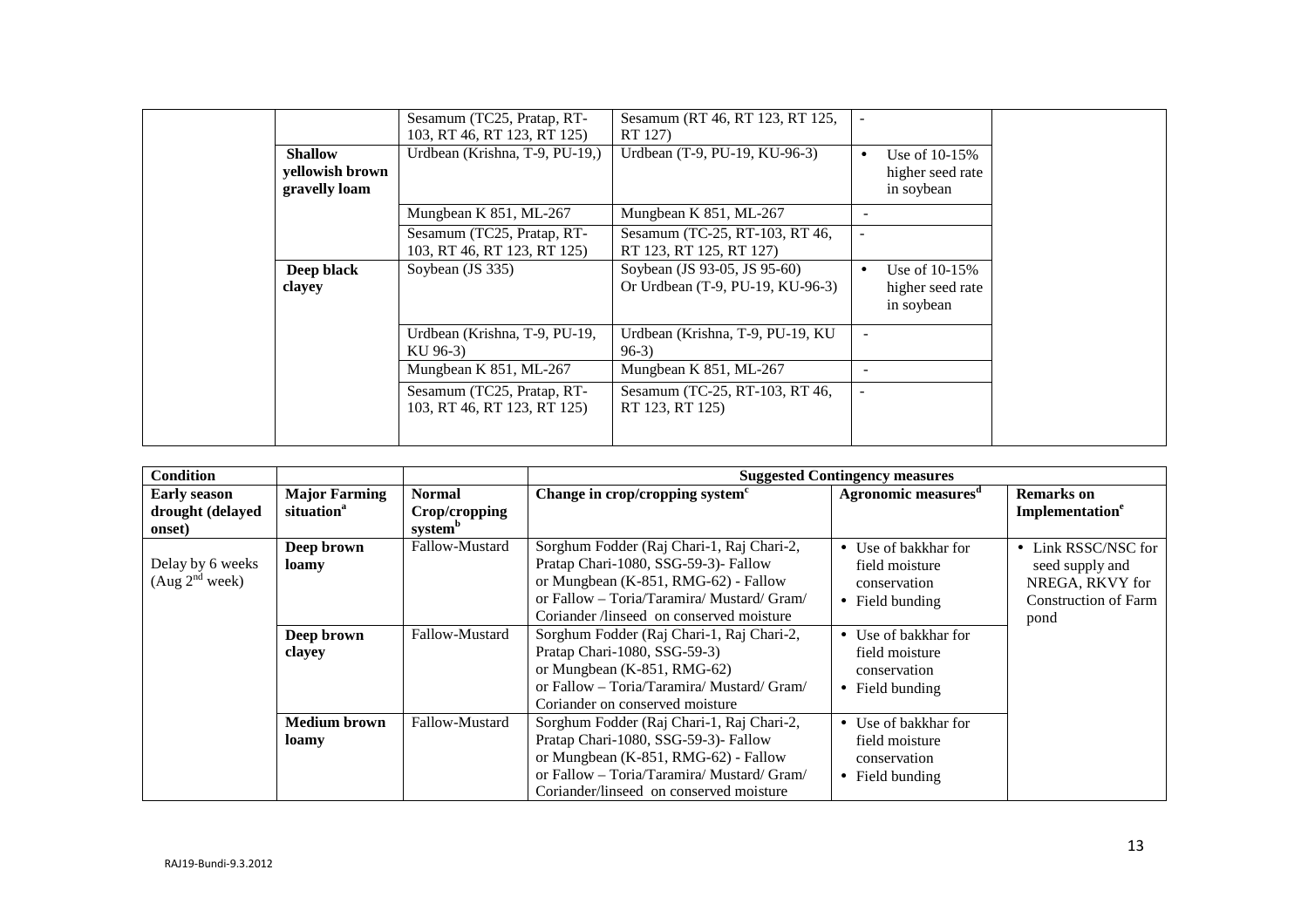| <b>Shallow</b>  | Fallow-Mustard | Fallow – Toria/Taramira/                   | • Use of bakkhar for    |
|-----------------|----------------|--------------------------------------------|-------------------------|
| yellowish brown |                | Mustard/Gram/Coriander/Lentil on conserved | field moisture          |
| gravelly loam   |                | moisture                                   | conservation            |
|                 |                |                                            | $\bullet$ Field bunding |
| Deep black      | Fallow-Mustard | Sorghum Fodder (Raj Chari-1, Raj Chari-2,  | • Use of bakkhar for    |
| clayey          |                | Pratap Chari-1080, SSG-59-3)- Fallow       | field moisture          |
|                 |                | or Mungbean $(K-851, RMG-62)$ - Fallow     | conservation            |
|                 |                | or Fallow – Toria/Taramira/ Mustard/ Gram/ | $\bullet$ Field bunding |
|                 |                | Coriander/linseed on conserved moisture    |                         |

| <b>Condition</b>                                  |                                                |                                                       | <b>Suggested Contingency measures</b>                                                          |                                                                           |                                                                                        |  |  |
|---------------------------------------------------|------------------------------------------------|-------------------------------------------------------|------------------------------------------------------------------------------------------------|---------------------------------------------------------------------------|----------------------------------------------------------------------------------------|--|--|
| <b>Early season</b><br>drought (delayed<br>onset) | <b>Major Farming</b><br>situation <sup>a</sup> | <b>Normal</b><br>Crop/cropping<br>system <sup>b</sup> | Change in crop/cropping<br>system <sup>c</sup>                                                 | Agronomic<br>measures <sup>d</sup>                                        | <b>Remarks on Implementation<sup>e</sup></b>                                           |  |  |
| Delay by 8 weeks<br>(Aug 4 <sup>th</sup> week)    | Deep brown loamy                               | Fallow-Mustard                                        | Fallow - Toria/Taramira/<br>Mustard/Gram/Coriander/<br>Lentil/Linseed on conserved<br>moisture | • Use of bakkhar for<br>field moisture<br>conservation<br>• Field bunding | • Link RSSC/NSC for seed<br>supply and<br>NREGA, RKVY for<br>Construction of Farm pond |  |  |
|                                                   | Deep brown clayey                              | Fallow-Mustard                                        | Fallow - Toria/Taramira/<br>Mustard/Gram/Coriander/<br>Lentil/Linseed on conserved<br>moisture | • Use of bakkhar for<br>field moisture<br>conservation<br>• Field bunding |                                                                                        |  |  |
|                                                   | Medium brown<br>loamy                          | Fallow-Mustard                                        | Fallow - Toria/Taramira/<br>Mustard/Gram/Coriander/<br>Lentil/Linseed on conserved<br>moisture | • Use of bakkhar for<br>field moisture<br>conservation<br>• Field bunding |                                                                                        |  |  |
|                                                   | Shallow yellowish<br>brown gravelly loam       | Fallow-Mustard                                        | Fallow - Toria/Taramira/<br>Mustard/Gram/Coriander/<br>Lentil/Linseed on conserved<br>moisture | • Use of bakkhar for<br>field moisture<br>conservation<br>• Field bunding |                                                                                        |  |  |
|                                                   | Deep black clayey                              | Fallow-Mustard                                        | Fallow - Toria/Taramira/<br>Mustard/Gram/Coriander/<br>Lentil/Linseed on conserved<br>moisture | • Use of bakkhar for<br>field moisture<br>conservation<br>• Field bunding |                                                                                        |  |  |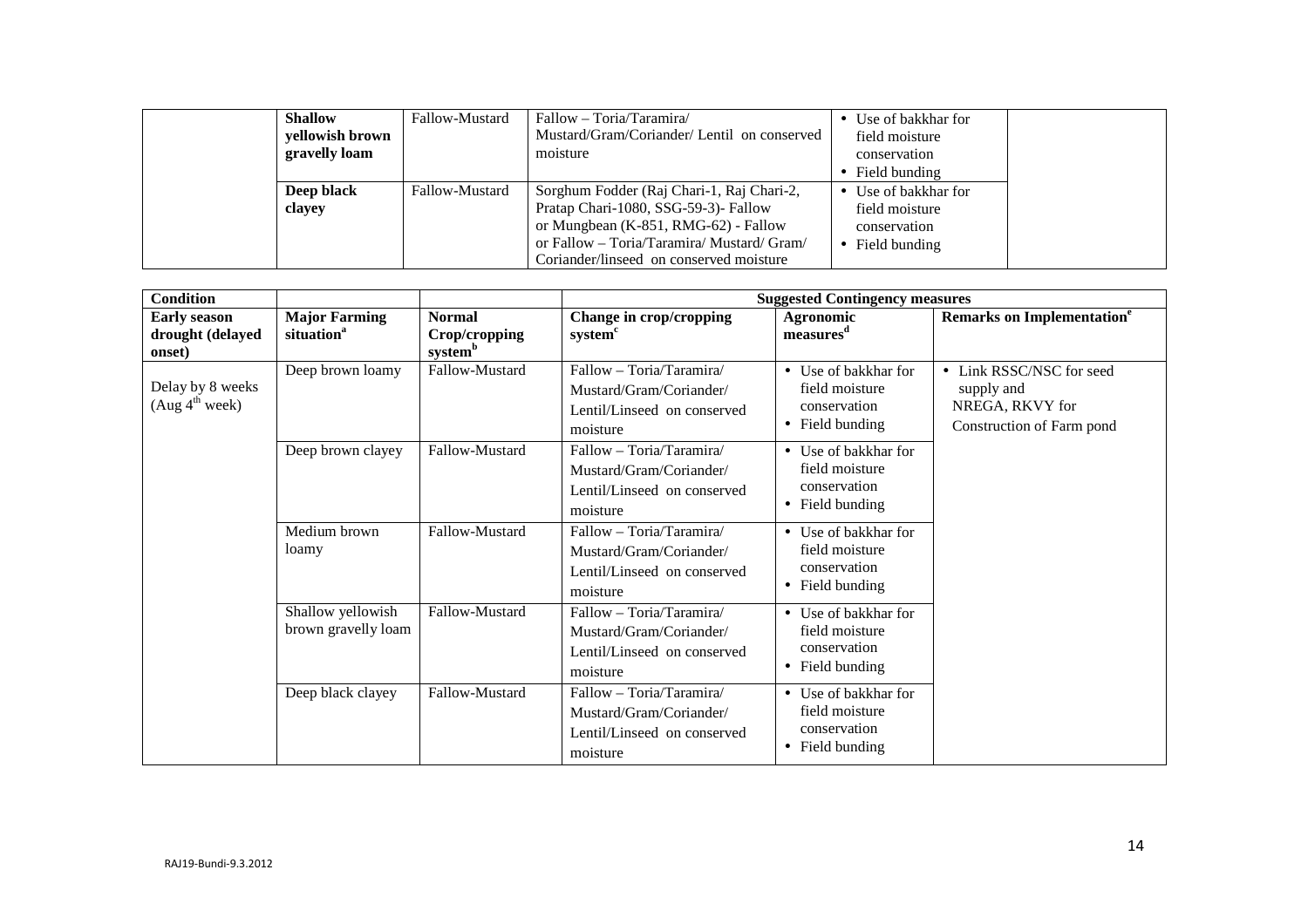| <b>Condition</b>                                                                                           |                                                   |                                                        | <b>Suggested Contingency measures</b>                                                                                                                                                                                               |                                                                                                                                   |                                                                                                                                 |  |
|------------------------------------------------------------------------------------------------------------|---------------------------------------------------|--------------------------------------------------------|-------------------------------------------------------------------------------------------------------------------------------------------------------------------------------------------------------------------------------------|-----------------------------------------------------------------------------------------------------------------------------------|---------------------------------------------------------------------------------------------------------------------------------|--|
| <b>Early season</b><br>drought (Normal<br>onset)                                                           | Major<br><b>Farming</b><br>situation <sup>a</sup> | <b>Normal</b><br>Crop/croppin<br>g system <sup>b</sup> | Crop management $c$                                                                                                                                                                                                                 | Soil nutrient & moisture<br>conservation measures                                                                                 | <b>Remarks</b> on<br>Implementation <sup>e</sup>                                                                                |  |
| Normal onset<br>followed by 15-20<br>days dry spell after<br>sowing leading to<br>poor<br>germination/crop | <b>Deep</b><br>brown<br>loamy                     | Soybean                                                | If germination is less than 50%<br>$\bullet$<br>then farmers should go for re-<br>sowing with early maturing<br>varieties using 25% higher seed<br>rate<br>if plant population is more than<br>$\bullet$<br>75% go for gap filling. | • Hoeing by hand hoe to develop<br>soil mulch<br>• Removal of weeds in time.<br>$\bullet$ <i>In situ</i> mulching of weeds        | Crop insurance<br>$\bullet$<br>Availability of inter-<br>$\bullet$<br>culture implements i.e.<br>wheel hand hoe<br>through RKVY |  |
| stand etc.                                                                                                 |                                                   | Maize                                                  | If germination is less than 50%<br>$\bullet$<br>then go for gap filling with<br>urdbean/moonbeam<br>if plant population is more that<br>75% go for transplanting of<br>thinned plants                                               | • Hoeing by hand hoe to develop<br>soil mulch<br>Removal of weeds in time.<br>$\bullet$<br>In situ mulching of weeds<br>$\bullet$ |                                                                                                                                 |  |
|                                                                                                            |                                                   | Urdbean/<br>Mungbean                                   | If germination is less than 50%<br>$\bullet$<br>then go for re-sowing with early<br>maturing varieties                                                                                                                              | • Hoeing by hand hoe to develop<br>soil mulch<br>Removal of weeds in time.<br>$\bullet$<br>In situ mulching of weeds<br>$\bullet$ |                                                                                                                                 |  |
|                                                                                                            |                                                   | Sesamum                                                | If germination is less than 50%<br>$\bullet$<br>then go for gap filling                                                                                                                                                             | • Hoeing by hand hoe to develop<br>soil mulch<br>Removal of weeds in time.<br>$\bullet$<br>In situ mulching of weeds<br>$\bullet$ |                                                                                                                                 |  |
|                                                                                                            | <b>Deep</b><br>brown<br>clayey                    | Soybean                                                | If germination is less than 50%<br>then farmers should go for re-<br>sowing with early maturing<br>varieties using 25% higher seed<br>rate<br>if plant population is more that<br>75% go for gap filling.                           | • Hoeing by hand hoe to develop<br>soil mulch<br>• Removal of weeds in time.<br>$\bullet$ <i>In situ</i> mulching of weeds        |                                                                                                                                 |  |
|                                                                                                            |                                                   | Maize<br>Urdbean/                                      | If germination is less than 50%<br>$\bullet$<br>then go for gap filling with<br>urdbean/mungbean<br>if plant population is more<br>than75% go for transplanting of<br>thinned plants                                                | • Hoeing by hand hoe to develop<br>soil mulch<br>Removal of weeds in time.<br>$\bullet$<br>In situ mulching of weeds<br>$\bullet$ |                                                                                                                                 |  |
|                                                                                                            |                                                   |                                                        | If germination is less than 50%                                                                                                                                                                                                     | • Hoeing by hand hoe to develop                                                                                                   |                                                                                                                                 |  |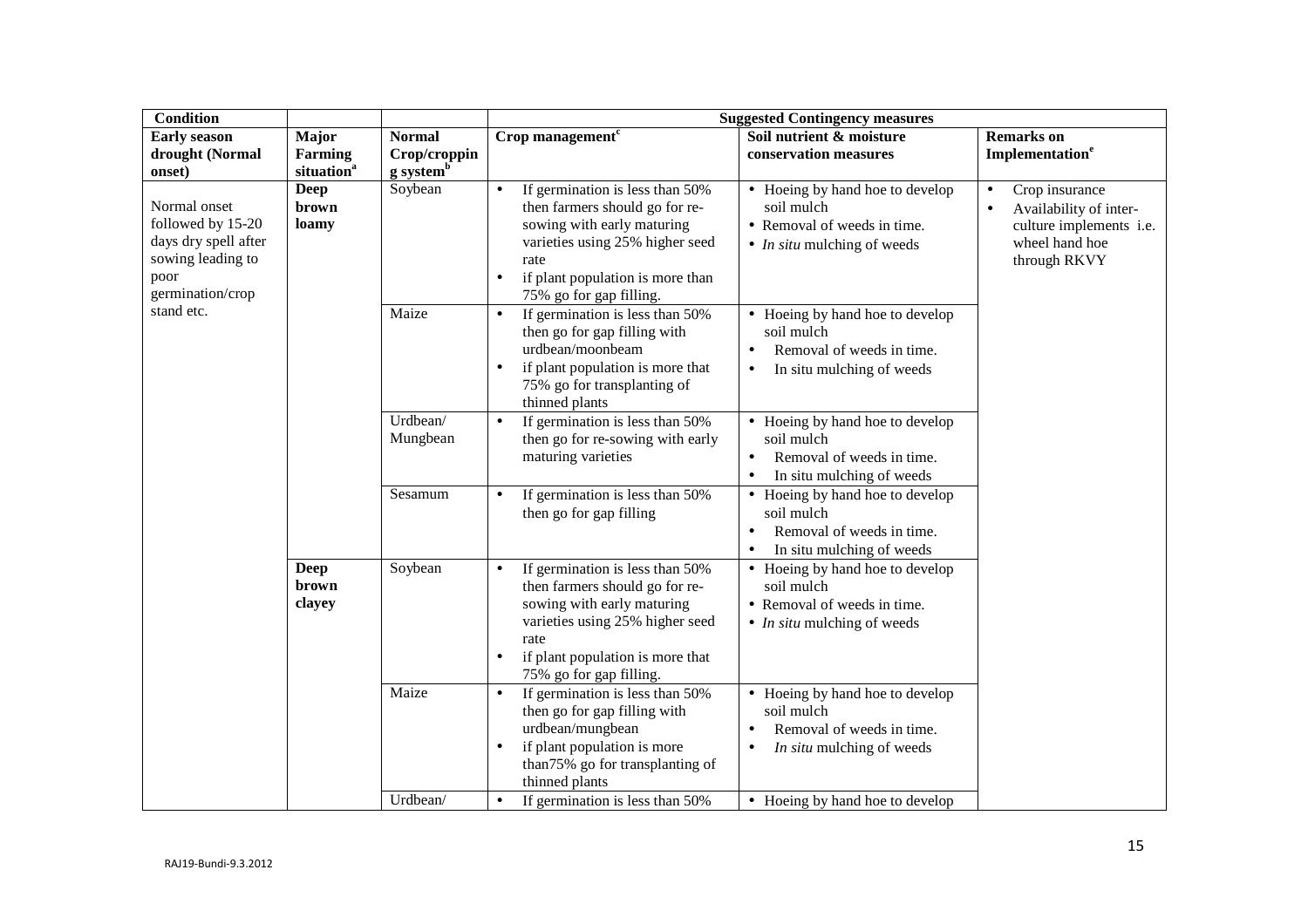|                                                          | Mungbean<br>Sesamum  | soil mulch<br>then go for re-sowing with early<br>maturing varieties<br>Removal of weeds in time.<br>$\bullet$<br>In situ mulching of weeds<br>$\bullet$<br>If germination is less than 50%<br>• Hoeing by hand hoe to develop<br>than go for gap filling<br>soil mulch<br>Removal of weeds in time.<br>$\bullet$<br>In situ mulching of weeds<br>$\bullet$                      |
|----------------------------------------------------------|----------------------|----------------------------------------------------------------------------------------------------------------------------------------------------------------------------------------------------------------------------------------------------------------------------------------------------------------------------------------------------------------------------------|
| Medium<br>brown<br>loamy                                 | Soybean              | If germination is less than 50%<br>• Hoeing by hand hoe to develop<br>$\bullet$<br>soil mulch<br>then farmers should go for re-<br>sowing with early maturing<br>• Removal of weeds in time.<br>varieties using 25% higher seed<br>$\bullet$ <i>In situ</i> mulching of weeds<br>rate<br>If plant population is more than<br>75% go for gap filling.                             |
|                                                          | Maize                | If germination is less than 50%<br>• Hoeing by hand hoe to develop<br>$\bullet$<br>then go for gap filling with<br>soil mulch<br>urdbean/mungbean<br>Removal of weeds in time.<br>$\bullet$<br>if plant population is more that<br>In situ mulching of weeds<br>$\bullet$<br>75% go for transplanting of<br>thinned plants                                                       |
|                                                          | Urdbean/<br>Mungbean | If germination is less than 50%<br>• Hoeing by hand hoe to develop<br>$\bullet$<br>then go for re-sowing with early<br>soil mulch<br>maturing varieties<br>Removal of weeds in time.<br>$\bullet$<br>In situ mulching of weeds<br>$\bullet$                                                                                                                                      |
|                                                          | Sesamum              | If germination is less than 50%<br>• Hoeing by hand hoe to develop<br>then go for gap filling<br>soil mulch<br>Removal of weeds in time.<br>$\bullet$<br>In situ mulching of weeds                                                                                                                                                                                               |
| <b>Shallow</b><br>yellowish<br>brown<br>gravelly<br>loam | Soybean              | If germination is less than 50%<br>• Hoeing by hand hoe to develop<br>$\bullet$<br>then farmers should go for re-<br>soil mulch<br>sowing with early maturing<br>• Removal of weeds in time.<br>varieties using 25% higher seed<br>$\bullet$ <i>In situ</i> mulching of weeds<br>rate<br>• Life saving irrigation<br>if plant population is more than<br>75% go for gap filling. |
|                                                          | Maize                | If germination is less than 50%<br>• Hoeing by hand hoe to develop<br>$\bullet$<br>then go for gap filling with<br>soil mulch<br>urdbean/mungbean<br>Removal of weeds in time.<br>if plant population is more then<br>In situ mulching of weeds<br>$\bullet$                                                                                                                     |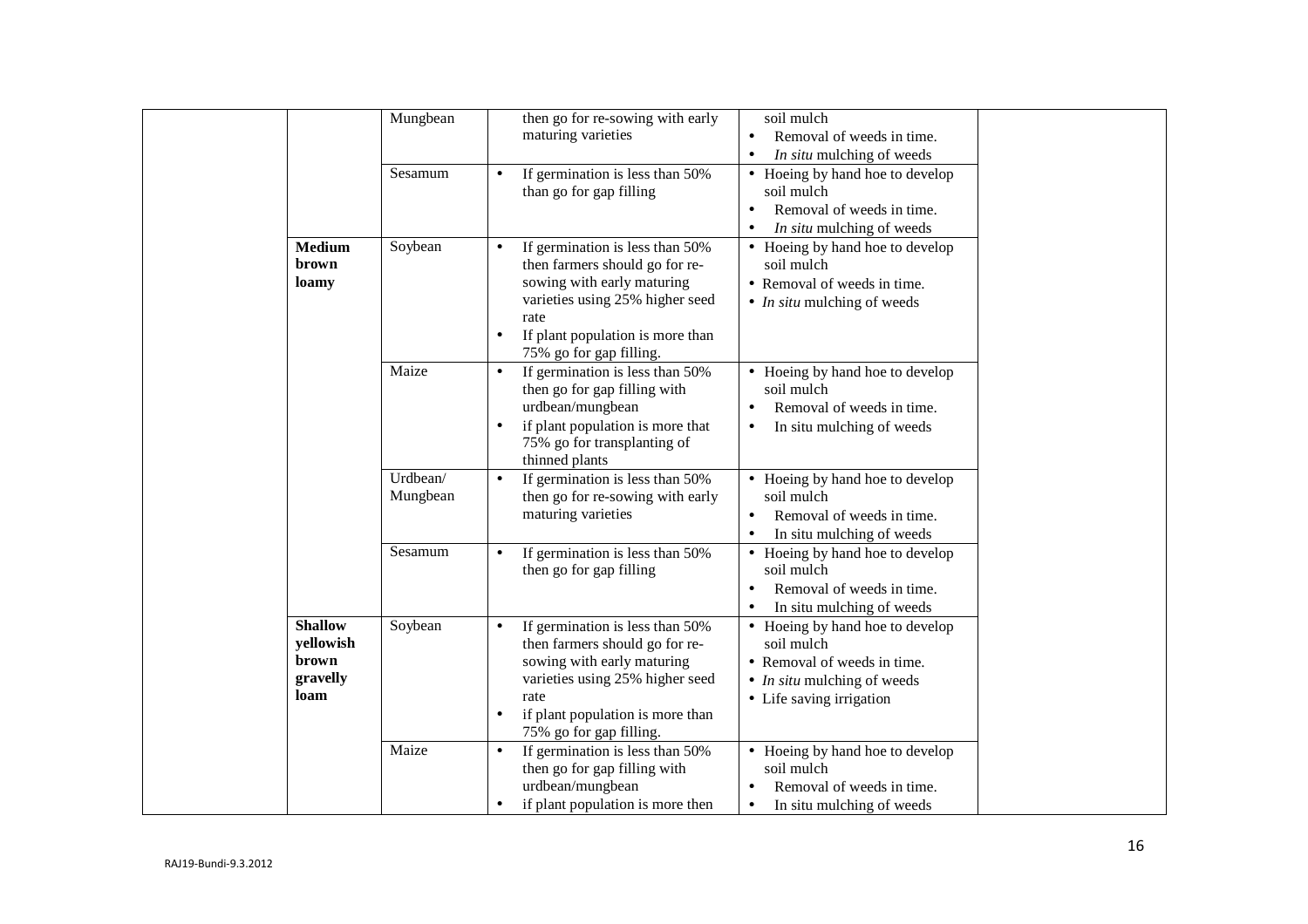|                      |                      | 75% go for transplanting of<br>thinned plants                                                                                                                                                                                       | • Life saving irrigation                                                                                           |
|----------------------|----------------------|-------------------------------------------------------------------------------------------------------------------------------------------------------------------------------------------------------------------------------------|--------------------------------------------------------------------------------------------------------------------|
|                      | Urdbean/<br>Mungbean | If germination is less than 50%<br>$\bullet$<br>then go for re-sowing with early<br>maturing varieties<br>٠<br>$\bullet$                                                                                                            | • Hoeing by hand hoe to develop<br>soil mulch<br>Removal of weeds in time.<br>In situ mulching of weeds            |
|                      | Sesamum              | If germination is less than 50%<br>then go for gap filling                                                                                                                                                                          | • Hoeing by hand hoe to develop<br>soil mulch<br>Removal of weeds in time.<br>In situ mulching of weeds            |
| Deep black<br>clayey | Soybean              | If germination is less than 50%<br>$\bullet$<br>then farmers should go for re-<br>sowing with early maturing<br>varieties using 25% higher seed<br>rate<br>if plant population is more than<br>$\bullet$<br>75% go for gap filling. | • Hoeing by hand hoe to develop<br>soil mulch<br>• Removal of weeds in time.<br>• <i>In situ</i> mulching of weeds |
|                      | Maize                | If germination is less than 50%<br>$\bullet$<br>than go for gap filling with<br>urdbean/mungbean<br>if plant population is more than<br>$\bullet$<br>75% go for transplanting of<br>thinned plants                                  | • Hoeing by hand hoe to develop<br>soil mulch<br>Removal of weeds in time.<br>In situ mulching of weeds            |
|                      | Urdbean/<br>Mungbean | If germination is less than 50%<br>$\bullet$<br>then go for re-sowing with early<br>maturing varieties<br>$\bullet$                                                                                                                 | • Hoeing by hand hoe to develop<br>soil mulch<br>Removal of weeds in time.<br>In situ mulching of weeds            |
|                      | Sesamum              | If germination is less than 50%<br>$\bullet$<br>then go for gap filling<br>٠                                                                                                                                                        | • Hoeing by hand hoe to develop<br>soil mulch<br>Removal of weeds in time.<br>In situ mulching of weeds            |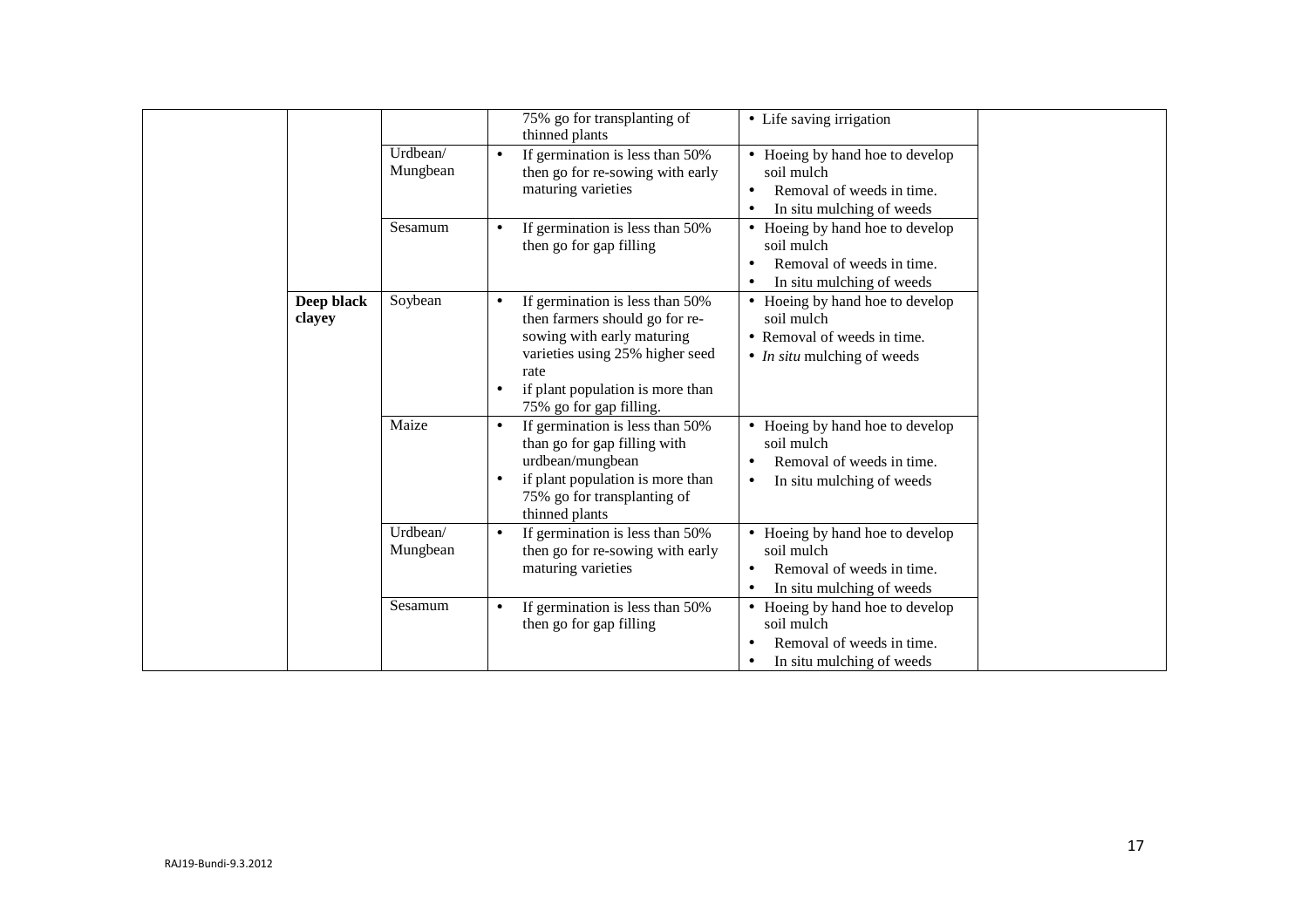| <b>Condition</b>                                                                                 |                                                   |                                                           | <b>Suggested Contingency measures</b>                           |                                                                                                                                                                                      |                                                                                                                                 |  |
|--------------------------------------------------------------------------------------------------|---------------------------------------------------|-----------------------------------------------------------|-----------------------------------------------------------------|--------------------------------------------------------------------------------------------------------------------------------------------------------------------------------------|---------------------------------------------------------------------------------------------------------------------------------|--|
| Mid season<br>drought (long dry<br>spell, consecutive 2<br>weeks rainless $(>2.5$<br>mm) period) | Major<br><b>Farming</b><br>situation <sup>a</sup> | <b>Normal</b><br>Crop/<br>cropping<br>system <sup>b</sup> | Crop management                                                 | Soil nutrient & moisture<br>conservation measues <sup>d</sup>                                                                                                                        | <b>Remarks</b> on<br>Implementation <sup>e</sup>                                                                                |  |
| At vegetative stage                                                                              | <b>Deep</b><br>brown<br>loamy                     | Soybean                                                   | • Thinning of plants by 30 to 50%<br>$\bullet$ Weeding & hoeing | • Use of organic material as mulch<br>• Use of anti-Tran spirants like<br>kaolin<br>• Life saving irrigation from farm<br>pond in Alternate rows                                     | Crop insurance<br>Availability of inter-culture<br>implements i.e. wheel hand<br>hoe through RKVY<br>Link watersheds, NREGA for |  |
|                                                                                                  |                                                   | Maize                                                     | • Thinning of plants by 30 to 50%<br>$\bullet$ Weeding & hoeing | • Use of organic materials as mulch<br>• Spray of 2% urea<br>• Use of anti-transpirants like<br>kaolin<br>• Life saving Irrigation in<br>alternate furrow system<br>• Spray 2% urea  | the support of farm pond<br>technology/water harvesting<br>structures                                                           |  |
|                                                                                                  |                                                   | Urdbean/<br>Mungbean                                      | $\bullet$ Weeding & hoeing                                      | • Use of anti-transparent like<br>kaolin.<br>• Spray 2% urea                                                                                                                         |                                                                                                                                 |  |
|                                                                                                  |                                                   | Sesamum                                                   | Weeding & hoeing<br>٠                                           | • Use of anti-transpirants like<br>kaolin.<br>• Spray 2% urea                                                                                                                        |                                                                                                                                 |  |
|                                                                                                  | <b>Deep</b><br>brown<br>clayey                    | Soybean                                                   | • Thinning of plants by 30 to 50%<br>$\bullet$ Weeding & hoeing | • Use of organic material as mulch.<br>• Use of anti-transpirants like<br>kaolin.<br>• Spray 2% urea<br>• Life saving Irrigation in alternate<br>furrow system                       |                                                                                                                                 |  |
|                                                                                                  |                                                   | Maize                                                     | • Thinning of plants by 30 to 50%<br>$\bullet$ Weeding & hoeing | • Use of organic material as mulch.<br>• Spray of 2% urea<br>• Use of anti-transpirants like<br>kaolin.<br>• Life saving Irrigation in alternate<br>furrow system<br>• Spray 2% urea |                                                                                                                                 |  |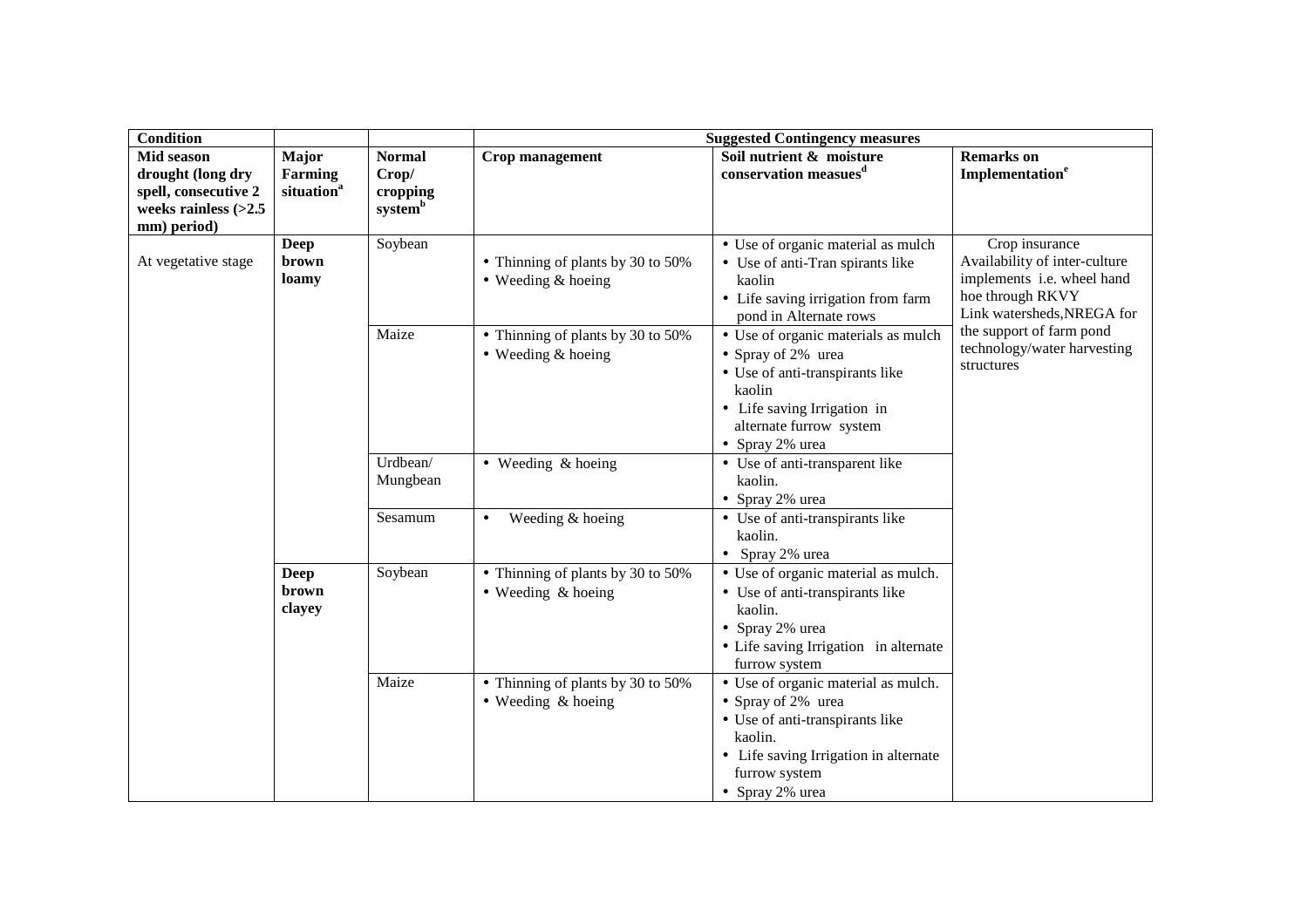|      |                                                  | Urdbean/<br>Mungbean | Weeding & hoeing<br>$\bullet$                                        | • Use of anti-transparent like<br>kaolin.                                                                                                                 |  |
|------|--------------------------------------------------|----------------------|----------------------------------------------------------------------|-----------------------------------------------------------------------------------------------------------------------------------------------------------|--|
|      |                                                  | Sesamum              | Weeding & hoeing<br>$\bullet$                                        | • Use of anti-transpirants like<br>kaolin.                                                                                                                |  |
|      |                                                  |                      |                                                                      | • Life saving irrigation in alternate<br>furrow system                                                                                                    |  |
|      | <b>Medium</b><br>brown<br>loamy                  | Soybean              | • Thinning of plants by 30 to 50%<br>$\bullet$ Weeding & hoeing      | • Use of organic material as mulch.<br>• Use of anti-transpirants like<br>kaolin<br>• Life saving Irrigatio in alternate<br>furrow system                 |  |
|      |                                                  | Maize                | $-do-$                                                               | • Use o organic materials as mulch<br>• Spray of 2% urea<br>• Use of anti-transpirants like<br>kaolin<br>• Life saving Irrigation in alternate<br>furrows |  |
|      |                                                  |                      |                                                                      | • Spray 2% urea                                                                                                                                           |  |
|      |                                                  | Urdbean/<br>Mungbean | $\bullet$ Weeding & hoeing                                           | • Use of anti-transparent like<br>kaolin.                                                                                                                 |  |
|      |                                                  | Sesamum              | Weeding & hoeing<br>$\bullet$                                        | • Use of anti-transpirants like<br>kaolin.                                                                                                                |  |
| loam | <b>Shallow</b><br>yellowish<br>brown<br>gravelly | Soybean              | • Thinning of plants by 30 to 50%<br>• Weeding & hoeing<br>$\bullet$ | • Use of organic materials as<br>mulch.<br>• Use of Life saving Irrigation<br>anti-transpirants like kaolin<br>$\bullet$<br>$\bullet$                     |  |
|      |                                                  | Maize                | • Thinning of plants by 30 to 50%<br>$\bullet$ Weeding & hoeing      | • Use of organic materials as<br>mulch.<br>• Use of anti-transpirants like<br>kaolin<br>• Life saving Irrigation in alternate<br>furrows                  |  |
|      |                                                  | Urdbean/<br>Mungbean | • Weeding & hoeing                                                   | • Use of anti-transparent like<br>kaolin.<br>• Spray 2% of urea                                                                                           |  |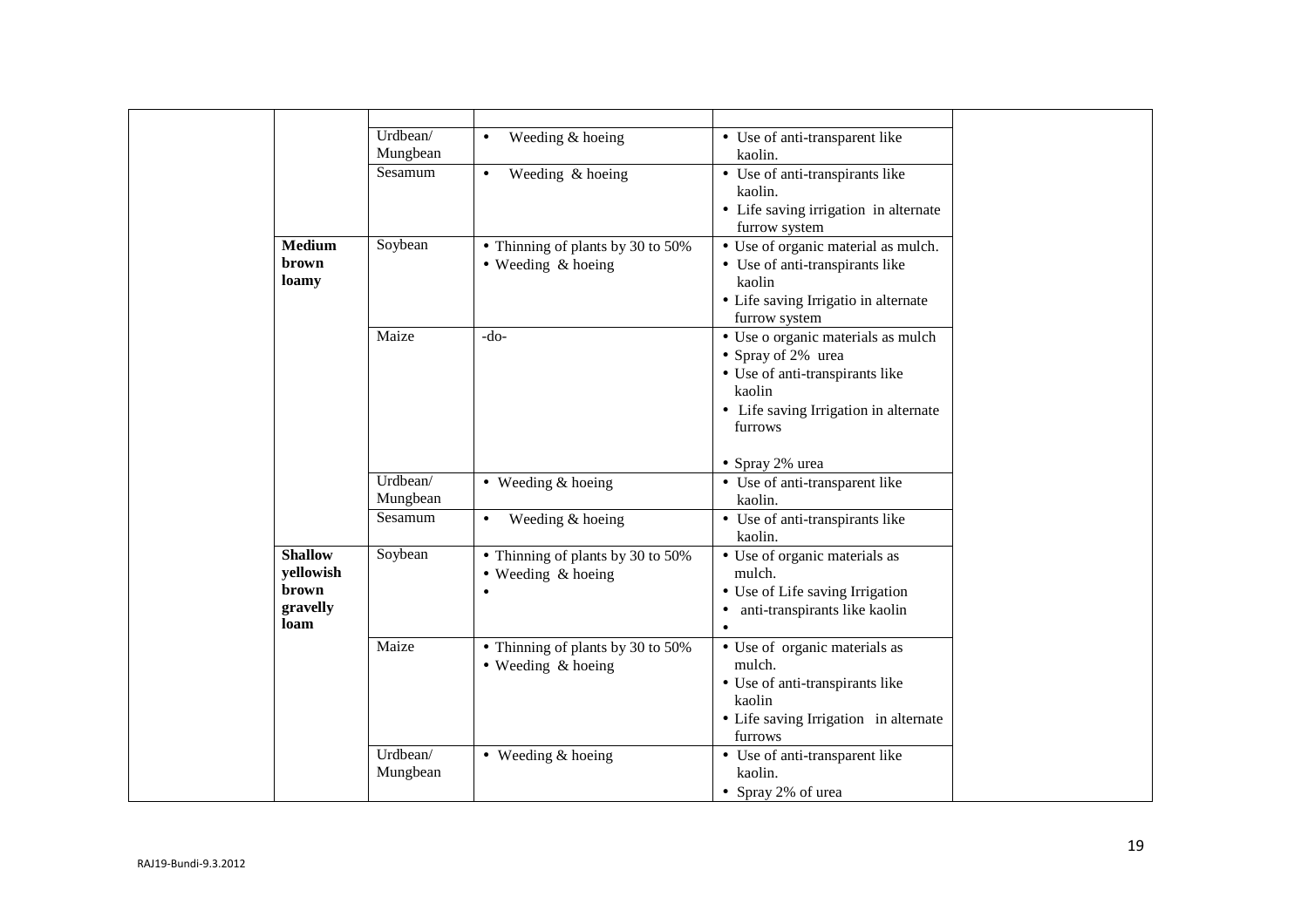|        |            | Sesamum              | Weeding & hoeing<br>$\bullet$                                   | • Life saving irrigation in alternate<br>furrows<br>• Use of anti-transpirants like<br>kaolin.                                                                    |
|--------|------------|----------------------|-----------------------------------------------------------------|-------------------------------------------------------------------------------------------------------------------------------------------------------------------|
| clayey | Deep black | Soybean              | • Thinning of plants by 30 to 50%<br>$\bullet$ Weeding & hoeing | • Use of organic materials as<br>mulch.<br>• Use of anti-transpirants like<br>kaolin<br>• Life saving Irrigation in alternate<br>furrows                          |
|        |            | Maize                | $-do-$                                                          | • Use of organic materials as as<br>mulch.<br>• Spray of 2% urea<br>• Use of anti-transpirants like<br>kaolin<br>• Life saving Irrigation in alternate<br>furrows |
|        |            | Urdbean/<br>Mungbean | $\bullet$ Weeding & hoeing                                      | • Use of anti-transparent like<br>kaolin.                                                                                                                         |
|        |            | Sesamum              | Weeding & hoeing<br>$\bullet$                                   | • Use of anti-transpirants like<br>kaolin.                                                                                                                        |

| <b>Condition</b>                          |                                                   |                                                           | <b>Suggested Contingency measures</b>                                                                                                                                       |                                                                                                                                                                   |                                                                                                     |  |
|-------------------------------------------|---------------------------------------------------|-----------------------------------------------------------|-----------------------------------------------------------------------------------------------------------------------------------------------------------------------------|-------------------------------------------------------------------------------------------------------------------------------------------------------------------|-----------------------------------------------------------------------------------------------------|--|
| Mid season<br>drought (long dry<br>spell) | <b>Major</b><br>Farming<br>situation <sup>a</sup> | <b>Normal</b><br>Crop/<br>cropping<br>system <sup>b</sup> | Crop management $c$                                                                                                                                                         | Soil nutrient & moisture<br>conservation measues <sup>d</sup>                                                                                                     | <b>Remarks</b> on<br>Implementation <sup>e</sup>                                                    |  |
| At flowering/<br>fruiting stage           | Deep brown<br>loamy                               | Soybean<br>Maize                                          | • Removal of lower leaves for fodder<br>• Harvest cobs for table purpose (if market<br>is available) and for green fodder<br>• Harvesting of green cobs and green<br>fodder | • Spray of $0.1\%$ thio urea<br>• Life saving Irrigation in<br>alternate furrows<br>• Spray of 0.1% thio urea<br>• Life saving Irrigation in<br>alternate furrows | Link watersheds, NREGA for<br>the support of farm pond<br>technology/water harvesting<br>structures |  |
|                                           |                                                   | Urdbean/<br>Mungbean                                      |                                                                                                                                                                             | • Spray of 2.0% urea Life<br>saving Irrigation by the<br>harvested rainwater in                                                                                   |                                                                                                     |  |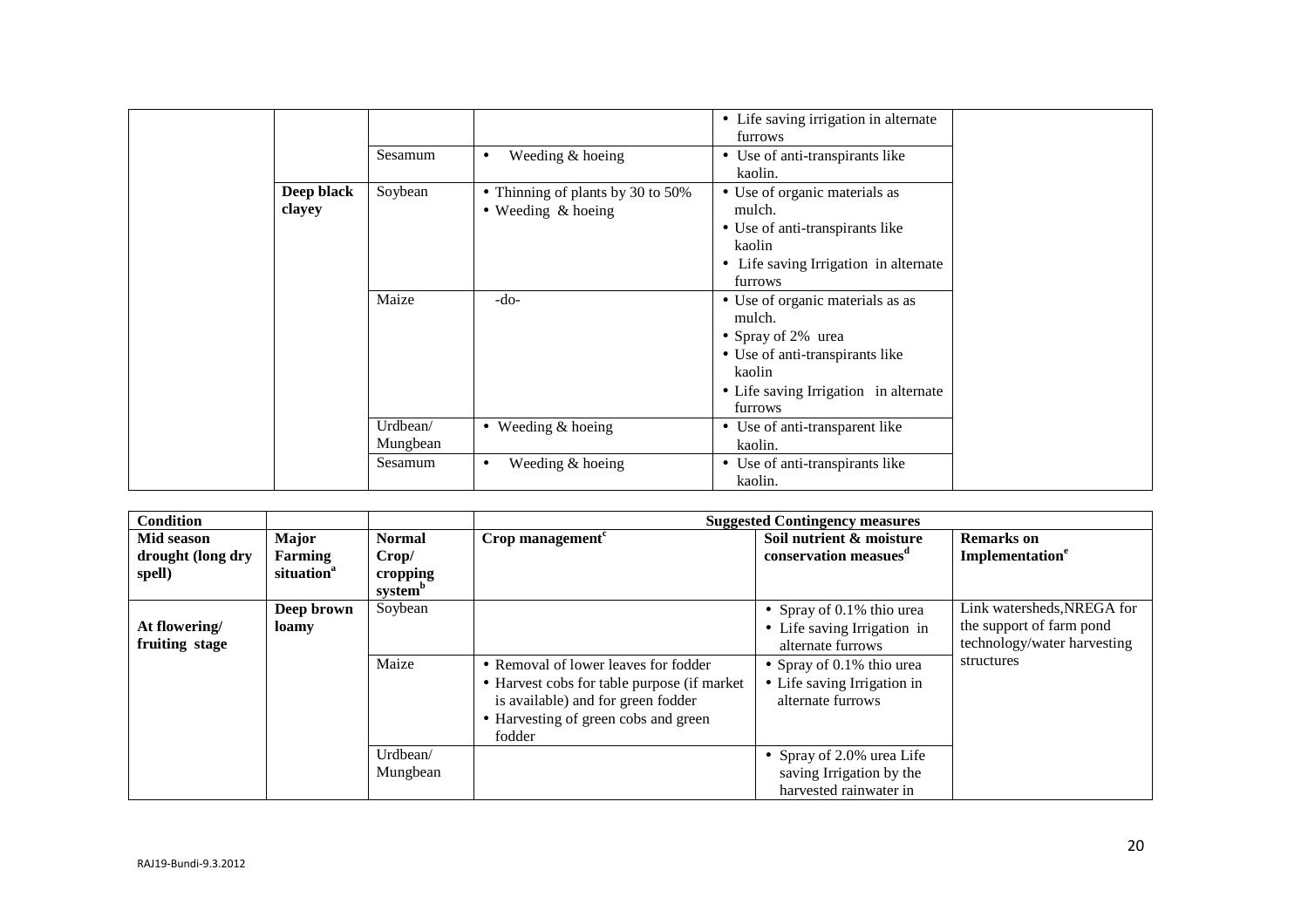|                    |          |                                                                                   | alternate furrows                                         |
|--------------------|----------|-----------------------------------------------------------------------------------|-----------------------------------------------------------|
|                    | Sesamum  |                                                                                   | Life saving Irrigation by the                             |
|                    |          |                                                                                   | harvested rainwater                                       |
| Deep brown         | Soybean  |                                                                                   | • Spray of 0.1% thio urea                                 |
| clayey             |          |                                                                                   | • Life saving Irrigation in                               |
|                    |          |                                                                                   | alternate furrows                                         |
|                    | Maize    | • Removal of lower leaves for fodder                                              | • Spray of $0.1\%$ thio urea                              |
|                    |          | • Harvest cobs for table purpose (if market                                       | • Life saving Irrigation by                               |
|                    |          | is available) and for green fodder                                                | the harvested rainwater in                                |
|                    |          | • Harvesting of green cobs and green<br>fodder                                    | alternate furrows                                         |
|                    | Urdbean/ |                                                                                   | • Spray of 2.0% urea                                      |
|                    | Mungbean |                                                                                   | • Life saving Irrigation by                               |
|                    |          |                                                                                   | the harvested rainwater in                                |
|                    |          |                                                                                   | alternate furrows                                         |
|                    | Sesamum  |                                                                                   | Life saving Irrigation by the                             |
|                    |          |                                                                                   | harvested rainwate in                                     |
|                    |          |                                                                                   | alternate furrows                                         |
| <b>Medium</b>      | Soybean  |                                                                                   | • Spray of 0.1% thio urea                                 |
| brown loamy        |          |                                                                                   | • Life saving Irrigation in                               |
|                    | Maize    |                                                                                   | alternate furrow                                          |
|                    |          | • Removal of lower leaves for fodder                                              | • Spray of 0.1% thio urea                                 |
|                    |          | • Harvest cobs for table purpose (if market                                       | • Life saving Irrigation by<br>the harvested rainwater in |
|                    |          | is available) and for green fodder                                                | alternate furrows                                         |
|                    |          | • Harvesting of green cobs and green<br>fodder                                    |                                                           |
|                    | Urdbean/ |                                                                                   | • Spray of 2.0% urea                                      |
|                    | Mungbean |                                                                                   | • Life saving Irrigation by                               |
|                    |          |                                                                                   | the harvested rainwater in                                |
|                    |          |                                                                                   | alternate furrows                                         |
|                    | Sesamum  |                                                                                   | Life saving Irrigation by the                             |
|                    |          |                                                                                   | harvested rainwater                                       |
| <b>Shallow</b>     | Soybean  |                                                                                   | • Spray of 0.1% thio urea                                 |
| yellowish<br>brown |          |                                                                                   | • Life saving Irrigation in                               |
| gravelly           | Maize    |                                                                                   | alternate furrows                                         |
| loam               |          | • Removal of lower leaves for fodder                                              | • Spray of 0.1% thio urea                                 |
|                    |          |                                                                                   |                                                           |
|                    |          | • Harvest cobs for table purpose (if market<br>is available) and for green fodder | • Life saving Irrigation by<br>the harvested rainwater in |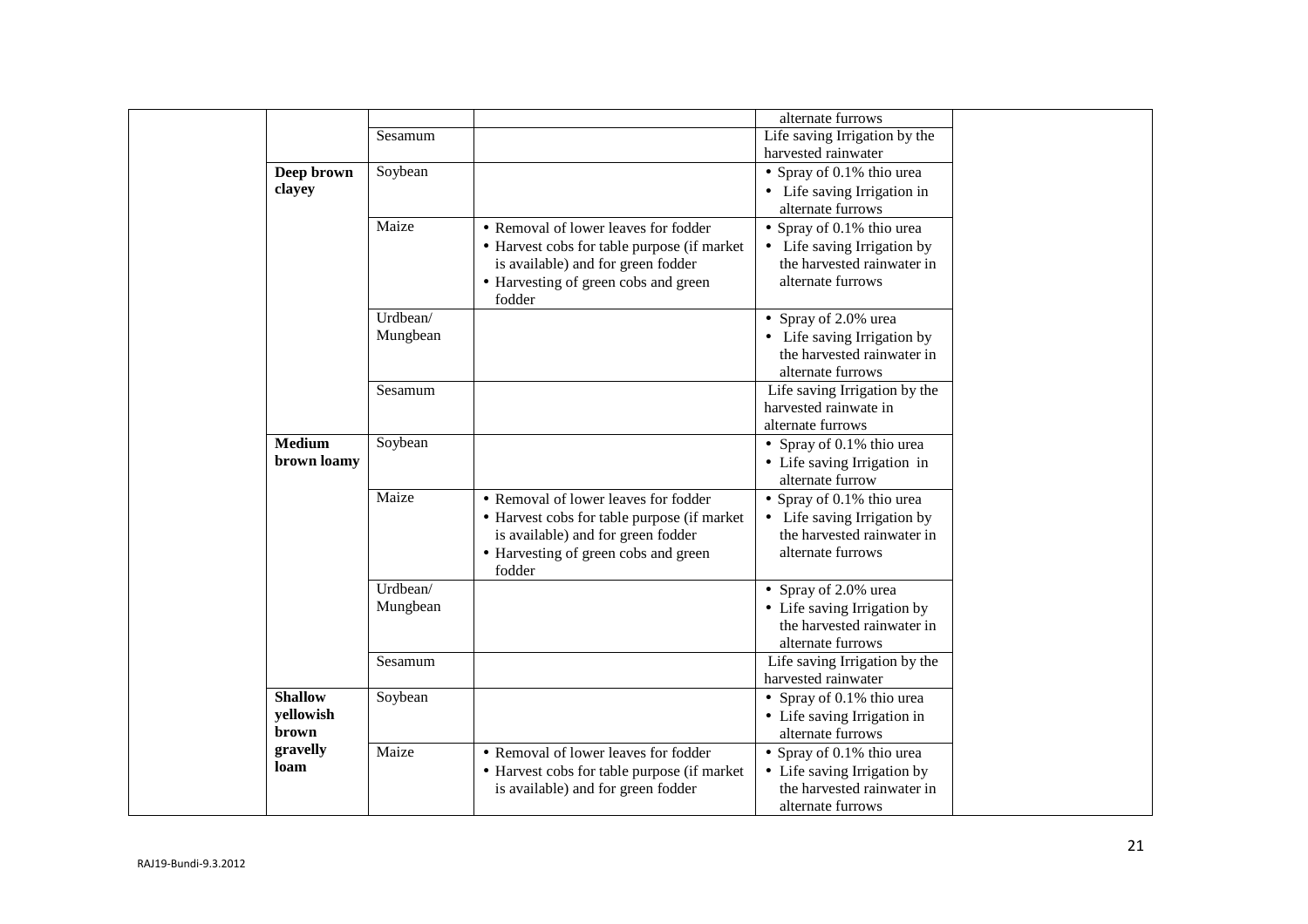|                      | Urdbean/<br>Mungbean | • Harvesting of green cobs and green<br>fodder                                                                                                                              | • Spray of 2.0% urea Life<br>saving Irrigation by the                                                                  |
|----------------------|----------------------|-----------------------------------------------------------------------------------------------------------------------------------------------------------------------------|------------------------------------------------------------------------------------------------------------------------|
|                      | Sesamum              | • Life saving Irrigation by the harvested<br>rainwater                                                                                                                      | harvested rainwater in<br>alternate furrows<br>Life saving Irrigation by the<br>harvested rainwater                    |
| Deep black<br>clayey | Soybean              | • Life saving Irrigation                                                                                                                                                    | • Spray of 0.1% thio urea<br>Life saving Irrigation by<br>$\bullet$<br>the harvested rainwater in<br>alternate furrows |
|                      | Maize                | • Removal of lower leaves for fodder<br>• Harvest cobs for table purpose (if market<br>is available) and for green fodder<br>• Harvesting of green cobs and green<br>fodder | • Spray of 0.1% thio urea<br>Life saving Irrigation by<br>the harvested rainwater in<br>alternate furrows              |
|                      | Urdbean/<br>Mungbean |                                                                                                                                                                             | • Spray of 2.0% urea<br>Life saving Irrigation by<br>$\bullet$<br>the harvested rainwater in<br>alternate furrows      |
|                      | Sesamum              | • Life saving Irrigation by the harvested<br>rainwater                                                                                                                      | Life saving Irrigation by the<br>harvested rainwater in<br>alternate furrows                                           |

| <b>Condition</b>        |                        |                             | <b>Suggested Contingency measures</b>                                                                                                                                |                                                                                                         |                                                                                   |  |  |
|-------------------------|------------------------|-----------------------------|----------------------------------------------------------------------------------------------------------------------------------------------------------------------|---------------------------------------------------------------------------------------------------------|-----------------------------------------------------------------------------------|--|--|
| <b>Terminal drought</b> | <b>Major</b>           | <b>Normal Crop/cropping</b> | $Crop$ management <sup><math>c</math></sup>                                                                                                                          | Rabi Crop planning <sup>a</sup>                                                                         | <b>Remarks</b> on                                                                 |  |  |
| (Early withdrawal       | Farming                | system <sup>b</sup>         |                                                                                                                                                                      |                                                                                                         | Implementation <sup>e</sup>                                                       |  |  |
| of monsoon)             | situation <sup>a</sup> |                             |                                                                                                                                                                      |                                                                                                         |                                                                                   |  |  |
|                         | Deep brown<br>loamy    | Soybean                     | • Life saving Irrigation by harvesting<br>rainwater in alternate furrows                                                                                             | If the damage will be<br>severe, Plan for rabi<br>cropsrabi crops like<br>chickpea, lentil and<br>wheat | Link<br>watersheds, NREG<br>A for the support of<br>farm pond<br>technology/water |  |  |
|                         |                        | Maize                       | • Life saving Irrigation with the harvested<br>rainwater in alternate furrows<br>• Removal of lower leaves for fodder<br>• Harvesting of green cobs and green fodder | -do-                                                                                                    | harvesting<br>structures                                                          |  |  |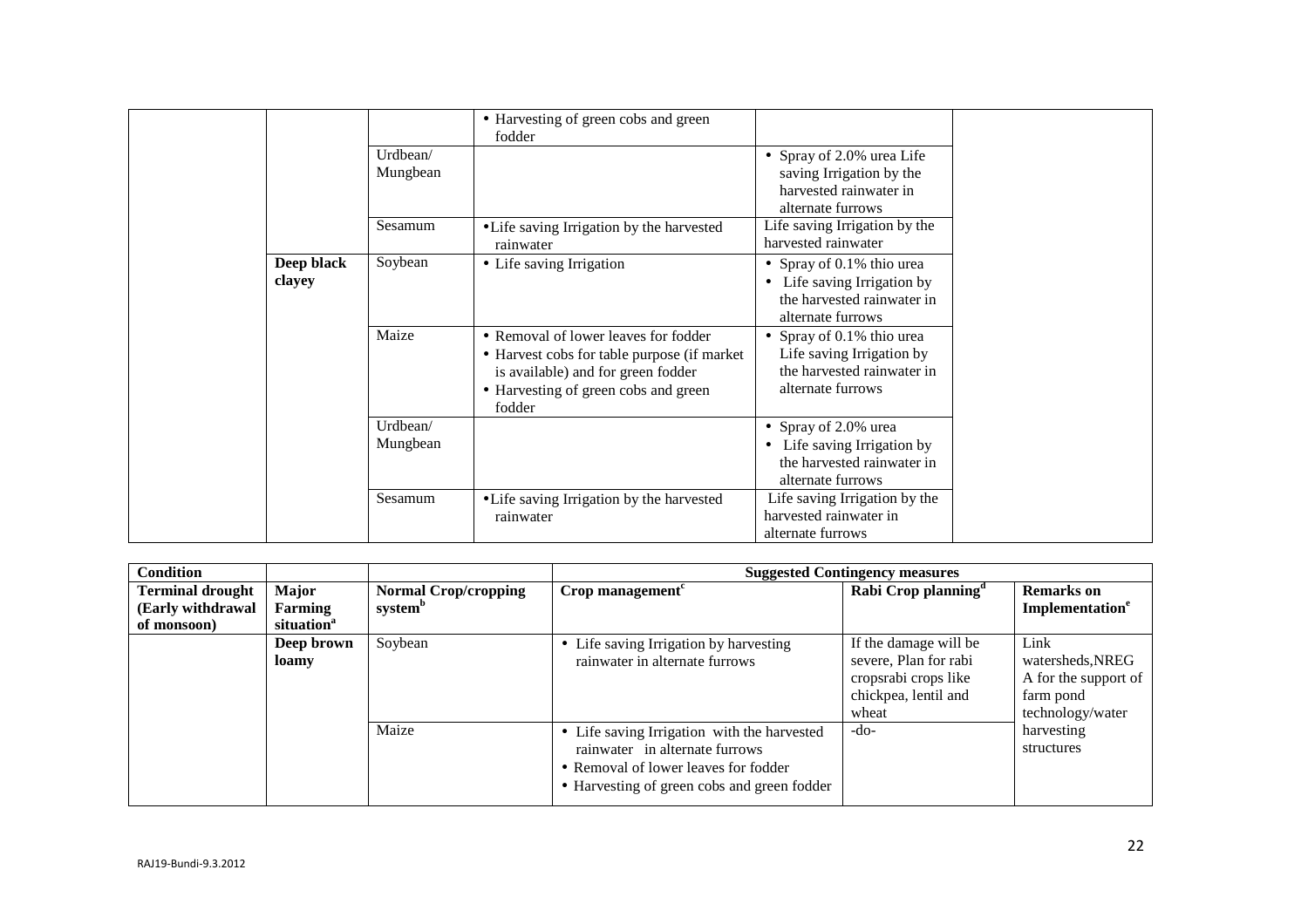|                                        | Urdbean/Mungbean  | Harvesting at physiological maturity                                                                                                                               | $-do-$ |
|----------------------------------------|-------------------|--------------------------------------------------------------------------------------------------------------------------------------------------------------------|--------|
|                                        | Sesamum           | Harvesting at physiological maturity                                                                                                                               | $-do-$ |
| Deep brown                             | Soybean           | • Life saving Irrigation in alternate furrows                                                                                                                      | $-do-$ |
| clayey                                 | Maize             | • Life saving Irrigation by the harvested<br>rainwater in alternate furrows<br>• Removal of lower leaves for fodder<br>• Harvesting of green cobs and green fodder | $-do-$ |
|                                        | Urdbean/ Mungbean | Harvesting at physiological maturity                                                                                                                               | $-do-$ |
|                                        | Sesamum           | Harvesting at physiological maturity                                                                                                                               | $-do-$ |
| <b>Medium</b><br>brown loamy           | Soybean           | • Life saving Irrigation in alternate furrows                                                                                                                      | $-do-$ |
|                                        | Maize             | • Life saving Irrigation by the harvested<br>rainwater in alternate furrows                                                                                        | $-do-$ |
|                                        |                   | • Removal of lower leaves for fodder<br>• Harvesting of green cobs and green fodder                                                                                |        |
|                                        | Urdbean/Mungbean  | Harvesting at physiological maturity                                                                                                                               | $-do-$ |
|                                        | Sesamum           | Harvesting at physiological maturity                                                                                                                               | $-do-$ |
| <b>Shallow</b>                         | Soybean           | • Life saving Irrigation in alternate furrows                                                                                                                      | $-do-$ |
| yellowish<br>brown<br>gravelly<br>loam | Maize             | • Life saving Irrigation by the harvested<br>rainwater in alternate furrows<br>• Removal of lower leaves for fodder<br>• Harvesting of green cobs and green fodder | $-do-$ |
|                                        | Urdbean/Mungbean  | Harvesting at physiological maturity                                                                                                                               | $-do-$ |
|                                        | Sesamum           | Harvesting at physiological maturity                                                                                                                               | $-do-$ |
| Deep black                             | Soybean           | • Life saving Irrigation in alternate furrows                                                                                                                      | $-do-$ |
| clayey                                 | Maize             | • Life saving Irrigation by the harvested<br>rainwater in alternate furrows<br>• Removal of lower leaves for fodder<br>• Harvesting of green cobs and green fodder | $-do-$ |
|                                        | Urdbean/          | Harvesting at physiological maturity                                                                                                                               | $-do-$ |
|                                        | Mungbean          |                                                                                                                                                                    |        |
|                                        | Sesamum           | Harvesting at physiological maturity                                                                                                                               | $-do-$ |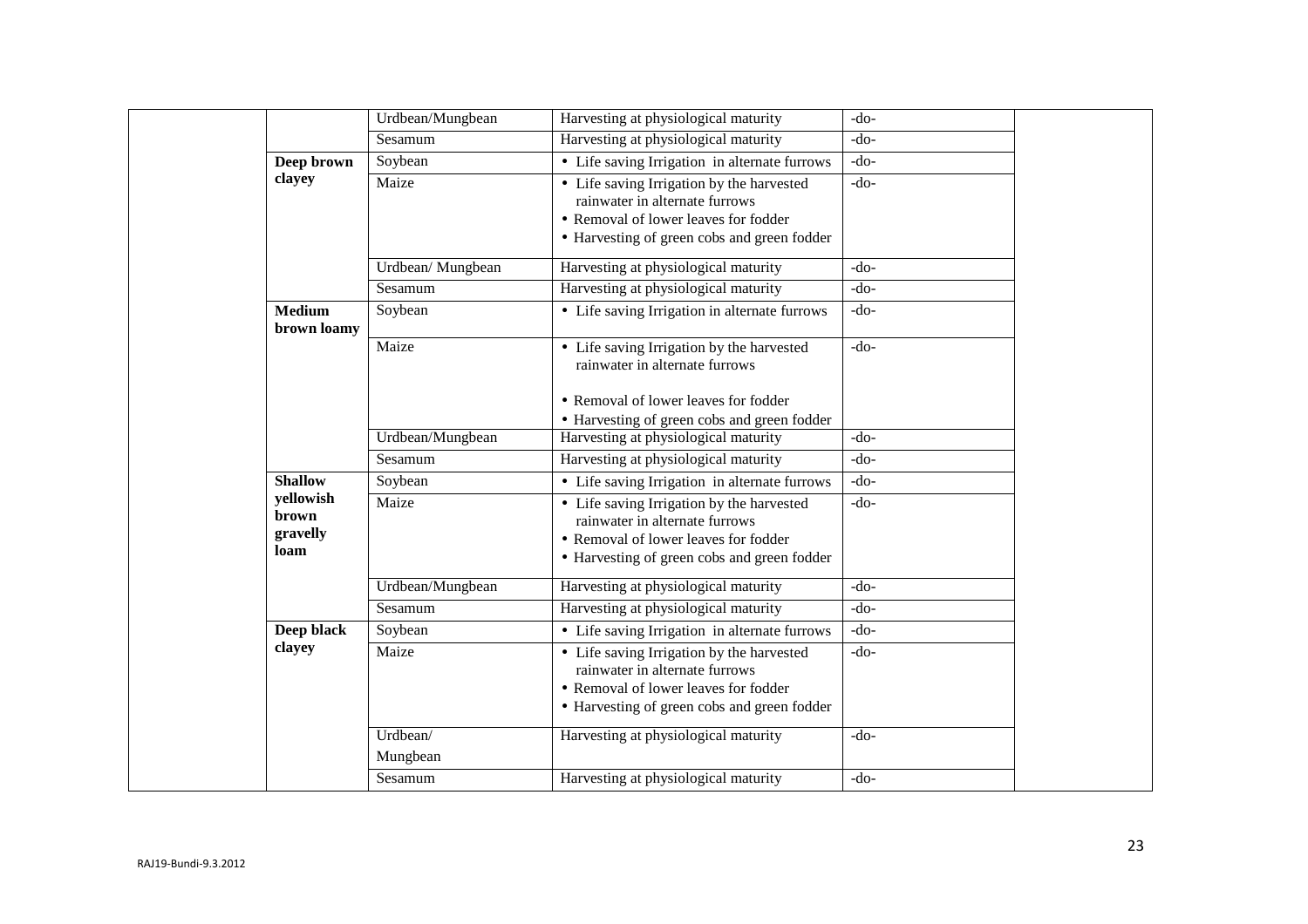| 2.1.2                                                                     | <b>Drought - Irrigated situation</b>                  |                                                       |                                                                                                                                                                                                                                                                   |                                                                                                                                                                |                                                                                                                                 |  |  |  |
|---------------------------------------------------------------------------|-------------------------------------------------------|-------------------------------------------------------|-------------------------------------------------------------------------------------------------------------------------------------------------------------------------------------------------------------------------------------------------------------------|----------------------------------------------------------------------------------------------------------------------------------------------------------------|---------------------------------------------------------------------------------------------------------------------------------|--|--|--|
| <b>Condition</b>                                                          |                                                       |                                                       |                                                                                                                                                                                                                                                                   | <b>Suggested Contingency measures</b>                                                                                                                          |                                                                                                                                 |  |  |  |
|                                                                           | Major<br>Farming<br>situation                         | <b>Normal</b><br>Crop/cropping<br>system <sup>g</sup> | Change in crop/cropping system <sup>h</sup>                                                                                                                                                                                                                       | Agronomic measures <sup>i</sup>                                                                                                                                | <b>Remarks</b> on<br>Implementation <sup>j</sup>                                                                                |  |  |  |
| <b>Delayed</b><br>release of<br>water in<br>canals due to<br>low rainfall | Deep brown<br>loamy                                   | Soybean/ Maize-<br>wheat                              | Soybean/Maize -wheat/ barley/gram/ coriander<br>Wheat: Raj 3077, HI 8498, Raj 3765, Raj 4037, Raj<br>3777, HI 1531, LoK-1<br>Coriander: RCr-20, 436, 480, 684, CS-6<br>Gram: C-235, Dahod yellow, Pratap chana - 1, GNG<br>469, KAK 2<br>Barley: RD-2552, RD-2052 | Irrigation at critical<br>$\bullet$<br>crop growth stages<br>pressurized irrigation<br>$\bullet$<br>system (Sprinkler)                                         | If pond is available<br>sowing can be done<br>by harvested rain<br>water<br>Create awareness<br>and skill<br>improvement to the |  |  |  |
|                                                                           | Deep brown<br>wheat<br>clayey<br>Paddy-wheat          | Soybean/ Maize-                                       | Soybean/Maize -wheat/ barley/gram/ coriander<br>Wheat: Raj 3077, HI 8498, Raj 3765, Raj 4037, Raj<br>3777, HI 1531, LoK-1<br>Coriander: RCr-20, 436, 480, 684, CS-6<br>Gram: C-235, Dahod yellow, Pratap chana - 1, GNG<br>469, KAK 2<br>Barley: RD-2552, RD-2052 | $-do-$                                                                                                                                                         | farmers through<br>KVK and other<br>related agencies                                                                            |  |  |  |
|                                                                           |                                                       |                                                       | Paddy-Wheat<br>Wheat: Raj-3777, Lok-1, Raj-3765                                                                                                                                                                                                                   | Irrigation at critical<br>$\bullet$<br>crop growth stages<br>pressurized irrigation<br>system (Sprinkler)<br>Use of Roto till drill<br>$\bullet$<br>for sowing |                                                                                                                                 |  |  |  |
|                                                                           | <b>Medium</b><br>brown loamy                          | Soybean/ Maize-<br>wheat                              | Soybean/Maize -wheat/ barley/gram/ coriander<br>Wheat: Raj 3077, HI 8498, Raj 3765, Raj 4037, Raj<br>3777, HI 1531, LoK-1<br>Coriander: RCr-20, 436, 480, 684, CS-6<br>Gram: C-235, Dahod yellow, Pratap chana - 1, GNG<br>469, KAK 2<br>Barley: RD-2552, RD-2052 | Irrigation at critical<br>$\bullet$<br>crop growth stages<br>pressurized irrigation<br>system (Sprinkler)                                                      |                                                                                                                                 |  |  |  |
|                                                                           | <b>Shallow</b><br>yellowish<br>brown<br>gravelly loam | Soybean/Maize-<br>wheat                               | Soybean/Maize -wheat/ barley/gram/ coriander<br>Wheat: Raj 3077, HI 8498, Raj 3765, Raj 4037, Raj<br>3777, HI 1531, LoK-1<br>Coriander: RCr-20, 436, 480, 684, CS-6<br>Gram: C-235, Dahod yellow, Pratap chana - 1, GNG<br>469, KAK 2                             | Irrigation at critical<br>$\bullet$<br>crop growth stages<br>pressurized irrigation<br>$\bullet$<br>system (Sprinkler)                                         |                                                                                                                                 |  |  |  |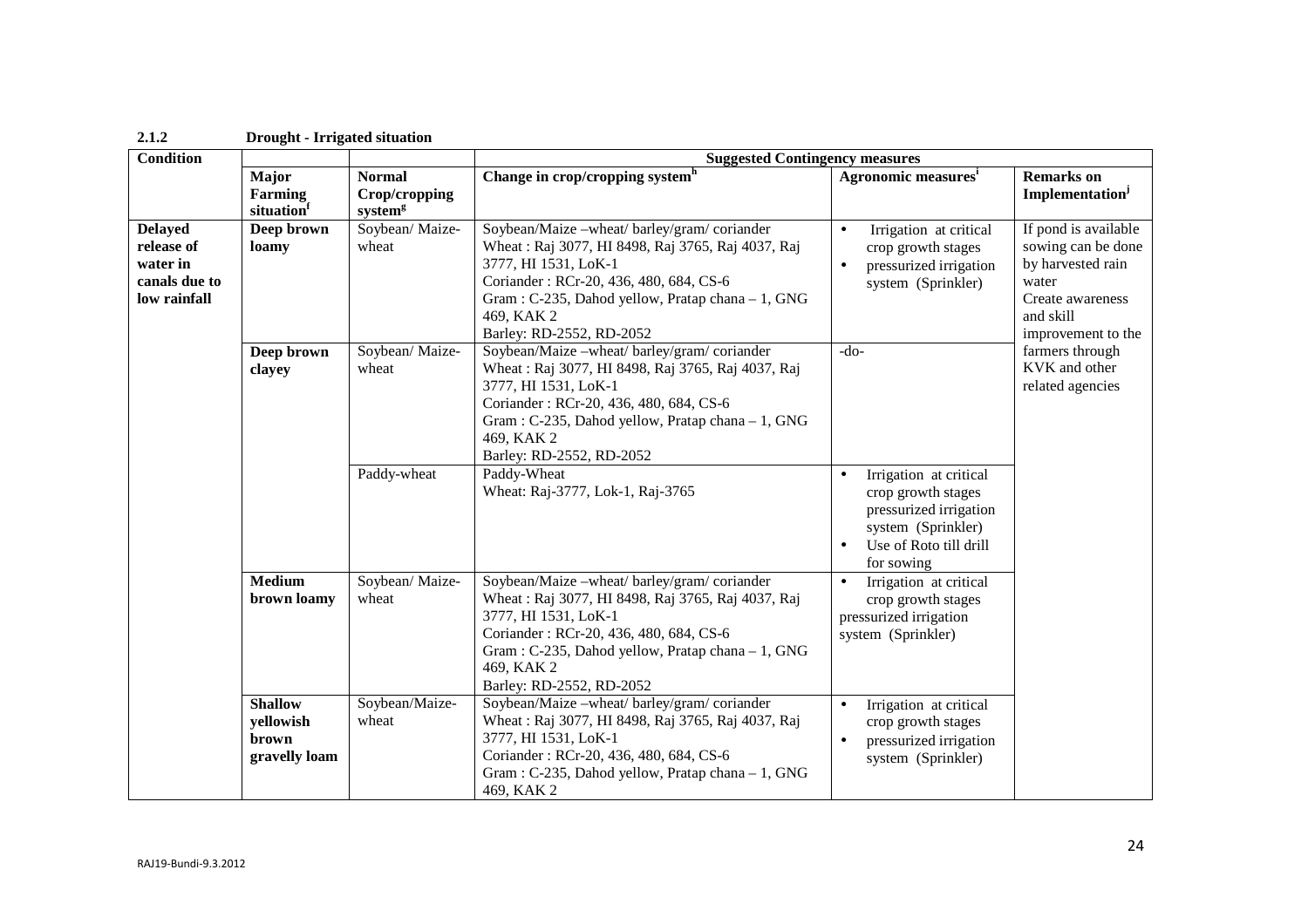| <b>Condition</b> |                                            |                                                       | <b>Suggested Contingency measures</b>                                                                                                                                                                                                                              |                                                                                                                                                    |                                                  |  |  |
|------------------|--------------------------------------------|-------------------------------------------------------|--------------------------------------------------------------------------------------------------------------------------------------------------------------------------------------------------------------------------------------------------------------------|----------------------------------------------------------------------------------------------------------------------------------------------------|--------------------------------------------------|--|--|
|                  | Major<br>Farming<br>situation <sup>1</sup> | <b>Normal</b><br>Crop/cropping<br>system <sup>g</sup> | Change in crop/cropping system <sup>h</sup>                                                                                                                                                                                                                        | Agronomic measures'                                                                                                                                | <b>Remarks</b> on<br>Implementation <sup>J</sup> |  |  |
|                  |                                            |                                                       | Barley: RD-2552, RD-2052                                                                                                                                                                                                                                           |                                                                                                                                                    |                                                  |  |  |
|                  | Deep black<br>clayey                       | Soybean/Maize-<br>wheat                               | Soybean/Maize -wheat/ barley/gram/ coriander<br>Wheat: Raj 3077, HI 8498, Raj 3765, Raj 4037, Raj<br>3777, HI 1531, LoK-1<br>Coriander: RCr-20, 436, 480, 684, CS-6<br>Gram : C-235, Dahod yellow, Pratap chana - 1, GNG<br>469, KAK 2<br>Barley: RD-2552, RD-2052 | $-do-$                                                                                                                                             |                                                  |  |  |
|                  |                                            | Paddy-wheat                                           | Paddy-Wheat<br>Wheat: Raj-3777, Lok-1, Raj-3765                                                                                                                                                                                                                    | Use of Roto till drill<br>for sow ing<br>Irrigation at critical<br>$\bullet$<br>crop growth stages<br>pressurized irrigation<br>system (Sprinkler) |                                                  |  |  |

| condition                                                                                |                                                          |                                                                            |                                                                                                    | <b>Suggested Contingency measures</b>                                                                                                                                                                                                                                                                           |                                                                                               |
|------------------------------------------------------------------------------------------|----------------------------------------------------------|----------------------------------------------------------------------------|----------------------------------------------------------------------------------------------------|-----------------------------------------------------------------------------------------------------------------------------------------------------------------------------------------------------------------------------------------------------------------------------------------------------------------|-----------------------------------------------------------------------------------------------|
|                                                                                          | <b>Major</b><br><b>Farming</b><br>situation <sup>1</sup> | Crop/cropping<br>system <sup>g</sup>                                       | <b>Change</b> in<br>crop/cropping<br>system <sup>h</sup>                                           | <b>Agronomic measures</b>                                                                                                                                                                                                                                                                                       | <b>Remarks</b> on<br>Implementation <sup>J</sup>                                              |
| Non release of<br>water in canals<br>under delayed<br>onset of monsoon<br>in catchment's | Deep brown<br>loamy                                      | Soybean/Maize-<br>Wheat/Gram<br>Or<br>Fallow-Mustard                       | Soybean/Maize-<br>Gram/Coriander/<br>Or<br>Fallow-Mustard/<br>Gram/Coriander                       | Irrigatio by sprinkler system if water is available from<br>$\bullet$<br>other sources<br>Soil stirring for dust mulch<br>$\bullet$<br>Weed removal<br>$\bullet$<br>Use of anti transpirant i.e. Kaolin<br>$\bullet$<br>Spray of urea at 2-3% as per recommendation<br>Spray of thio urea 0.1%<br>٠             | Link watersheds<br>and NREGA for<br>Construction of<br>Rain water<br>harvesting<br>structures |
|                                                                                          | Deep brown<br>clayey                                     | Soybean/Maize-<br>Wheat/Gram<br>Or<br>Fallow-Mustard<br>Or<br>Paddy-Fallow | Soybean/Maize-<br>Gram/Coriander/<br>Or<br>Fallow-Mustard/<br>Gram/Coriander<br>Оr<br>Paddy-Lentil | Irrigation by sprinkler irrigation system if water is<br>$\bullet$<br>available from other sources<br>Soil stirring for dust mulch<br>$\bullet$<br>Weed removal<br>$\bullet$<br>Use of anti transpirant i.e. Kaolin<br>$\bullet$<br>Spray of urea at 2-3% as per recommendation<br>Spray of thio urea 0.1%<br>٠ |                                                                                               |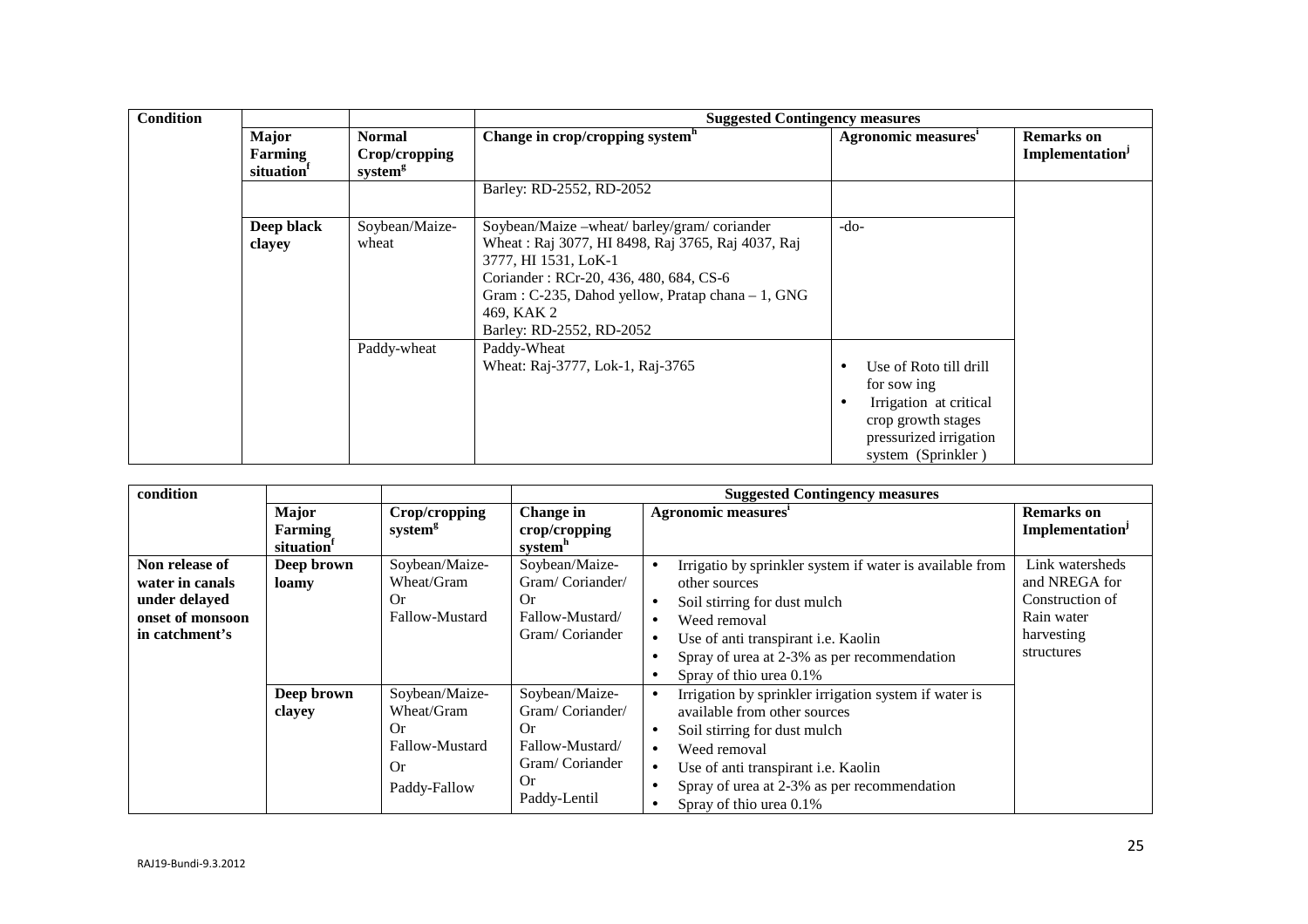| condition |                                                       |                                                                                          |                                                                                                           | <b>Suggested Contingency measures</b>                                                                                                                                                                                                                                                                                                                                |                             |
|-----------|-------------------------------------------------------|------------------------------------------------------------------------------------------|-----------------------------------------------------------------------------------------------------------|----------------------------------------------------------------------------------------------------------------------------------------------------------------------------------------------------------------------------------------------------------------------------------------------------------------------------------------------------------------------|-----------------------------|
|           | <b>Major</b>                                          | Crop/cropping                                                                            | Change in                                                                                                 | <b>Agronomic measures</b>                                                                                                                                                                                                                                                                                                                                            | <b>Remarks</b> on           |
|           | <b>Farming</b><br>situation <sup>1</sup>              | system <sup>g</sup>                                                                      | crop/cropping<br>system <sup>h</sup>                                                                      |                                                                                                                                                                                                                                                                                                                                                                      | Implementation <sup>J</sup> |
|           | <b>Medium</b><br>brown loamy                          | Soybean/Maize-<br>Wheat/Gram<br>Or<br>Fallow-Mustard                                     | Soybean/Maize-<br>Gram/Coriander/<br>Or<br>Fallow-Mustard/<br>Gram/Coriander                              | Irrigation by sprinkler irrigation system if water is<br>$\bullet$<br>available from other sources<br>Soil stirring for dust mulch<br>$\bullet$<br>Weed removal<br>$\bullet$<br>Use of anti transpirant i.e. Kaolin<br>$\bullet$<br>Spray of urea at 2-3% as per recommendation<br>$\bullet$                                                                         |                             |
|           |                                                       |                                                                                          |                                                                                                           | Spray of thio urea 0.1%<br>٠                                                                                                                                                                                                                                                                                                                                         |                             |
|           | <b>Shallow</b><br>yellowish<br>brown gravelly<br>loam | Soybean/Maize-<br>Wheat/Gram<br><b>Or</b><br>Fallow-Mustard                              | Soybean/Maize-<br>Gram/Coriander/<br>Or<br>Fallow-Mustard/<br>Gram/Coriander                              | Irrigation by Sprikler irrigation system if water is<br>$\bullet$<br>available from other sources<br>Soil stirring for dust mulch<br>٠<br>Weed removal<br>$\bullet$<br>Use of anti transpirant i.e. Kaolin<br>$\bullet$<br>Spray of urea at 2-3% as per recommendation<br>٠                                                                                          |                             |
|           | Deep black<br>clayey                                  | Soybean/Maize-<br>Wheat/Gram<br><b>Or</b><br>Fallow-Mustard<br><b>Or</b><br>Paddy-Fallow | Soybean/Maize-<br>Gram/Coriander/<br><b>Or</b><br>Fallow-Mustard/<br>Gram/Coriander<br>Or<br>Paddy-Lentil | Spray of thio urea 0.1%<br>$\bullet$<br>Irrigation by Sprinkler irrigation system if water is<br>$\bullet$<br>available from other sources<br>Soil stirring for dust mulch<br>$\bullet$<br>Weed removal<br>$\bullet$<br>Use of anti transpirant i.e. Kaolin<br>$\bullet$<br>Spray of urea at 2-3% as per recommendation<br>٠<br>Spray of thio urea 0.1%<br>$\bullet$ |                             |

| Condition              |                        |                                     | <b>Suggested Contingency measures</b> |                                            |                             |  |
|------------------------|------------------------|-------------------------------------|---------------------------------------|--------------------------------------------|-----------------------------|--|
|                        | <b>Major Farming</b>   | $Crop/cropping$ system <sup>g</sup> | Change in                             | Agronomic measures'                        | <b>Remarks</b> on           |  |
|                        | situation <sup>1</sup> |                                     | crop/cropping system <sup>h</sup>     |                                            | Implementation <sup>J</sup> |  |
| <b>Lack of inflows</b> | Deep brown loamy       | No Sowing and water is              | If adequate moisture is               | Soil stirring for dust mulch<br>$\bullet$  | Deepening of                |  |
| into tanks due to      |                        | used for drinking of                | available for germination             | Weed removal                               | Tanks under                 |  |
| insufficient           |                        | Animals and other                   | sowing of crops <i>i.e.</i>           | Use of anti transpirant i.e. Kaolin        | NREGA if tanks              |  |
| delayed onset of       |                        | domestic use                        | mustard, Gram, Lentil,                | Spray of urea $@$ 2-3% as per<br>$\bullet$ | are kept fallow             |  |
| monsoon                |                        |                                     | Taramira in Tank beds                 | recommendation                             |                             |  |
|                        |                        |                                     |                                       | Spray of thio urea 0.1%                    |                             |  |
|                        | Deep brown clayey      | No Sowing and water is              | If adequate moisture is               | Soil stirring for dust mulch               |                             |  |
|                        |                        | used for drinking of                | available for germination             | Weed removal                               |                             |  |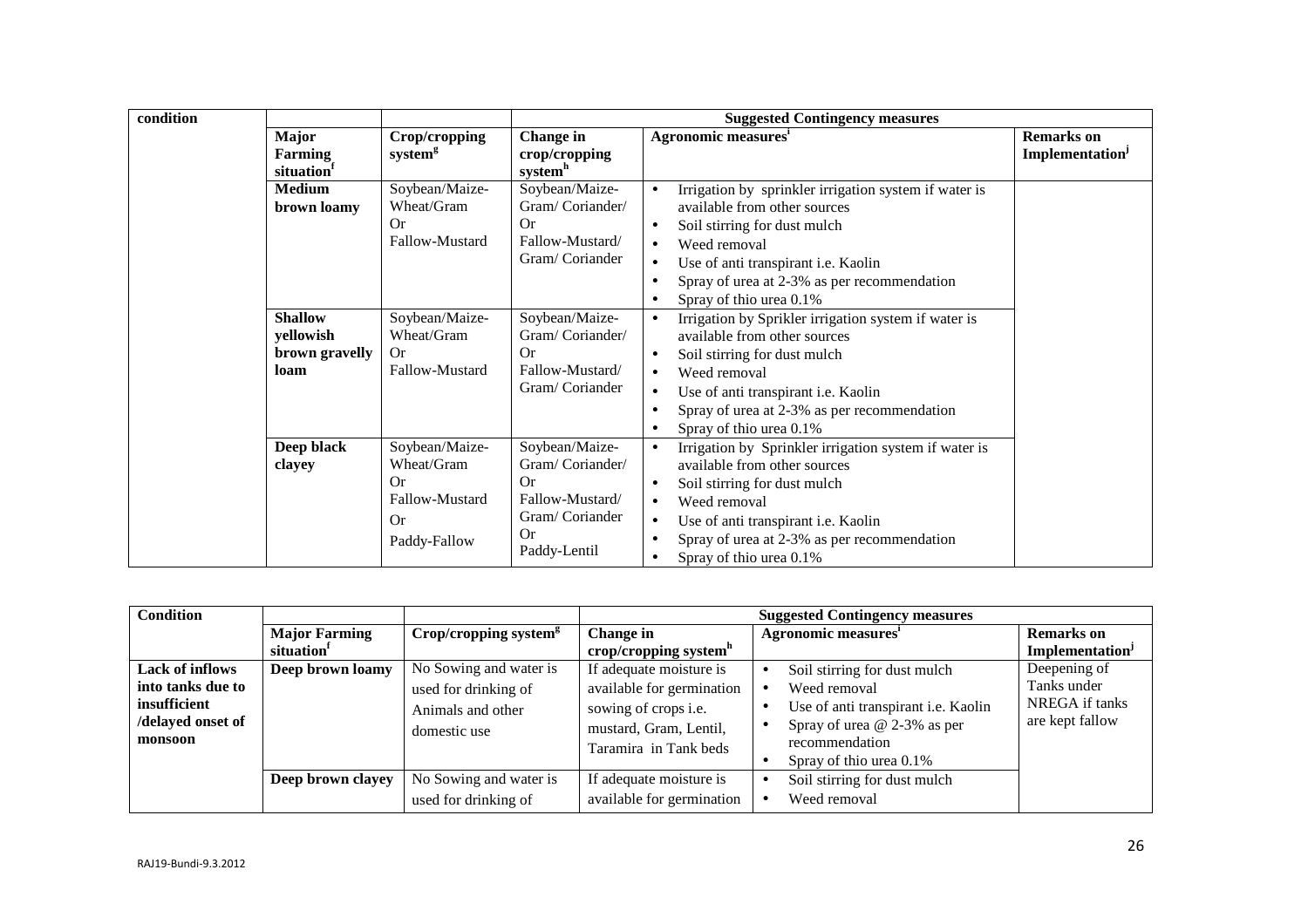| <b>Condition</b> |                          |                                     |                                   | <b>Suggested Contingency measures</b>            |                             |
|------------------|--------------------------|-------------------------------------|-----------------------------------|--------------------------------------------------|-----------------------------|
|                  | <b>Major Farming</b>     | $Crop/cropping$ system <sup>g</sup> | Change in                         | Agronomic measures'                              | <b>Remarks</b> on           |
|                  | situation                |                                     | crop/cropping system <sup>h</sup> |                                                  | Implementation <sup>J</sup> |
|                  |                          | Animals and other                   | sowing of crops i.e.              | Use of anti transpirant i.e. Kaolin<br>$\bullet$ |                             |
|                  |                          | domestic use                        | mustard, Gram, Lentil,            | Spray of urea @ 2-3% as per<br>$\bullet$         |                             |
|                  |                          |                                     | Taramira in Tank beds             | recommendation                                   |                             |
|                  |                          |                                     |                                   | Spray of thio urea 0.1%<br>$\bullet$             |                             |
|                  | <b>Medium brown</b>      | No Sowing and water is              | If adequate moisture is           | Soil stirring for dust mulch<br>$\bullet$        |                             |
|                  | loamy                    | used for drinking of                | available for germination         | Weed removal<br>$\bullet$                        |                             |
|                  |                          | Animals and other                   | sowing of crops i.e.              | Use of anti transpirant i.e. Kaolin<br>$\bullet$ |                             |
|                  |                          | domestic use                        | mustard, Gram, Lentil,            | Spray of urea @ 2-3% as per<br>٠                 |                             |
|                  |                          |                                     | Taramira in Tank beds             | recommendation                                   |                             |
|                  |                          |                                     |                                   | Spray of thio urea 0.1%<br>$\bullet$             |                             |
|                  | <b>Shallow yellowish</b> | No Sowing and water is              | If adequate moisture is           | Soil stirring for dust mulch<br>$\bullet$        |                             |
|                  | brown gravelly           | used for drinking of                | available for germination         | Weed removal<br>$\bullet$                        |                             |
|                  | loam                     | Animals and other                   | sowing of crops i.e.              | Use of anti transpirant i.e. Kaolin<br>$\bullet$ |                             |
|                  |                          | domestic use                        | mustard, Gram, Lentil,            | Spray of urea $@$ 2-3% as per<br>$\bullet$       |                             |
|                  |                          |                                     | Taramira in Tank beds             | recommendation                                   |                             |
|                  |                          |                                     |                                   | Spray of thio urea 0.1%<br>$\bullet$             |                             |
|                  | Deep black clayey        | No Sowing and water is              | If adequate moisture is           | Soil stirring for dust mulch<br>$\bullet$        |                             |
|                  |                          | used for drinking of                | available for germination         | Weed removal<br>$\bullet$                        |                             |
|                  |                          | Animals and other                   | sowing of crops i.e.              | Use of anti transpirant i.e. Kaolin<br>٠         |                             |
|                  |                          | domestic use                        | mustard, Gram, Lentil,            | Spray of urea @ 2-3% as per<br>٠                 |                             |
|                  |                          |                                     | Taramira in Tank beds             | recommendation                                   |                             |
|                  |                          |                                     |                                   | Spray of thio urea 0.1%<br>$\bullet$             |                             |

| <b>Condition</b>    |                        |                     | <b>Suggested Contingency measures</b> |                                                             |                             |
|---------------------|------------------------|---------------------|---------------------------------------|-------------------------------------------------------------|-----------------------------|
|                     | <b>Major Farming</b>   | Crop/cropping       | Change in                             | Agronomic measures'                                         | <b>Remarks</b> on           |
|                     | situation <sup>1</sup> | system <sup>g</sup> | crop/cropping system <sup>h</sup>     |                                                             | Implementation <sup>J</sup> |
| <b>Insufficient</b> | Deep brown             | Soybean/Maize-      | Soybean/Maize-                        | Irrigation by pressurized irrigation system                 | Rain water                  |
| groundwater         | <b>loamy</b>           | Wheat               | Gram/Coriander/Linseed/               | (DRIP or Sprinkler)                                         | harvesting and              |
| recharge due to     |                        |                     | Lentil/Mustard/Durum                  | If one irrigation apply at CRI stage in wheat,<br>$\bullet$ | Recharge of dead            |
| low rainfall        |                        |                     | Wheat                                 | if two apply at CRI and Flowering                           | Wells                       |
|                     |                        |                     |                                       | Soil stirring for dust mulch                                | fromNREGA                   |
|                     |                        |                     |                                       | Timely weed removal                                         |                             |
|                     |                        |                     |                                       | Use of Anti Transpirant i.e. Keoline                        |                             |
|                     |                        |                     |                                       | Spray of Thiourea 0.1%                                      |                             |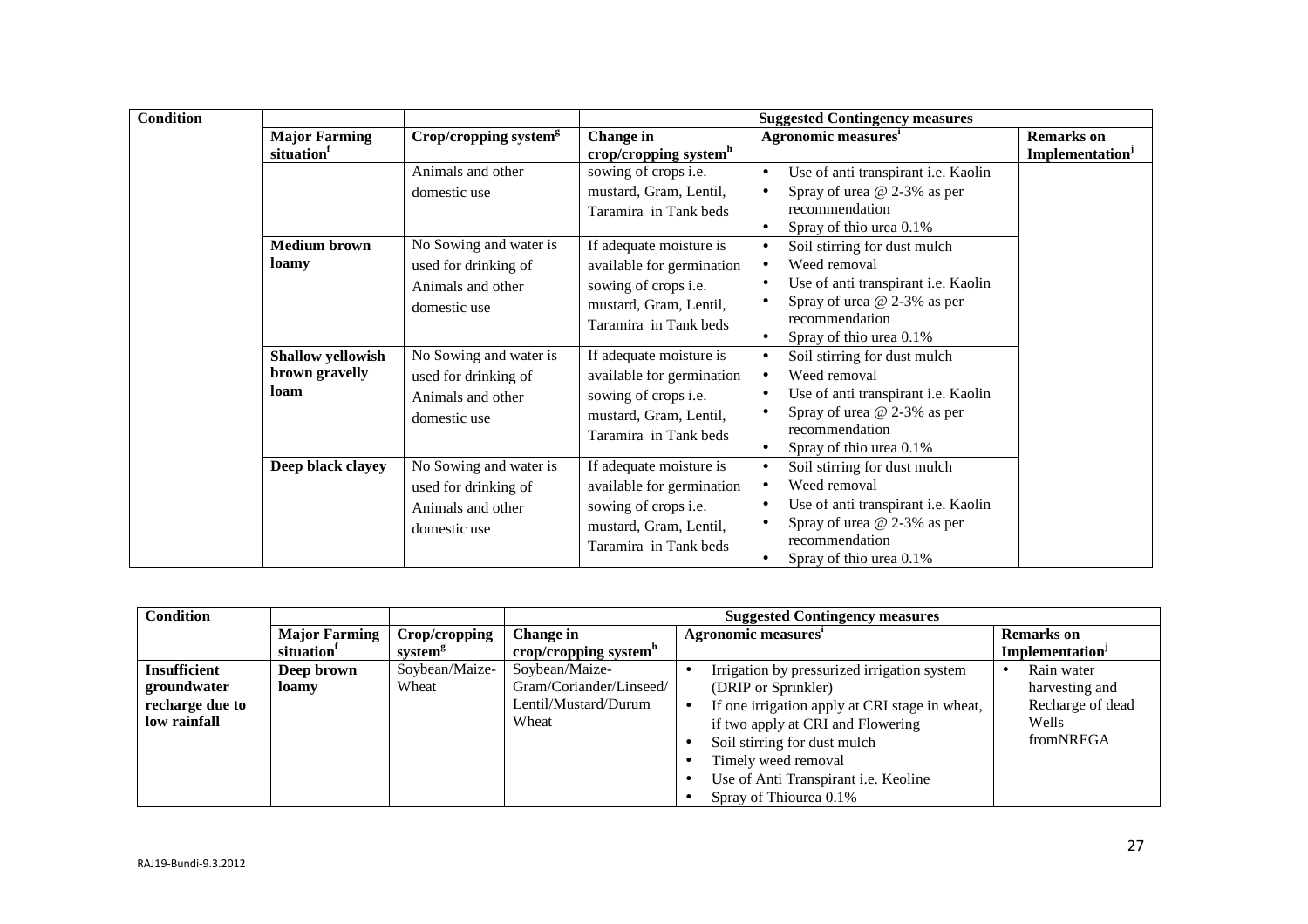#### **2.2 Un-timely (unseasonal) rains- Situation does not exist**

| Condition                                                            | <b>Suggested contingency measure</b>       |                        |                         |                           |
|----------------------------------------------------------------------|--------------------------------------------|------------------------|-------------------------|---------------------------|
| Continuous high rainfall in a short span leading<br>to water logging | Vegetative stage <sup><math>K</math></sup> | <b>Flowering stage</b> | Crop maturity stage $m$ | Post harvest <sup>n</sup> |
| Horticulture                                                         |                                            | NA                     |                         |                           |
| Vegetables                                                           |                                            | <b>NA</b>              |                         |                           |
| Heavy rainfall with high speed winds in a short span <sup>2</sup>    | NA                                         |                        |                         |                           |

#### **2.3 Floods**

| <b>Condition</b>                                                      |                                                                                                                                                                                                                     | Suggested contingency measure <sup>o</sup>                                                                                                                                                                                                                             |                                                                                                                                                                                                                            |                                                                                                                                  |
|-----------------------------------------------------------------------|---------------------------------------------------------------------------------------------------------------------------------------------------------------------------------------------------------------------|------------------------------------------------------------------------------------------------------------------------------------------------------------------------------------------------------------------------------------------------------------------------|----------------------------------------------------------------------------------------------------------------------------------------------------------------------------------------------------------------------------|----------------------------------------------------------------------------------------------------------------------------------|
| <b>Transient water</b><br>logging/ partial<br>inundation <sup>1</sup> | <b>Seedling / nursery stage</b>                                                                                                                                                                                     | <b>Vegetative stage</b>                                                                                                                                                                                                                                                | <b>Reproductive stage</b>                                                                                                                                                                                                  | At harvest                                                                                                                       |
| Soybean                                                               | Drain excess water by proper<br>drainage<br>Intercultivation with hoe to<br>improve the aeration and to<br>control weeds<br>Apply 20kg N/ha at optimum<br>moisture content                                          | Drain excess water by proper<br>$\bullet$<br>drainag<br>Intercultivation with hoe to<br>improve soil aeration and to control<br>weeds<br>Apply multi nutrient or hormonal<br>$\bullet$<br>spray<br>Planofix to promote flowering                                       | Drain excess water<br>$\bullet$<br>by proper drainage as<br>early as possible<br>Harvest at<br>$\bullet$<br>physiological<br>maturity on clear<br>sunny day                                                                | Dry the produce up to 10-<br>12% moisture level before<br>storage /bagging                                                       |
| Maize                                                                 | Drain excess water by proper<br>drainage<br>Earthling up of crop for<br>anchorage<br>Intercultivation with hoe to<br>improve the aeration and to<br>control weeds<br>Apply 20kg N/ha at optimum<br>moisture content | Drain excess water by proper<br>$\bullet$<br>drainage<br>Earthingup of crop for anchorage<br>Intercultivation with hoe to<br>$\bullet$<br>improve soil aeration and to control<br>weeds<br>Apply multi nutrient or hormonal<br>$\bullet$<br>spray to promote flowering | Drain excess water<br>$\bullet$<br>by proper drainage as<br>early as possible<br>Harvest green cobs<br>$\bullet$<br>from dislodged plants<br>for immediate<br>marketing<br>Shift the produce into<br>$\bullet$<br>the shed | Harvest the cobs after they<br>are dried up properly<br>Dry the grains up to 10-12%<br>moisture level before<br>storage /bagging |
| Paddy                                                                 | Drain excess water by proper<br>drainage<br>Take up gap filling either with<br>available nursery or from                                                                                                            | Drain excess water by proper<br>٠<br>drainage<br>Need based micronutrient spray<br>$\bullet$                                                                                                                                                                           | Tie the group of<br>fallen plants in small<br>bundles to avoid<br>grain damage in ear                                                                                                                                      | Dry the grain up to 10-12%<br>moisture level before<br>storage /bagging<br>Spray common salt (5%) on                             |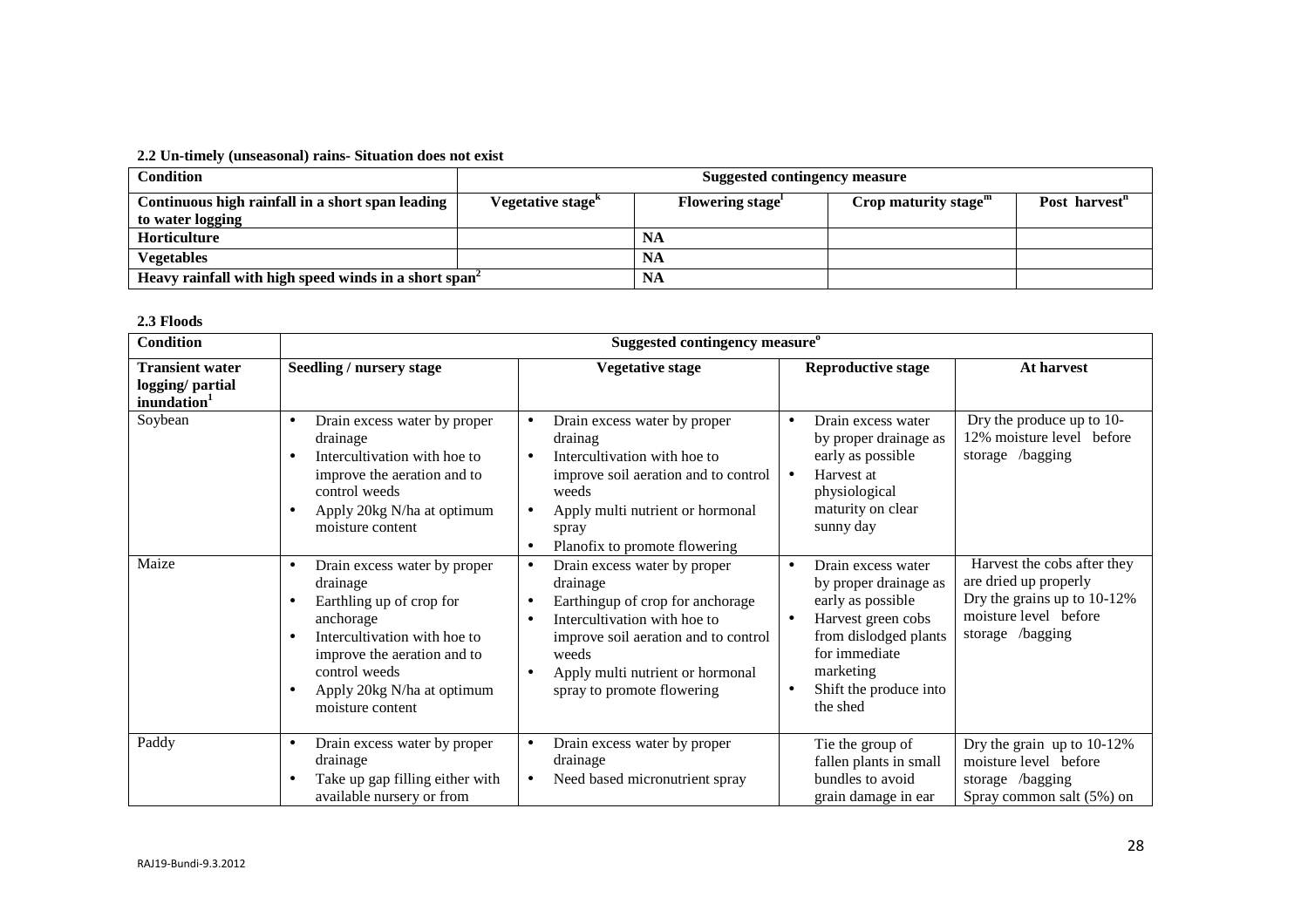|          | splitting the tillers from the<br>surviving hills<br>Intercultivation with hoe to<br>$\bullet$<br>improve the aeration of soil and<br>to control weeds<br>Apply 240 kg N/ha at optimum<br>$\bullet$<br>moisture content<br>Micro nutrient deficiency<br>$\bullet$<br>corrections for Zn and Fe foliar<br>application of 0.2% of<br>ZnSO4, Fe SO4 two to three<br>timesat 4-5 days interval | Apply 40-50kg N/ha as booster<br>$\bullet$<br>dose at optimum moisture content<br>$\bullet$<br>Spray Zn SO4 0.2% if it is less than<br>45 days after transplanting                                                                                                                 | heads<br>Protect against false<br>smut and gain<br>discoloration                                                                                                                     | panicles to prevent<br>germination and spoilage of<br>straw from the moulds<br>Quick drying against<br>discoloration |
|----------|--------------------------------------------------------------------------------------------------------------------------------------------------------------------------------------------------------------------------------------------------------------------------------------------------------------------------------------------------------------------------------------------|------------------------------------------------------------------------------------------------------------------------------------------------------------------------------------------------------------------------------------------------------------------------------------|--------------------------------------------------------------------------------------------------------------------------------------------------------------------------------------|----------------------------------------------------------------------------------------------------------------------|
| Orchards | Drain excess water from the<br>basin/field<br>Apply N10-20kgN/ha to regain<br>vigor<br>Need based plant protection                                                                                                                                                                                                                                                                         | Drain excess water with proper<br>drainage<br>Application of N-fertilizers (10-<br>20KgN/ha)<br>Need based plant protection<br>Spray planofix to promote flowering                                                                                                                 | Fruit harvest at proper<br>stage                                                                                                                                                     | Grading, shorting and<br>produce placed in proper way<br>to avoid rotten                                             |
| Soybean  | Continuous submergence for more than 2 days <sup>2</sup><br>Drain excess water by proper<br>$\bullet$<br>drainage<br>Gap filling if the damage will<br>$\bullet$<br>be severe<br>Intercultivation with hoe to<br>$\bullet$<br>improve the aeration and to<br>control weeds<br>Apply 20kg N/ha at optimum<br>moisture content                                                               | Drain excess water by proper<br>drainage<br>Intercultivation with hoe to<br>$\bullet$<br>improve soil aeration and to control<br>weeds<br>Apply multi nutrient or hormonal<br>spray<br>Planofix to promote flowering<br>$\bullet$                                                  | Drain excess water<br>$\bullet$<br>by proper drainage as<br>early as possible<br>Harvest at<br>$\bullet$<br>physiological<br>maturity on clear<br>sunny day                          | Dry the produce up to 10-<br>12% moisture level before<br>storage /bagging                                           |
| Maize    | Drain excess water by proper<br>$\bullet$<br>drainage<br>Gap filling with improved seed<br>$\bullet$<br>if the damage will be very<br>severe<br>Intercultivation with hoe to<br>improve the aeration and to<br>control weeds<br>Apply 20kg N/ha at optimum<br>moisture content                                                                                                             | Drain excess water by proper<br>$\bullet$<br>drainage<br>Intercultivation with hoe to<br>$\bullet$<br>improve soil aeration and to control<br>weeds<br>Apply multi nutrient or hormonal<br>$\bullet$<br>spray to promote flowering<br>Need based Micro nutrient spray<br>$\bullet$ | Drain excess water<br>$\bullet$<br>by proper drainage as<br>early as possible<br>Harvest green cobs<br>$\bullet$<br>for marketing<br>Shift the produce into<br>$\bullet$<br>the shed | Dry the grains up to 10-12%<br>moisture level before<br>storage /bagging                                             |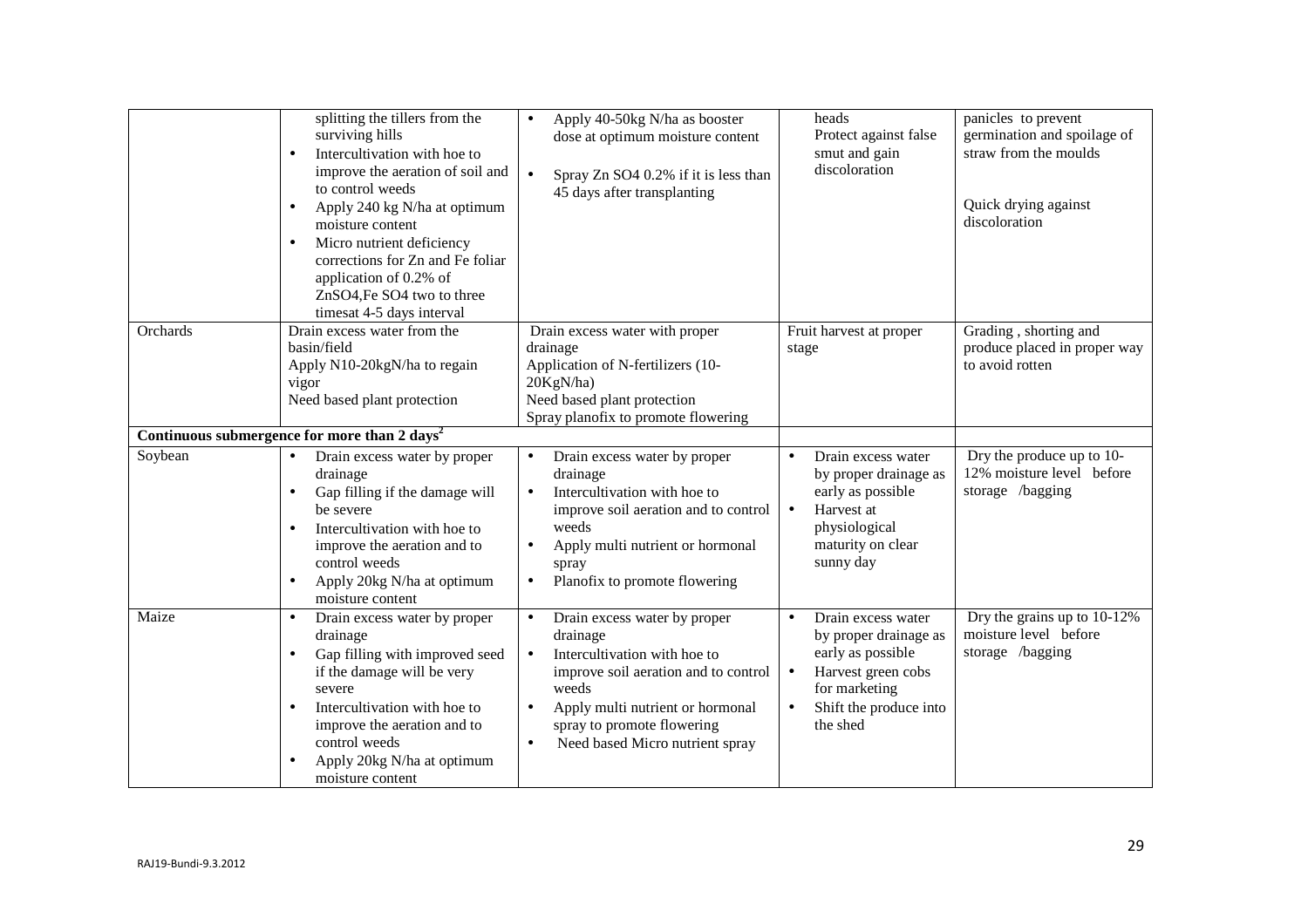| Paddy                             | Drain excess water by proper<br>drainage<br>Intercultivation with hoe to improve<br>the aeration of soil and to control<br>weeds<br>Apply 20kg N/ha at optimum<br>moisture tent<br>Micro nutrient deficiency<br>corrections for Zn and Fe foliar<br>application of 0.2% of ZnSO4, Fe<br>SO4 two to three times at 4-5 days<br>interval | Drain excess water by proper<br>$\bullet$<br>drainage<br>Apply 20kg-30 N/ha at optimum<br>$\bullet$<br>moisture content<br>Need based micronutrient spray<br>$\bullet$ | Tie the group of fallen<br>plants in small bundles to<br>avoid grain damage in ear<br>heads<br>Apply 20-30kgN/ha at<br>optimum moisture content | Spray common salt (5%) on<br>panicles to prevent<br>germination and spoilage of<br>straw from the moulds<br>Quick drying against<br>discoloration |
|-----------------------------------|----------------------------------------------------------------------------------------------------------------------------------------------------------------------------------------------------------------------------------------------------------------------------------------------------------------------------------------|------------------------------------------------------------------------------------------------------------------------------------------------------------------------|-------------------------------------------------------------------------------------------------------------------------------------------------|---------------------------------------------------------------------------------------------------------------------------------------------------|
| Orchards(Guava)                   | Drain the excess water as soon as<br>possible<br>Spray 1% KNO3 or Urea 2%<br>solution 2-3 times.                                                                                                                                                                                                                                       | Drain the excess water as soon as<br>possible<br>Spray 1% $KNO3$ or Urea 2% solution 2-<br>3 times.                                                                    | Drain the excess water as<br>soon as possible<br>Harvest the mature<br>produce as soon as<br>possible.                                          | Store the produce in well-<br>ventilated place temporarily<br>before it can be marketed.<br>Market the produce as soon<br>as possible.            |
| Sea water inundation <sup>3</sup> |                                                                                                                                                                                                                                                                                                                                        | <b>NA</b>                                                                                                                                                              |                                                                                                                                                 |                                                                                                                                                   |

# **2.4 Extreme events: Heat wave / Cold wave/Frost/ Hailstorm /Cyclone**

| <b>Extreme event type</b>     | Suggested contingency measure <sup>r</sup> |                                          |                                          |                                              |
|-------------------------------|--------------------------------------------|------------------------------------------|------------------------------------------|----------------------------------------------|
|                               | Seedling /                                 | <b>Vegetative stage</b>                  | <b>Reproductive stage</b>                | At harvest                                   |
|                               | nursery stage                              |                                          |                                          |                                              |
| <b>Heat Wave</b> <sup>p</sup> |                                            |                                          |                                          |                                              |
| Mungbean/urdbean              | Application of<br>irrigation               | Light and frequent irrigation            | Light and frequent irrigation            | Picking of pods at<br>physiological maturity |
| Horticulture                  |                                            |                                          |                                          |                                              |
| Tomato                        | Cultivation in                             | Light and frequent irrigation at evening | Light and frequent irrigation at evening | Picking of fruits at                         |
|                               | control conditions                         |                                          |                                          | physiological maturity                       |
| <b>Brinjal</b>                | Cultivation in                             | Light and frequent irrigation at evening | Light and frequent irrigation at evening | Picking of fruits at                         |
|                               | control conditions                         |                                          |                                          | physiological maturity                       |
| Cucurbits                     | Cultivation in                             | Light and frequent irrigation at evening | Light and frequent irrigation at evening | Picking of fruits at                         |
|                               | control conditions                         |                                          |                                          | physiological maturity                       |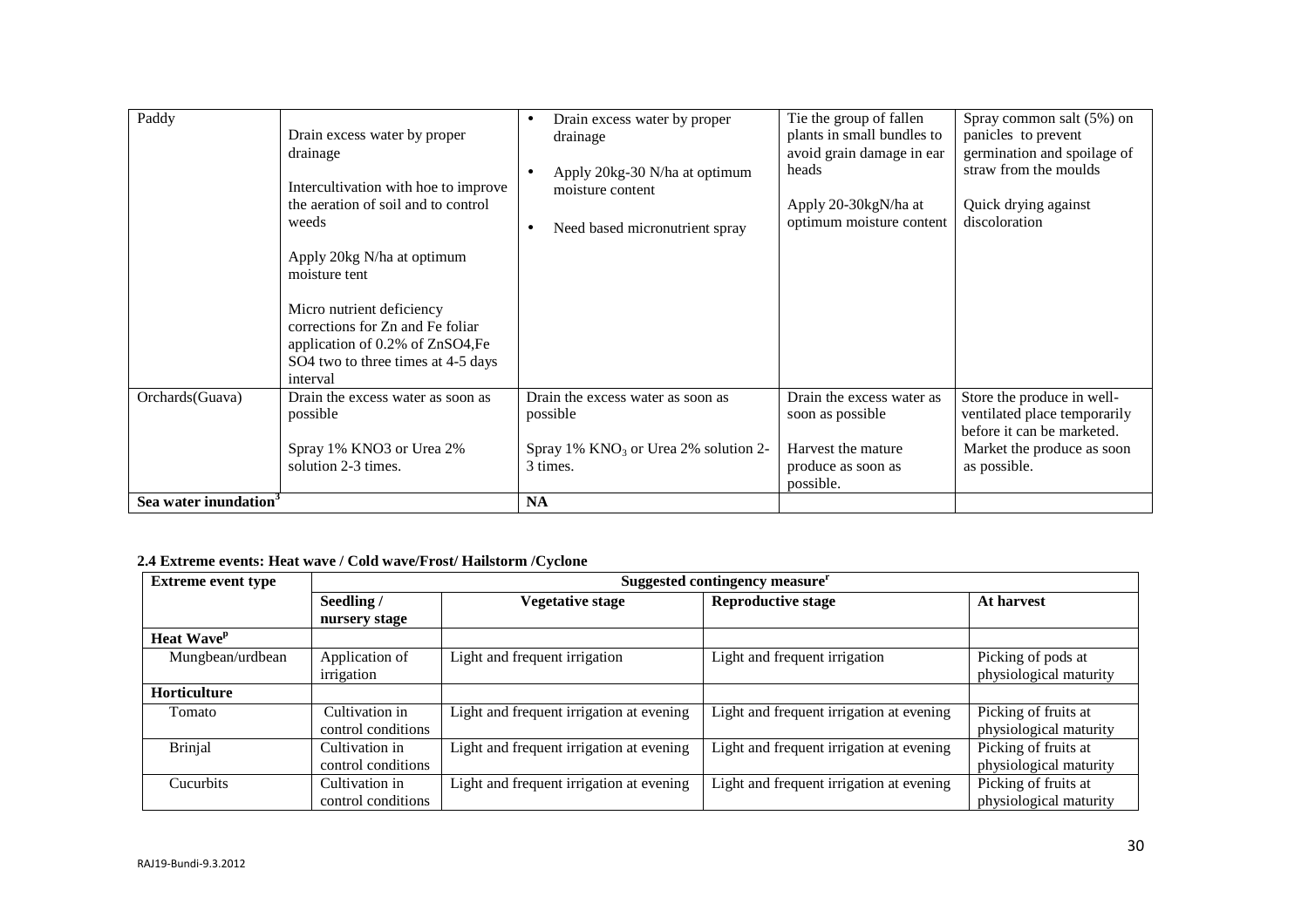| Okra                   | $\overline{a}$           | Light and frequent irrigation at evening      | Light and frequent irrigation at evening      | Picking of fruits at   |  |  |
|------------------------|--------------------------|-----------------------------------------------|-----------------------------------------------|------------------------|--|--|
|                        |                          |                                               |                                               | physiological maturity |  |  |
| Papaya                 | Cultivation in           | Light and frequent irrigation at evening      | Light and frequent irrigation at evening      | Picking of fruits at   |  |  |
|                        | control conditions       |                                               |                                               | physiological maturity |  |  |
| Cold wave <sup>q</sup> |                          | Situation rare exists in the district         |                                               |                        |  |  |
| Wheat                  |                          | • Burning of farm waste for Smoke,            | • Burning of farm waste for Smoke,            | NA                     |  |  |
|                        |                          | • light irrigation                            | • light irrigation                            |                        |  |  |
|                        |                          | • Spray of sulphuric acid 0.1%                | • Spray of sulphuric acid 0.1%                |                        |  |  |
| Mustard                |                          | • Burning of farm waste for Smoke,            | • Burning of farm waste for Smoke,            | <b>NA</b>              |  |  |
|                        |                          | • light irrigation                            | • light irrigation                            |                        |  |  |
|                        |                          | • Spray of sulphuric acid 0.1%                | • Spray of sulphuric acid 0.1%                |                        |  |  |
| Gram                   |                          | • Burning of farm waste for Smoke             | • Burning of farm waste for Smoke,            | $\overline{NA}$        |  |  |
|                        |                          | • light irrigation                            | • light irrigation                            |                        |  |  |
|                        |                          | • Spray of sulphuric acid 0.1%                | • Spray of sulphuric acid 0.1%                |                        |  |  |
| Coriander              |                          | • Burning of farm waste for Smoke,            | • Burning of farm waste for Smoke,            | <b>NA</b>              |  |  |
|                        |                          | • light irrigation                            | • light irrigation                            |                        |  |  |
|                        |                          | • Spray of sulphuric acid 0.1%                | • Spray of sulphuric acid 0.1%                |                        |  |  |
| Horticulture           |                          |                                               |                                               |                        |  |  |
| Tomato                 | Cultivation in           | • Burning of farm waste for Smoke,            | • Burning of farm waste for Smoke,            | <b>NA</b>              |  |  |
|                        | control conditions       | • light irrigation                            | • light irrigation                            |                        |  |  |
|                        |                          | • Spray of sulphuric acid 0.1%                | • Spray of sulphuric acid $0.1\%$             |                        |  |  |
| Potato                 |                          | Burning of farm waste for Smoke,<br>$\bullet$ | Burning of farm waste for Smoke,              | NA                     |  |  |
|                        |                          | light irrigation<br>$\bullet$                 | light irrigation                              |                        |  |  |
|                        |                          | Spray of sulphuric acid 0.1%<br>$\bullet$     | Spray of sulphuric acid 0.1%<br>$\bullet$     |                        |  |  |
| <b>Brinjal</b>         | Cultivation in           | Burning of farm waste for Smoke,<br>$\bullet$ | Burning of farm waste for Smoke,<br>$\bullet$ | NA                     |  |  |
|                        | control conditions       | light irrigation<br>$\bullet$                 | light irrigation                              |                        |  |  |
|                        |                          | Spray of sulphuric acid 0.1%<br>$\bullet$     | Spray of sulphuric acid 0.1%<br>$\bullet$     |                        |  |  |
| Papaya                 | Cultivation in           | Burning of farm waste for Smoke,<br>$\bullet$ | Burning of farm waste for Smoke,<br>$\bullet$ | NA                     |  |  |
|                        | control conditions       | light irrigation<br>$\bullet$                 | light irrigation                              |                        |  |  |
|                        |                          | Spray of sulphuric acid 0.1%<br>$\bullet$     | Spray of sulphuric acid 0.1%                  |                        |  |  |
| Frost                  |                          |                                               |                                               |                        |  |  |
| Wheat                  | $\overline{\phantom{a}}$ | Burning of farm waste for Smoke,<br>$\bullet$ | Burning of farm waste for Smoke,<br>$\bullet$ | NA                     |  |  |
|                        |                          | light irrigation<br>$\bullet$                 | light irrigation<br>$\bullet$                 |                        |  |  |
|                        |                          | Spray of sulphuric acid 0.1%<br>$\bullet$     | Spray of sulphuric acid 0.1%<br>$\bullet$     |                        |  |  |
| Mustard                | $\overline{\phantom{a}}$ | Burning of farm waste for Smoke,<br>$\bullet$ | Burning of farm waste for Smoke,<br>$\bullet$ | NA                     |  |  |
|                        |                          | light irrigation<br>$\bullet$                 | light irrigation                              |                        |  |  |
|                        |                          | Spray of sulphuric acid 0.1%<br>$\bullet$     | Spray of sulphuric acid 0.1%<br>$\bullet$     |                        |  |  |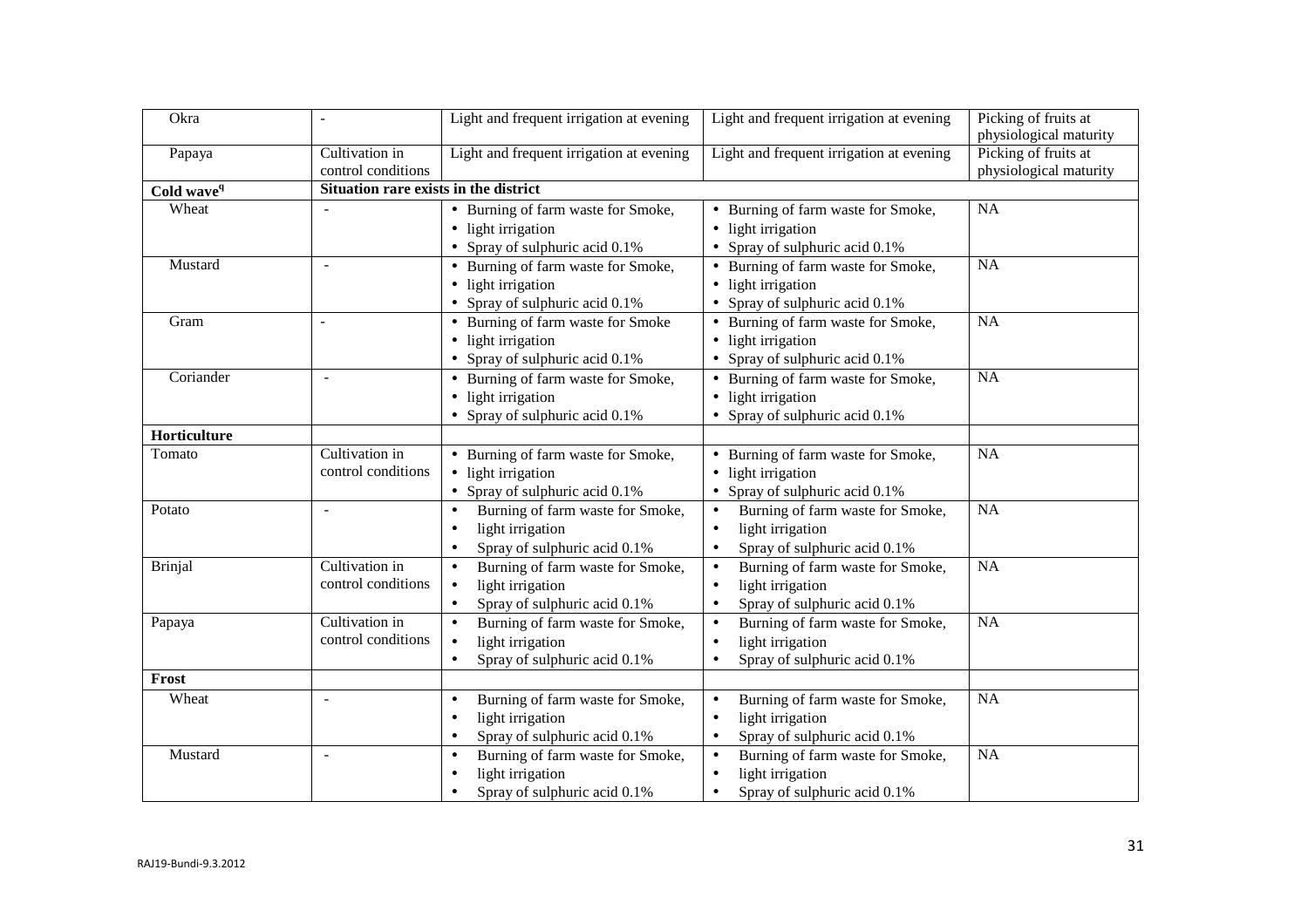| Gram             |                               | Burning of farm waste for Smoke<br>$\bullet$  | Burning of farm waste for Smoke, | <b>NA</b> |
|------------------|-------------------------------|-----------------------------------------------|----------------------------------|-----------|
|                  | light irrigation<br>$\bullet$ |                                               | light irrigation                 |           |
|                  |                               | Spray of sulphuric acid 0.1%<br>$\bullet$     | Spray of sulphuric acid 0.1%     |           |
| Coriander        |                               | Burning of farm waste for Smoke,<br>$\bullet$ | Burning of farm waste for Smoke, | <b>NA</b> |
|                  |                               | light irrigation<br>$\bullet$                 | light irrigation                 |           |
|                  |                               | Spray of sulphuric acid 0.1%<br>$\bullet$     | Spray of sulphuric acid 0.1%     |           |
| Horticulture     |                               |                                               |                                  |           |
| Tomato           |                               | Burning of farm waste for Smoke,<br>$\bullet$ | Burning of farm waste for Smoke, | <b>NA</b> |
|                  |                               | light irrigation<br>$\bullet$                 | light irrigation                 |           |
|                  |                               | Spray of sulphuric acid 0.1%<br>$\bullet$     | Spray of sulphuric acid 0.1%     |           |
| Potato           |                               | Burning of farm waste for Smoke,<br>$\bullet$ | Burning of farm waste for Smoke, | <b>NA</b> |
|                  |                               | light irrigation<br>$\bullet$                 | light irrigation                 |           |
|                  |                               | Spray of sulphuric acid 0.1%<br>$\bullet$     | Spray of sulphuric acid 0.1%     |           |
| <b>Brinjal</b>   |                               | Burning of farm waste for Smoke,<br>$\bullet$ | Burning of farm waste for Smoke, | <b>NA</b> |
|                  |                               | light irrigation<br>$\bullet$                 | light irrigation                 |           |
|                  |                               | Spray of sulphuric acid 0.1%<br>$\bullet$     | Spray of sulphuric acid 0.1%     |           |
| Papaya           | Cultivation in                | Burning of farm waste for Smoke,<br>$\bullet$ | Burning of farm waste for Smoke, | <b>NA</b> |
|                  | control conditions            | light irrigation<br>$\bullet$                 | light irrigation                 |           |
|                  |                               | Spray of sulphuric acid 0.1%<br>$\bullet$     | Spray of sulphuric acid 0.1%     |           |
| <b>Hailstorm</b> | Not applicable                |                                               |                                  |           |
| Cyclone          | Not applicable                |                                               |                                  |           |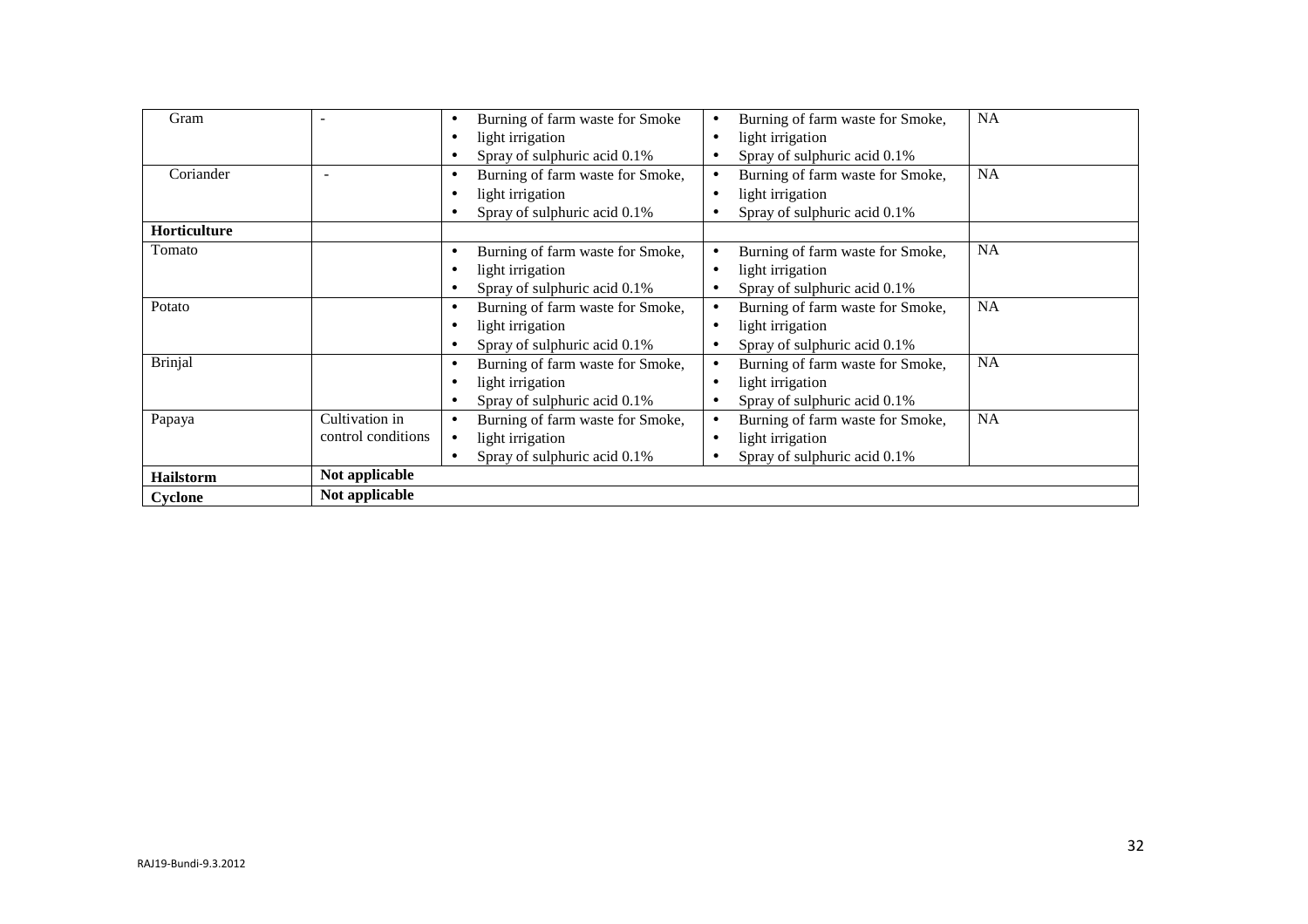## **2.5 Contingent strategies for livestock, Poultry & Fisheries**

## **2.5.1 Livestock**

|                | <b>Suggested contingency measures</b>                    |                                                                                  |                               |  |  |
|----------------|----------------------------------------------------------|----------------------------------------------------------------------------------|-------------------------------|--|--|
|                | <b>Before the event</b>                                  | During the event                                                                 | After the event               |  |  |
| <b>Drought</b> |                                                          |                                                                                  |                               |  |  |
| Feed and       | As the district is occasionally prone to drought the     | Harvest and use all the failed crop (Maize, Blackgram,                           | Flushing the stock to recoup  |  |  |
| Fodder         | under mentioned measures may be taken to                 | Sorghum, Ground nut, Cluster bean, Wheat, Barley,                                | Replenish the feed and fodder |  |  |
| availability   | enhance the availability of feed and fodder base at      | Green gram, Soybean etc.,) material as fodder and                                | banks                         |  |  |
|                | the village/household level                              | feed the Livestock.                                                              |                               |  |  |
|                | Sowing of horsegram/Lucerne etc., during NE              | Use judiciously the karabi, Preserved sewan /Dhaman                              |                               |  |  |
|                | monsoon                                                  | /Bharut, Wheat straw, Lopped Khejari                                             |                               |  |  |
|                | Preservation green maize fodder as silage                | High productive animals should be Supplemented with<br>tree fodder               |                               |  |  |
|                | All the crop residues especially Bajra Karabi,           | Available feed and fodder should be cut from CPRs and                            |                               |  |  |
|                | paddy/Wheat/barley<br>straw/<br>Chopped                  | stall fed in order to reduce the energy requirements of                          |                               |  |  |
|                | sewan/Dhaman/Bharut/ Dry leaves of Jharberi/             | the animals                                                                      |                               |  |  |
|                | Groundnut bhusa should be stored properly in the         | Provision of emergency grazing/feeding (Cow-calf                                 |                               |  |  |
|                | farm of hay at individual farmer level.                  | camps or other special arrangements to protect high                              |                               |  |  |
|                | Harvest the top fodder (Khejari, Neem, Subabul,          | productive & breeding stock)<br>Available kitchen waste should be mixed with dry |                               |  |  |
|                | Acasia, Pipol etc) and create fodder banks at            | fodder while feeding                                                             |                               |  |  |
|                | village level                                            | Arrangements should be made for mobilization of small                            |                               |  |  |
|                | Establishment of silvi-pastoral system in CPRs           | ruminants across the districts where no drought exits                            |                               |  |  |
|                | with Stylosanthus hamata and Cenchrus ciliaris           | Subsidized loans should be provided to the livestock                             |                               |  |  |
|                | as grass with Leucaena leucocephala as tree<br>component | keepers for procurement of feed                                                  |                               |  |  |
|                | Top dressing of N in 2-3 split doses $@$ 20-25 kg        |                                                                                  |                               |  |  |
|                | N/ha in CPRs with the monsoon pattern for higher         |                                                                                  |                               |  |  |
|                | biomass production                                       |                                                                                  |                               |  |  |
|                | Increase area under short duration fodder crops of       |                                                                                  |                               |  |  |
|                | sorghum/bajra/maize(UP chari, MP chari, HC-              |                                                                                  |                               |  |  |
|                | 136, HD-2, GAINT BAJRA, L-74, K-677,                     |                                                                                  |                               |  |  |
|                | Ananad/African Tall, Kisan composite, Moti,              |                                                                                  |                               |  |  |
|                | Manjari, B1-7 etc.,) on farmers fields with some         |                                                                                  |                               |  |  |
|                | input subsidy                                            |                                                                                  |                               |  |  |
|                | Avoid burning of wheat straw                             |                                                                                  |                               |  |  |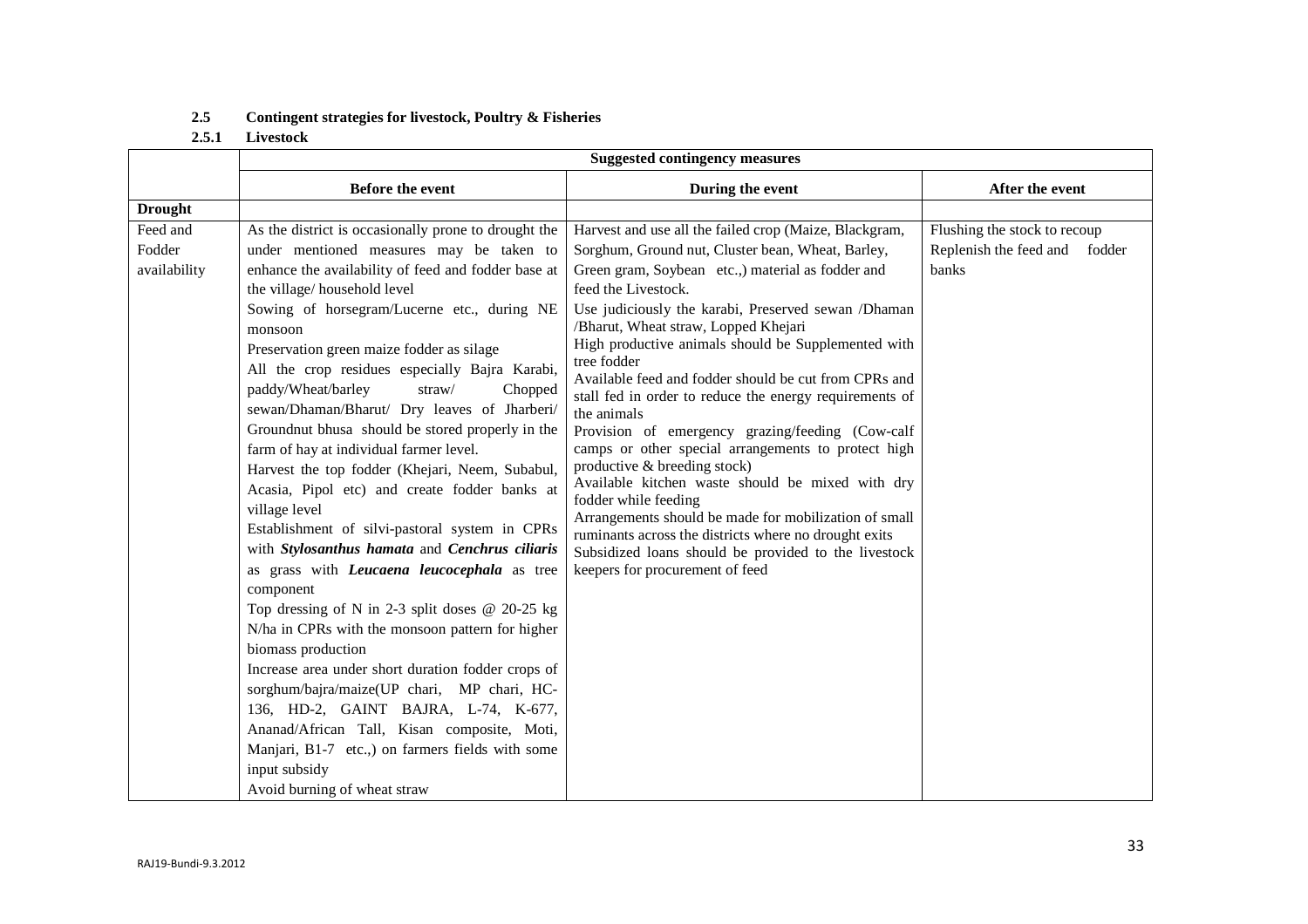|               | Harvesting and collection of perennial vegetation   |                                                          |                                    |
|---------------|-----------------------------------------------------|----------------------------------------------------------|------------------------------------|
|               | particularly grasses which grow during monsoon      |                                                          |                                    |
|               | Proper drying, bailing and densification of         |                                                          |                                    |
|               | harvested grass                                     |                                                          |                                    |
|               | Capacity building and preparedness of the           |                                                          |                                    |
|               | stakeholders and official staff for the extreme     |                                                          |                                    |
|               | events                                              |                                                          |                                    |
| <b>Floods</b> | Harvest all the possible wetted grain (Sorghum,     | Treatment of the sick, injured and affected animals      | Repair of animal shed              |
|               | Wheat, Groundnut etc) and use as animal feed.       | through arrangement of mobile emergency veterinary       | Deworm the animals through mass    |
|               | Don't allow the animals for grazing in case of      | hospitals / rescue animal health workers.                | camps                              |
|               | early fore warning (EFW)                            | Diarrhea out break may happen arrangement should be      | Vaccinate against possible out     |
|               | Incase of EFW, shift the animals to safer places.   | made to mitigate the problem                             | breaks                             |
|               |                                                     | Protect the animals from heavy rains and thunder         | Proper disposable of the dead      |
|               |                                                     | storms                                                   | animals / carcasses by burning /   |
|               |                                                     | In severe cases un-tether or let loose the animals       | burying with line powder in pit    |
|               |                                                     | Arrange transportation of highly productive animals to   | Bleach / chlorinate (0.1%)         |
|               |                                                     | safer place                                              | drinking water or water resources  |
|               |                                                     | Spraying of fly repellants in animal sheds               | Collect drowned crop material, dry |
|               |                                                     |                                                          | it and store for future use        |
|               |                                                     |                                                          | Sowing of above mention short      |
|               |                                                     |                                                          | duration fodder crops in unsown    |
|               |                                                     |                                                          | and water logged areas             |
|               |                                                     |                                                          | Application of urea (20-25kg/ha)   |
|               |                                                     |                                                          | in the CPR's to enhance the bio    |
|               |                                                     |                                                          | mass production.                   |
| Heat & Cold   | Arrangement for protection from heat wave           | Allow the animals early in the morning or late in the    | Feed the animals as per routine    |
| wave          | Provision shed with bamboo/thatched<br>$\mathbf{i}$ | evening for grazing during heat waves                    | schedule                           |
|               | material                                            | Allow for grazing between 10AM to 3PM during cold        | Allow the animals for grazing      |
|               | Plantation around the shed<br>$\rm ii)$             | waves                                                    | (normal timings)                   |
|               | iii) $H_2O$ sprinklers / foggers in the shed        | Feed green fodder/silage / concentrates during day time  |                                    |
|               | iv) Application of white reflector paint on the     | and roughages / hay during night time in case of heat    |                                    |
|               | roof                                                | waves                                                    |                                    |
|               | Cold wave: Covering all the wire meshed walls /     | Add 25-50 ml of edible oil in concentrates and fed to    |                                    |
|               | open area with gunny bags/ polyethylene sheets      | the animal during cold waves                             |                                    |
|               | (with a mechanism for lifting during the day time   | Put on the foggers / sprinkerlers during heat weaves and |                                    |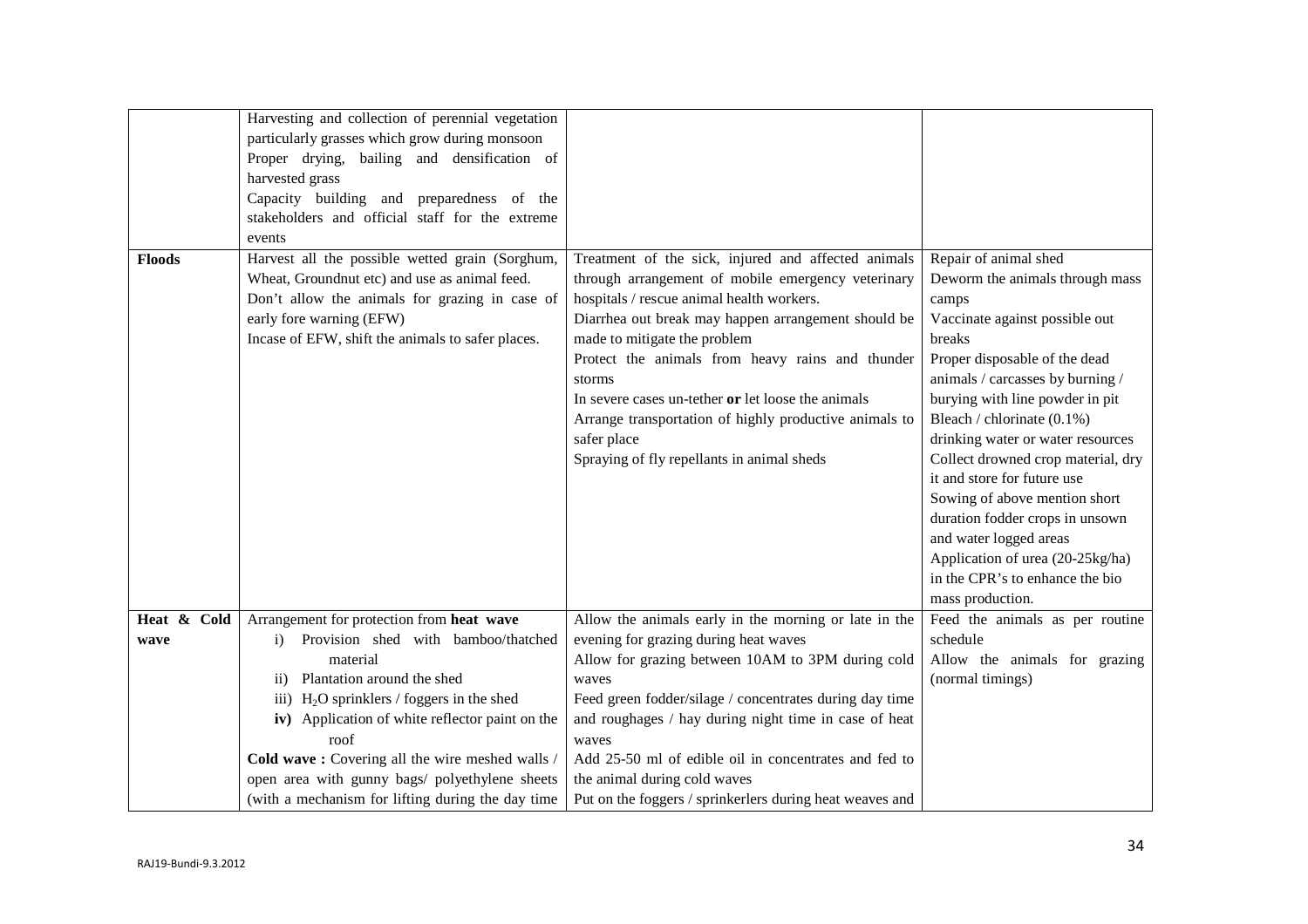|                                                   | and putting down during night time)                                                                                                                                                                                                                                                                                                                                                                                | heaters during cold waves                                                                                                                                                                                                                                                                                                                                                                                                  |                                                                                                                                                                                                                                                                                                                          |
|---------------------------------------------------|--------------------------------------------------------------------------------------------------------------------------------------------------------------------------------------------------------------------------------------------------------------------------------------------------------------------------------------------------------------------------------------------------------------------|----------------------------------------------------------------------------------------------------------------------------------------------------------------------------------------------------------------------------------------------------------------------------------------------------------------------------------------------------------------------------------------------------------------------------|--------------------------------------------------------------------------------------------------------------------------------------------------------------------------------------------------------------------------------------------------------------------------------------------------------------------------|
|                                                   |                                                                                                                                                                                                                                                                                                                                                                                                                    | In severe cases, vitamin 'C' and electrolytes should be                                                                                                                                                                                                                                                                                                                                                                    |                                                                                                                                                                                                                                                                                                                          |
|                                                   |                                                                                                                                                                                                                                                                                                                                                                                                                    | added in H <sub>2</sub> O during severe heat waves.                                                                                                                                                                                                                                                                                                                                                                        |                                                                                                                                                                                                                                                                                                                          |
|                                                   |                                                                                                                                                                                                                                                                                                                                                                                                                    | Apply / sprinkle lime powder in the animal shed during                                                                                                                                                                                                                                                                                                                                                                     |                                                                                                                                                                                                                                                                                                                          |
|                                                   |                                                                                                                                                                                                                                                                                                                                                                                                                    | cold waves to neutralize ammonia accumulation                                                                                                                                                                                                                                                                                                                                                                              |                                                                                                                                                                                                                                                                                                                          |
| <b>Health and</b><br><b>Disease</b><br>management | Procure and stock emergency medicines<br>and<br>vaccines for important endemic diseases of<br>the<br>area<br>All the stock must be<br>immunized for endemic<br>diseases of the area<br>Surveillance and disease monitoring network to be<br>established at Joint Director (Animal Husbandry)<br>office in the district<br>Adequate refreshment training<br>on draught<br>management to be given to VAS, Jr.VAS, LI | Carryout deworming to all animals entering into relief<br>camps<br>Identification and quarantine of sick animals<br>Constitution of Rapid Action Veterinary Force<br>Performing ring vaccination (8 km radius) in case of<br>any outbreak<br>Restricting movement of livestock in case of any<br>epidemic<br>Rescue of sick and injured animals and their treatment<br>Organize with community, daily lifting of dung from | Keep close surveillance on disease<br>outbreak.<br>Undertake the vaccination<br>depending on need<br>Keep the animal houses clean and<br>spray disinfectants Farmers should<br>be advised to breed their milch<br>animals during July-September so<br>that the peak milk production does<br>not coincide with mid summer |
|                                                   | with regard to health & management measures.<br>Procure and stock multivitamins & area specific<br>mineral mixture                                                                                                                                                                                                                                                                                                 | relief camps                                                                                                                                                                                                                                                                                                                                                                                                               |                                                                                                                                                                                                                                                                                                                          |
| <b>Insurance</b>                                  | Encouraging insurance of livestock                                                                                                                                                                                                                                                                                                                                                                                 | Listing out the details of the dead animals                                                                                                                                                                                                                                                                                                                                                                                | Submission for insurance claim<br>and availing insurance benefit<br>Purchase of new productive<br>animals                                                                                                                                                                                                                |
| Drinking water                                    | Identification of water resources<br>Desilting of ponds<br>Rain water harvesting and create water<br>bodies/watering points (when water is scarce use<br>only as drinking water for animals)<br>Construction of drinking water tanks in herding<br>places/village junctions/relief camp locations<br>Community drinking water trough can be arranged<br>in shandies /community grazing areas                       | Restrict wallowing of animals in water bodies/resources<br>Provide clean drinking water                                                                                                                                                                                                                                                                                                                                    | Bleach (0.1%) drinking water<br>water sources<br>Provide clean drinking water                                                                                                                                                                                                                                            |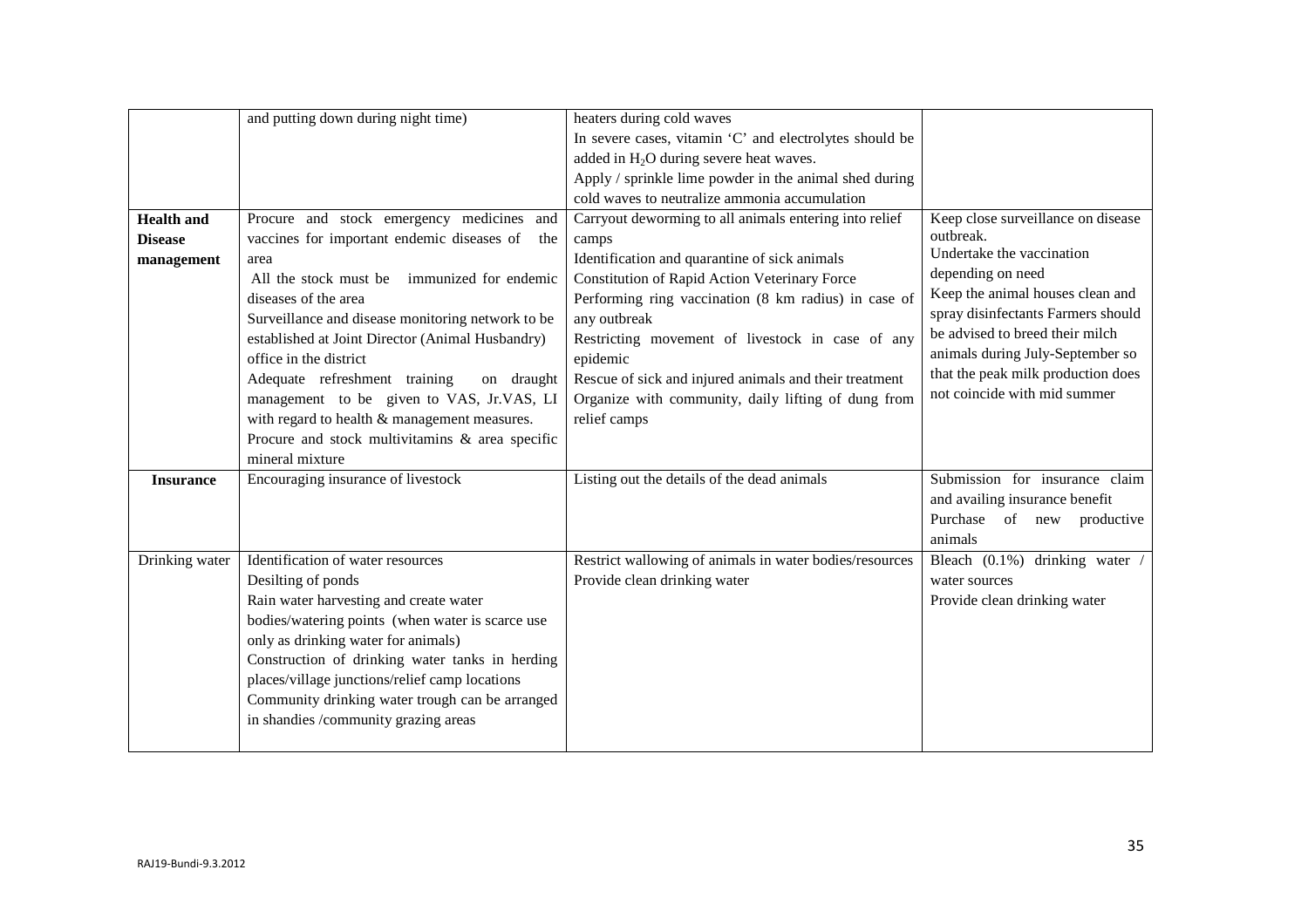# **2.5.2 Poultry**

|                                | <b>Suggested contingency measures</b>                                                                                                            |                                                                                                                                                                                                                            |                                                                                                                               |
|--------------------------------|--------------------------------------------------------------------------------------------------------------------------------------------------|----------------------------------------------------------------------------------------------------------------------------------------------------------------------------------------------------------------------------|-------------------------------------------------------------------------------------------------------------------------------|
|                                | Before the event <sup>a</sup>                                                                                                                    | During the event                                                                                                                                                                                                           | After the event                                                                                                               |
| <b>Drought</b>                 |                                                                                                                                                  |                                                                                                                                                                                                                            |                                                                                                                               |
| Shortage of feed ingredients   | Storing of house hold grain like<br>maize, wheat, sorghum, bajra etc,<br>Culling of weak birds                                                   | Supplementation only for productive birds with house<br>hold grain<br>Supplementation of shell grit (calcium) for laying<br>birds                                                                                          | Supplementation to all the birds                                                                                              |
| Drinking water                 | Rain water harvesting                                                                                                                            | Sanitation of drinking water                                                                                                                                                                                               | Give sufficient water as per the<br>bird's requirement                                                                        |
| Health and disease management  | Culling of sick birds.<br>Deworming<br>and<br>vaccination<br>against RD and IBD                                                                  | Mixing of Vit. A, D, E, K and B-complex including vit<br>C in drinking water                                                                                                                                               | Hygienic and<br>sanitation<br>of<br>poultry house<br>Disposal of dead birds by burning<br>/ burying with line powder in pit   |
| <b>Floods</b>                  |                                                                                                                                                  |                                                                                                                                                                                                                            |                                                                                                                               |
| Shortage of feed ingredients   | In case of EFW, shift the birds to<br>safer place<br>Storing of house hold grain like<br>wheat/rice, sorghum, bajra etc,<br>Culling of weak bird | Use stored feed as supplement<br>Don't allow for scavenging<br>Protect from thunder storms                                                                                                                                 | Supplementation to all the birds                                                                                              |
| Drinking water                 | Provide clean drinking water                                                                                                                     | Sanitation of drinking water                                                                                                                                                                                               | Give sufficient water as per the<br>bird's requirement                                                                        |
| Health and disease management  | In case of EFW, add antibiotic<br>powder in drinking water to<br>prevent any disease outbreak                                                    | Sanitation of poultry house<br>Treatment of affected birds<br>Prevent water logging surrounding the sheds<br>Assure supply of electricity<br>Sprinkle lime powder to<br>prevent<br>ammonia<br>accumulation due to dampness | Hygienic and<br>sanitation<br>- of<br>poultry house<br>Disposal of dead birds by burning<br>/ burying with line powder in pit |
| <b>Heat wave</b>               |                                                                                                                                                  |                                                                                                                                                                                                                            |                                                                                                                               |
| Shelter/environment management | Provision of proper shelter with<br>good ventilation                                                                                             | In severe cases, foggers/water sprinklers/wetting of<br>hanged gunny bags should be arranged<br>Don't allow for scavenging during mid day                                                                                  | Routine practices are followed                                                                                                |
| Health and disease management  | Deworming<br>vaccination<br>and<br>against RD and IBD                                                                                            | Supplementation of house hold grain<br>Provide cool and clean drinking water with                                                                                                                                          | Routine practices are followed                                                                                                |